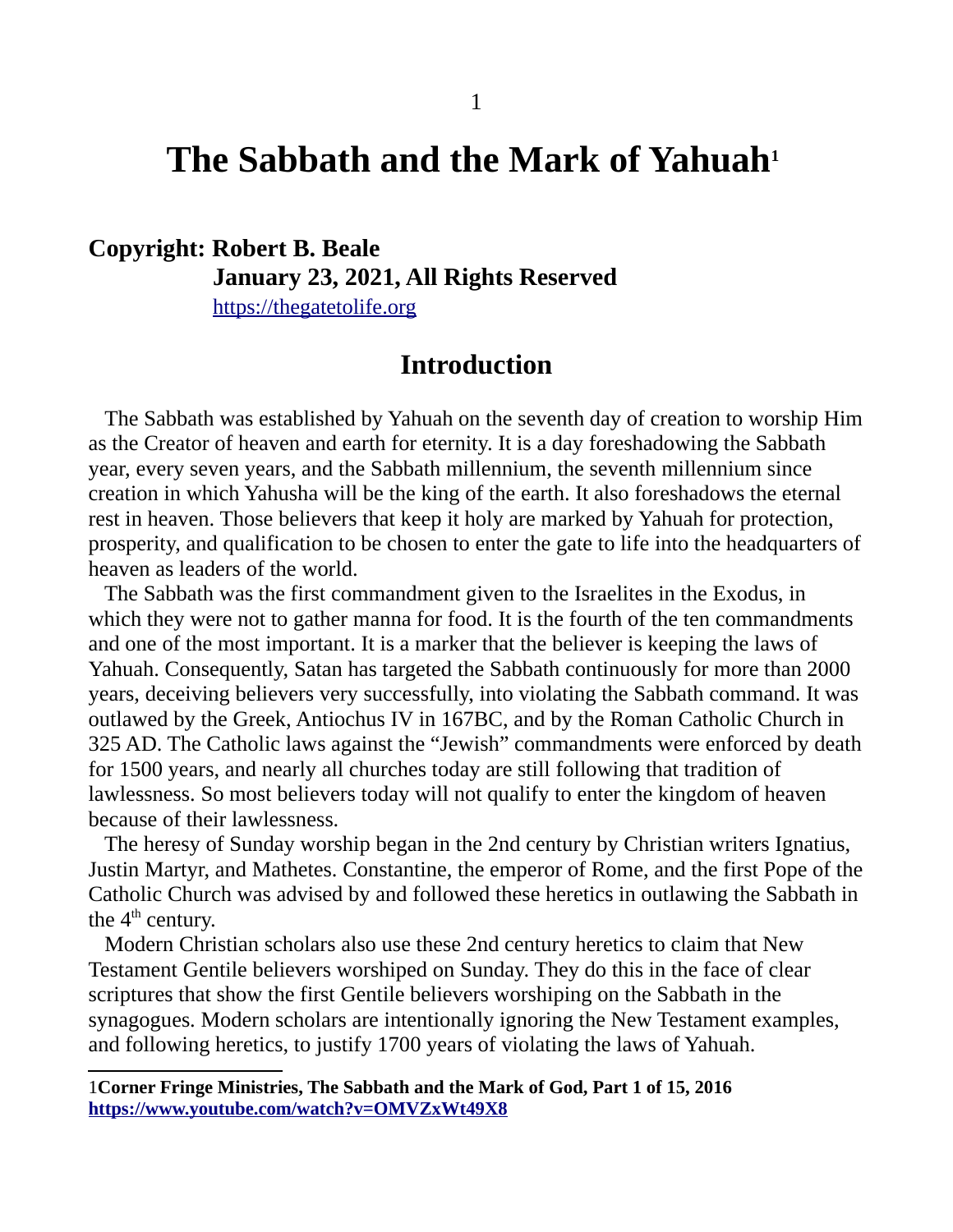Sunday worship is part of dual covenant theology to separate Jews and Christians. This is Satan's strategy to disqualify all believers from being chosen to enter the kingdom of heaven. He wants to get all Christians to disobey the laws of Yahuah, by claiming they are only for the Jews. The only way they can justify Sunday worship is to eliminate obedience to the laws of Yahuah. They neglect the fact that believers in Yahusha become children of Abraham and are grafted into the household of Israel. So all Christians are Israelites and subject to Yahuah's laws.

 This paper uses the Hebrew names of Yahuah and Yahusha, as well as their titles. Yahuah's titles are Al, or Aluah in Hebrew, El or Elohim in Aramaic and Yahusha's title used here is Messiah. This is to avoid titles such as Lord, God, and Christ which are also used by Satan and his many sun gods.

# **Page No.** 1. The Sabbath is a Holy Day Established by Yahuah 4 2. The Early Church Kept the Sabbath Holy 7 3. Church Leaders Against the Laws of the Jews 8 The Epistle of Mathetes to Diognetus 9 The Epistle of Barnabas 11 4. Why has the Church Abandoned the Sabbath 12 Ignatius of Antioch 12 Justin Martyr 14 5. Roman Catholic Church Outlawed the Sabbath 16 Eusebius of Caesarea **16** Edict of Milan 18 Council of Nicea 19 Council of Laodicea 20 Catholic Catechism 20 6. Modern Commentary on the Sabbath 21 Catechism of the Catholic Church 21 7. The History of Satan's Laws Against the Sabbath 26

# **Table of Contents**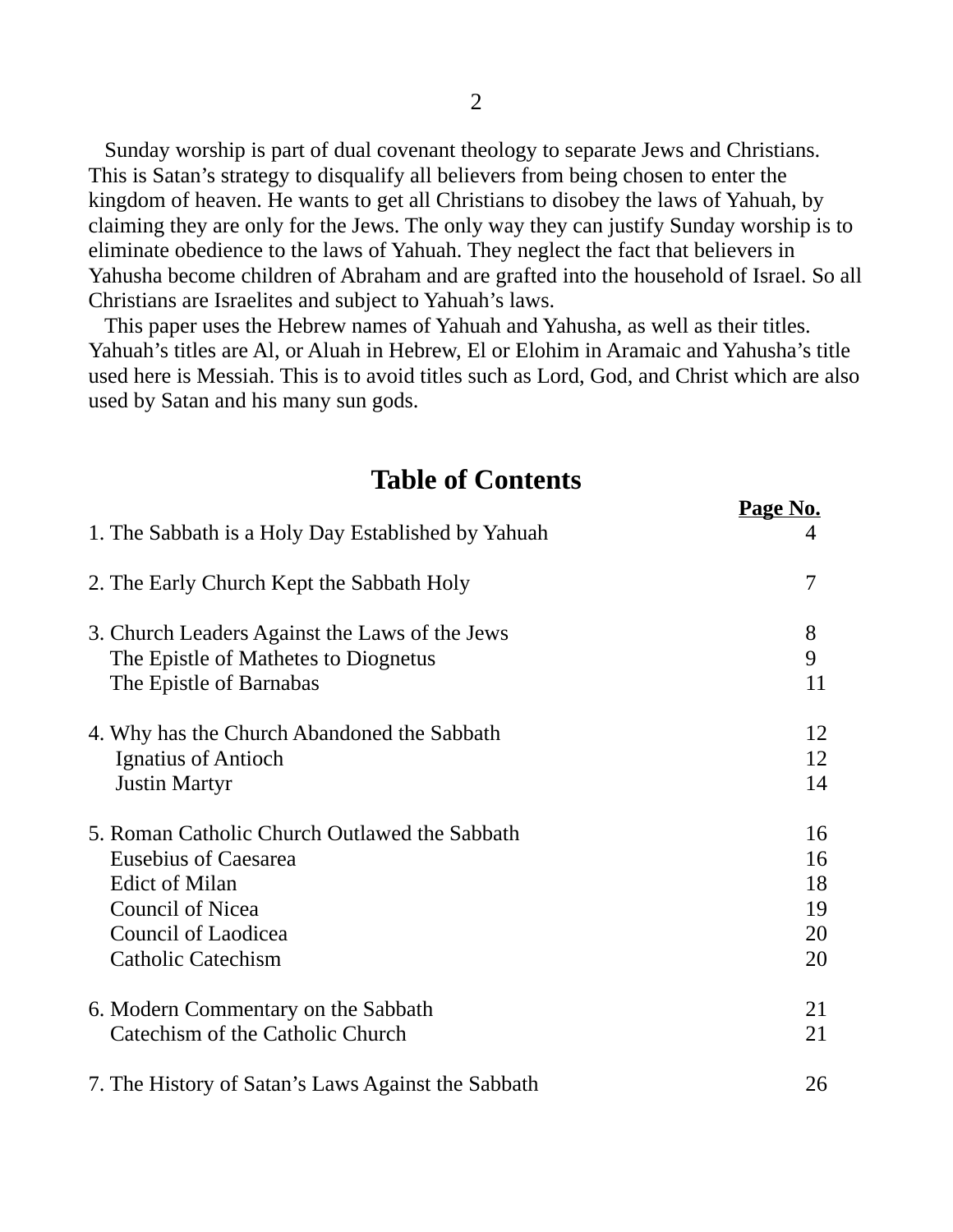| 8. Modern Church Scholars Against the Sabbath<br>Why do Christians Worship on Sunday? Dr Grant Jeffrey              | 31 |
|---------------------------------------------------------------------------------------------------------------------|----|
| The scripture defines the Sabbath as "the Lord's day"                                                               | 32 |
| 9. Modern Scholarship vs Scripture Evidence                                                                         | 37 |
| 10. Christians Interpolate Scripture to Justify Lawlessness<br>Analysis of Paul's Warning Against Jewish Traditions | 41 |
|                                                                                                                     | 43 |
| 11. The Sabbath Foreshadows the Millennium Rest<br>The Weekly Sabbath and the Millennial Sabbath                    | 48 |
|                                                                                                                     | 48 |
| 12. How to Teach Sanctification of the Sabbath to Friends                                                           | 52 |
| 13. Prohibitions of the Sabbath Law                                                                                 | 57 |
| No working                                                                                                          | 57 |
| No Buying and Selling                                                                                               | 60 |
| No Kindling of Fires is Misinterpreted                                                                              | 61 |
| No Seeking Your Own Pleasure                                                                                        | 61 |
| No Travel is Not Found in Scripture                                                                                 | 62 |
| 14. The Connection Between Yahusha and the Sabbath                                                                  | 62 |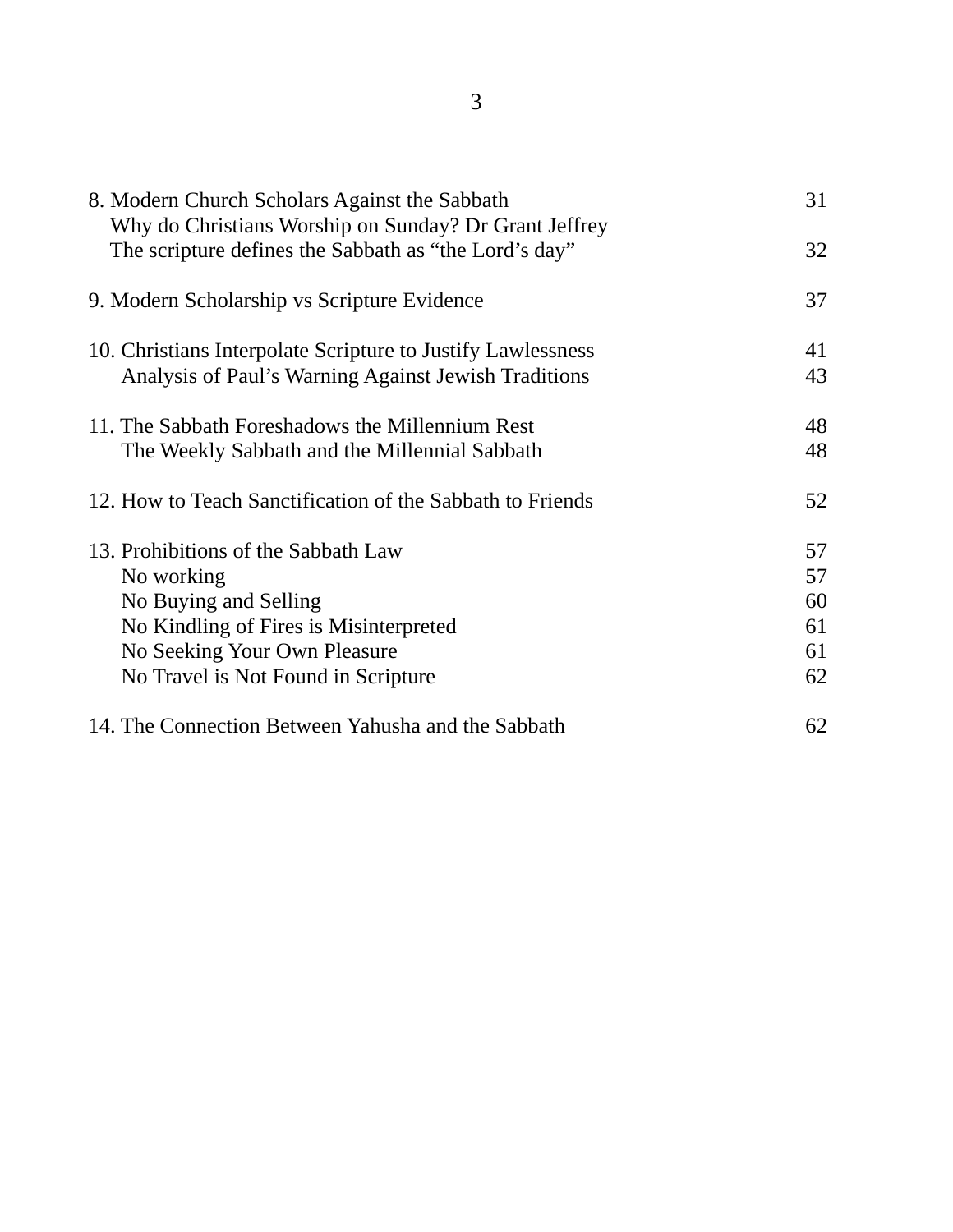# **1. The Sabbath is a Holy Day Established by Yahuah.**

**Mark 2:27** – "And He said to them, 'The Sabbath was made for man, and not man for the Sabbath."

 Man was created on the sixth day and the Sabbath on the seventh day. The Sabbath was created by Yahuah for man to acknowledge that He created the heavens and the earth, and to worship Him. The Sabbath is a sign or mark of Yahuah, that those believers are members of His family who are spiritually protected.

 The people were facing starvation in the dessert. He delivered manna for six days only, with a double portion on the sixth day so they would have enough for the seventh day. They were not allowed to harvest manna on the Sabbath day, so He could teach them obedience to His commandments and depend on Him.

**Exodus 16:4** – "Then Yahuah said to Moses, "Behold, I will rain bread from heaven for you. And the people shall go out and gather a certain quota everyday, that I may test them, whether they will walk in My law or not.

 Why didn't Yahuah use one of the other 613 commandments instead of the Sabbath to test the people? They had not even been given the laws yet. The Sabbath was the mark. If they can keep the Sabbath holy, He will know if they will keep the rest of the laws.

**Exodus 16:25** – "Then Moses said, 'Eat that today, for today is a Sabbath to Yahuah; today you will not find it in the field. Six days you shall gather it, but on the seventh day, which is the Sabbath, there will be none. Now, it happened that some of the people went out on the seventh day to gather, but they found none."

The Sabbath is not primarily about resting. The context is starvation in the dessert, for their children. All believers are tested with difficult situations to profane the Sabbath. Some people just want to go shopping, golfing, fishing, or get work done. It takes faith in Yahuah's judgment to keep the Sabbath. The believer's faith, in the blessings of obedience and the punishment for disobedience, is being tested. The Israelite's faith in Yahuah's provision for their needs was being tested.

**Exodus 16:28** – "And Yahuah said to Moses, "How long do you refuse to keep My commandments and My laws?

The Sabbath is the test for all the laws. It is not to be taken lightly.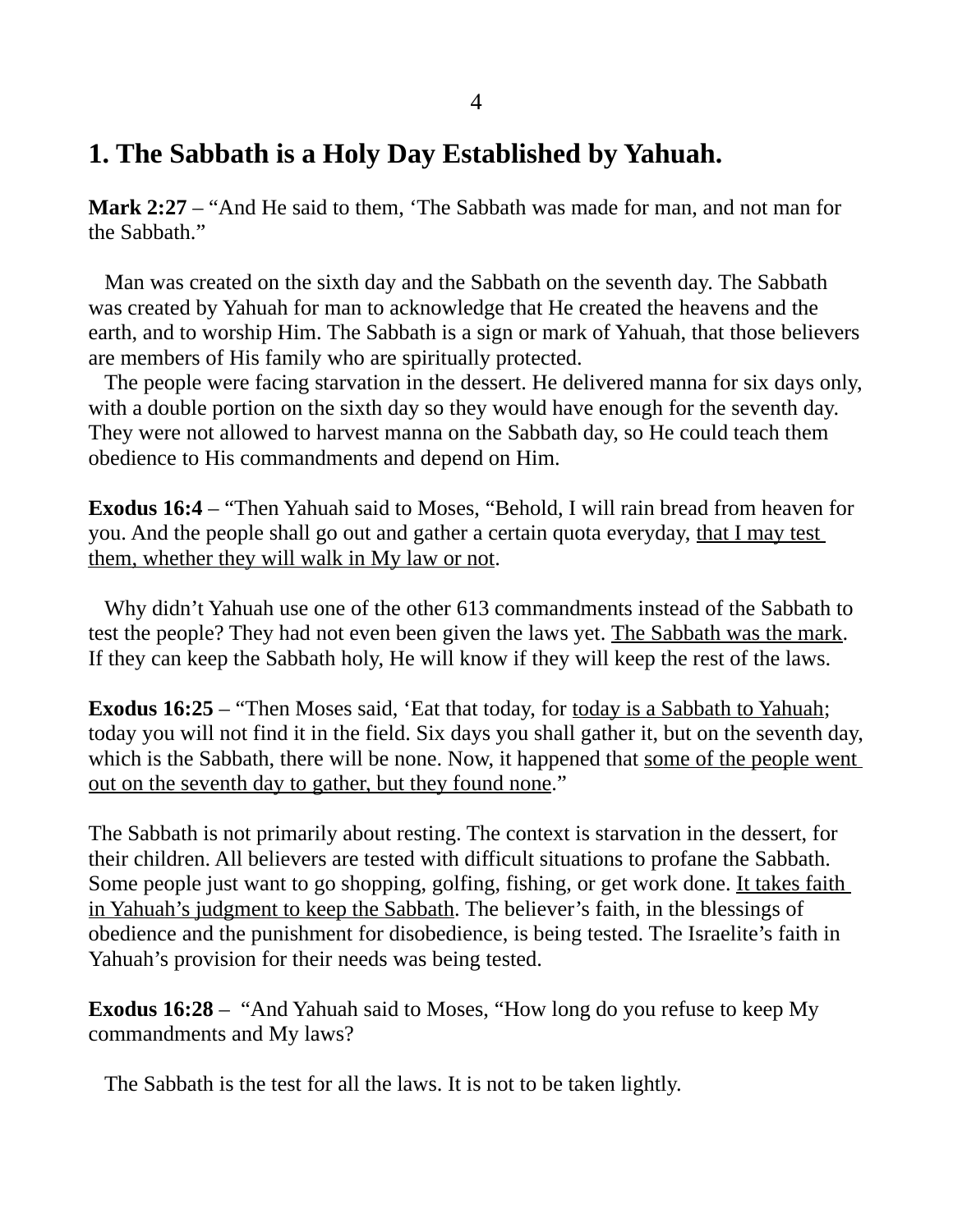**Exodus 31:13-17** – "Surely My Sabbaths you shall keep, for it is a sign between Me and you, throughout your generations, that you may know that I am Yahuah who sanctifies you. You shall keep the Sabbath, therefore, for it is holy to you. **Everyone who profanes it shall surely be put to death**; for whoever does any work on it, that person shall be cut off from among his people."

 "Work shall be done for six days, but the seventh is the Sabbath of rest, holy to Yahuah. Whoever does any work on the Sabbath day he shall surely be put to death. … **It is a sign between Me and the children of Israel forever**;"

**Numbers 15:32-34** – "Now while the children of Israel were in the wilderness, they found a man gathering sticks on the Sabbath day. And those who found him gathering sticks brought him to Moses and Aaron, and to all the congregation. They put him under guard, because it has not been explained what should be done to him."

 It was a laborious task to search for wood, cut it, start a fire and prepare food for a meal. So he was punished for working on the Sabbath.

**Numbers 15:35,36** – "Then Yahuah said to Moses, "The man must surely be put to death; all the congregation shall stone him with stones outside the camp." So as Yahuah commanded Moses, all the congregation brought him outside the amp and stoned him with stones, and he died."

 This was Yahuah's order, not man's. He takes the Sabbath seriously. It is important to read the Old Testament to learn to fear Yahuah's judgment. Then He gave them tzitzit to remind them of the law.

**Numbers 15:37,39** – "Again Yahuah spoke to Moses, saying, 'Speak to the children of Israel: tell them to make tassels on the corners of their garments throughout their generations, and to put a blue thread in the tassels of the corners. … And you shall have the tassel, that you may look upon it and remember all the commandments of Yahuah and to do them, and that you may not follow the harlotry to which your own heart and your own eyes are inclined, and that you may remember and do all My commandments, and be holy for your Aluah.'"

 The Sabbath represents all the commandments. There could have been many other times to institute tzitzit, but He did it to remind them of the Sabbath. The Jews used the Sabbath to determine if a man is of Yahuah or not, because it is the mark of Yahuah.

 Yahuah healed a man of blindness on the Sabbath to show the people that it is lawful to good on the Sabbath. It was also a prophetic sign that Israel would be healed of their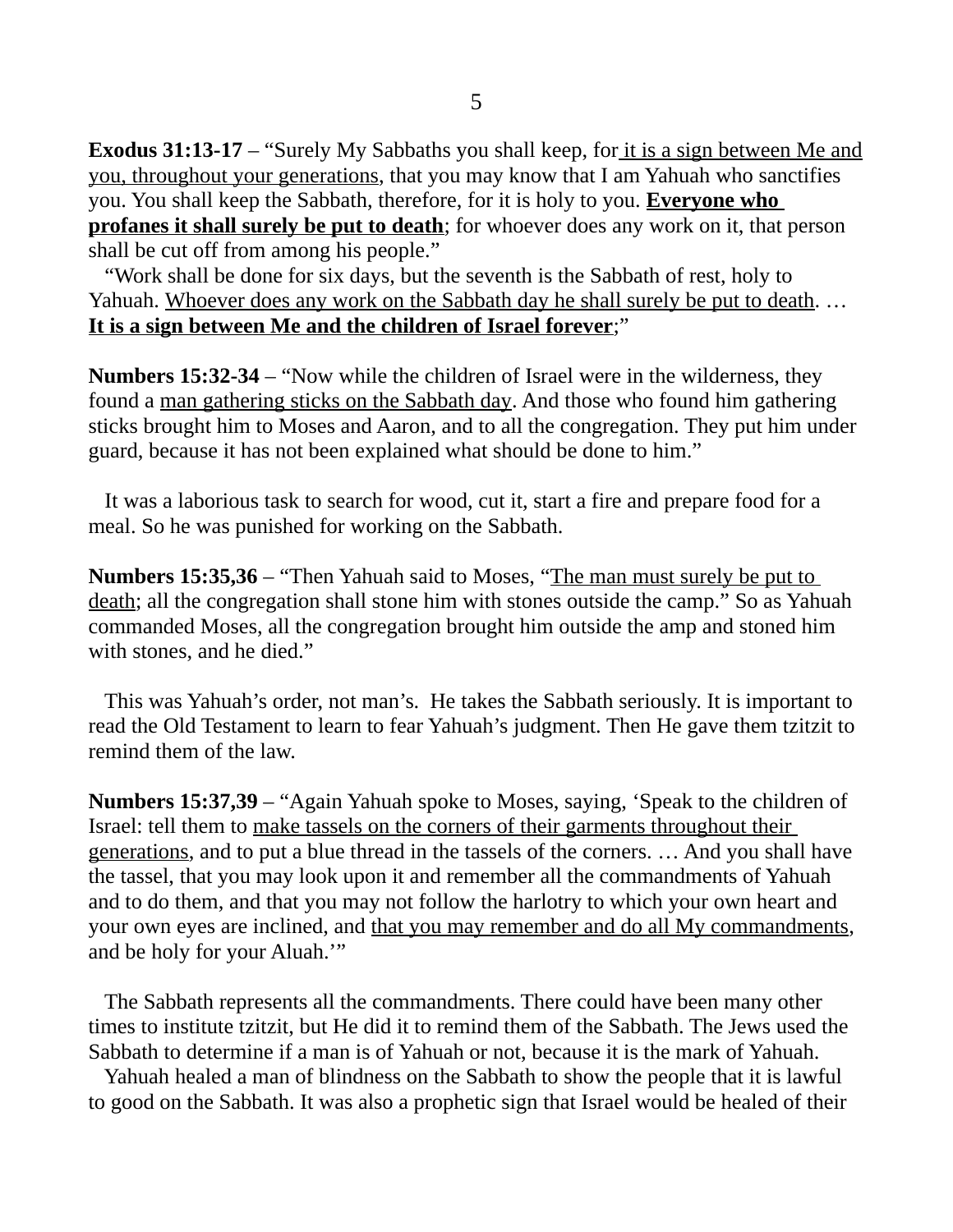blindness in the seventh millennium. He also wanted to show the Pharisees that they have too many man made prohibitions for the Sabbath.

**John 9:13,16** – "They brought him who formerly was blind to the Pharisees. Now it was a Sabbath when Yahusha made the clay and opened his eyes. Then the Pharisees also asked him again how he had received his sight. He said to them, 'He put clay on my eyes, and I washed, and I see.'… Therefore some of the Pharisees said, 'This Man is not of Aluah, because He does not keep the Sabbath.' Others said, 'How can a man who is a sinner do such signs?' And there was a division among them."

 The Sabbath was a marker for them. Yahusha is the master of the Sabbath because He is the one who created it.

**Isaiah 56:1-7** – "Thus says Yahuah: 'Keep justice, and do righteousness, for My salvation is about to come, and My salvation to be revealed. Blessed is the man who does this, and the son of man who lays hold on it; who keeps from defiling the Sabbath, and keeps his hand from doing any evil.'Do not let the son of the foreigner who has joined himself to Yahuah speak, saying, 'Yahuah has utterly separated me from His people'; nor let the eunuch say, 'Here I am, a dry tree.' For thus says Yahuah: 'to the eunuchs who keep My Sabbaths, and choose what pleases Me, and hold fast My covenant, even to them I will give in My house and within My walls a place and a name better than that of sons and daughters; I will give them an everlasting name that shall not be cut off. 'Also the sons of the foreigner who join themselves to Yahuah, to serve Him, and to love the name of Yahuah, to be His servants-- Everyone who keeps from defiling the Sabbath, and hold fast my covenant-- Even them I will bring to My holy mountain, and make them joyful in My house of prayer. Their burnt offerings and their sacrifices will be accepted on My altar; for <u>My House shall be called a house of prayer for all</u> nations."

 Some people try to say this is only for the Jews. The gospel goes to the end of the earth. Do not say the foreigners are separated from His people. If you keep the Sabbath holy, you get eternal life in His holy mountain. This is a matter of life and death. Since it is so important us and to Yahuah, Satan makes it a high priority for attack. The enemy has come out against the mark of Yahuah. Look at the history of the early church and the church today. Christianity is in serious trouble. It is time to build an army to stand up against evil, to stand up against wickedness, to proclaim truth and pull our brothers and sisters out of the fire.

 Many say that Jesus annulled the Sabbath, or that every day is the Sabbath, or you can pick whatever day you want to be the Sabbath. They say Sunday has replaced the Sabbath because of the resurrection, or Saturday is the Sabbath for the Jews, the Lord's day is for Christians, or the Sabbath is not commanded in the New Testament. If the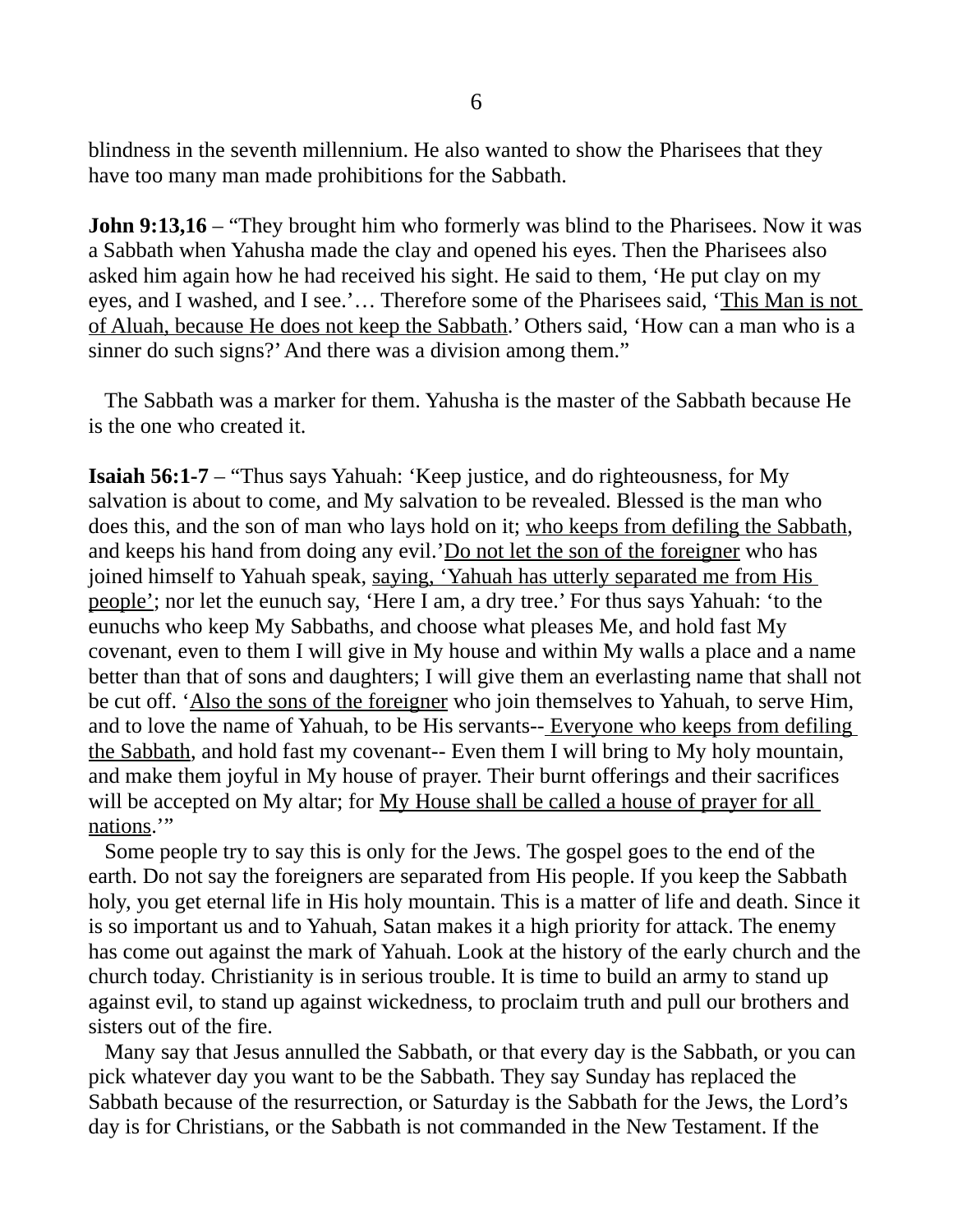New Testament doesn't talk about it, it must be okay. They neglect the fact that believers in Yahusha become children of Abraham and are grafted into the household of Israel. All Christians are Israelites, subject to the laws of Yahuah.

**Galatians 4:28-29** – "There is neither Jew nor Greek, there I neither slave nor free, there is neither male nor female; for you are all one in Yahusha the Messiah. And if you are Yahusha's then you are Abraham's seed, and heirs according to the promise."

**Ephesians 2:11-17** – "Therefore remember that you, once Gentiles in the flesh … at that time you were without Yahusha, being aliens from the commonwealth of Israel and strangers from the covenants of promise, having no hope and without Yahuah in the world. But now in Yahusha the Messiah you who once were far off have been brought near by he blood of Yahusha. For He Himself is our peace, who has made both one, and has broken down the middle wall of separation, ... you are no longer strangers and foreigners, but fellow citizens with the saints and members of the household of Yahuah.

 Where does man get the power to make things holy? The Sabbath is not about us. This is about worshiping the Creator of heaven and earth. There is only one reason for all these false ideas, when the commandment is very explicit and unambiguous. The devil has been hard at work.

# **2. The Early Church Kept the Sabbath Holy**

 Why has the Church abandoned the Sabbath, the very thing it was commanded to protect. What happened to cause this?

**Luke 4:16** – "So He came to Nazareth, where He had been brought up. And as His custom was, He went into the synagogue on the Sabbath day, and stood up to read.

 This was His manner of life, back to His childhood. This is where He kicked off His ministry. Synagogues were built worldwide as places to assemble to worship Yahuah and hear the word on the Sabbath day.

 Some give weak arguments that Yahusha broke the Sabbath rules. No one who studies scripture would agree with that. It is not in the Bible. The Bible does say that He was accused of violating the Sabbath, but he actually violated the rules of the Rabbinical traditions. Some say He kept the Sabbath, but when He was resurrected, we entered into the dispensation of grace and don't have to obey the law anymore. So Yahusha annulled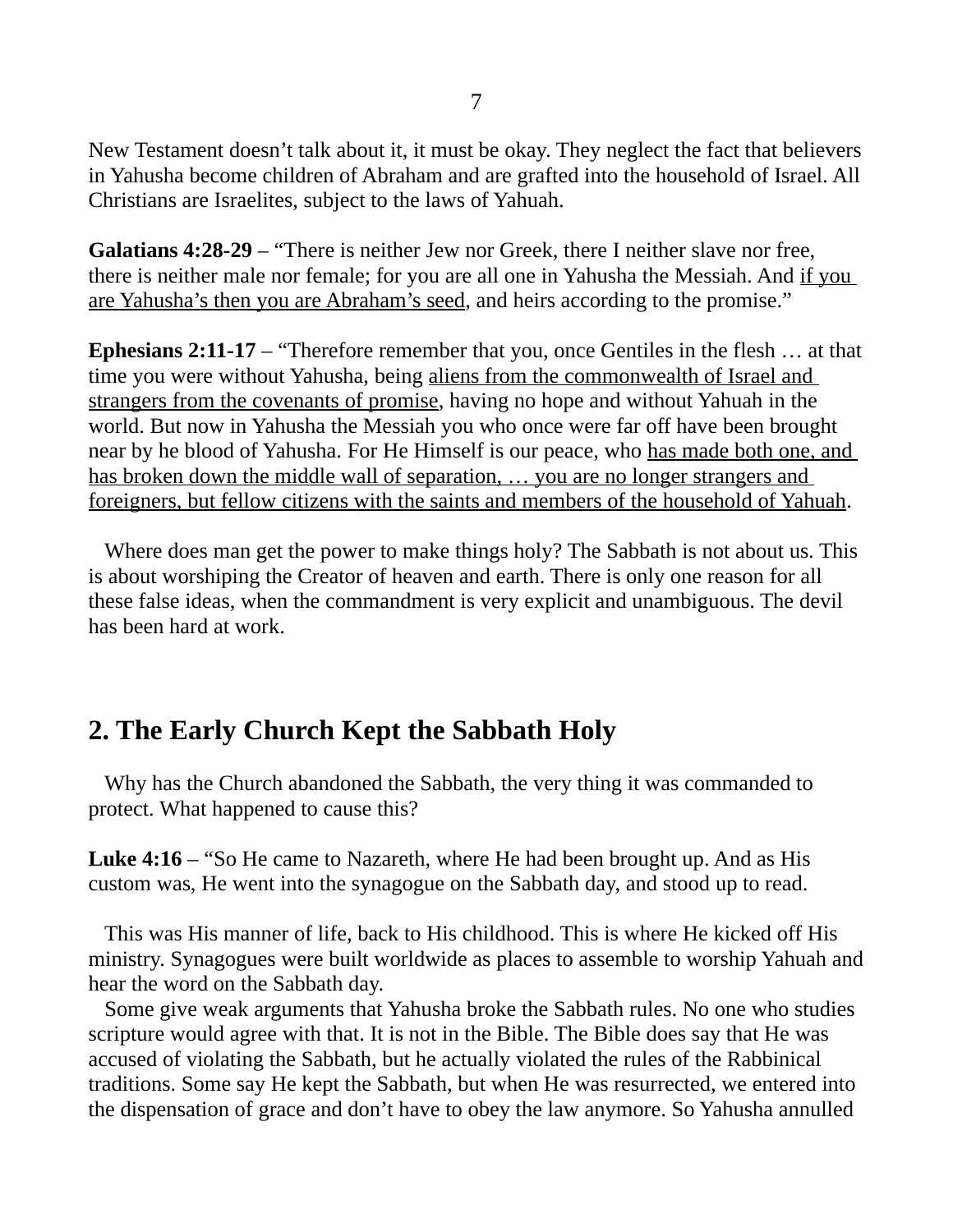the Sabbath. The New Testament refutes that argument, with evidence of the opposite. The apostles and early first century believers embraced the Sabbath. Going to the synagogues on the Sabbath.

 The Apostles Paul and Barnabas entered the town of Antioch and went to the synagogue on the Sabbath. It wasn't just Jews present at the synagogue, there were also Gentiles there. This is important for the modern day church, to see how the first century church actually ran.

**Acts 13:42-44** – "So when the Jews went out of the synagogue, the Gentiles begged that these words might be preached to them the next Sabbath. Now when the congregation had broken up, many of the Jews and devout proselytes followed Paul and Barnabas, who, speaking to them, persuaded them to continue in the grace of Aluah. On the next Sabbath almost the whole city came together to hear the word of Aluah"

 Notice that the Gentiles are not at the church on Sunday. They are at the synagogue on the Sabbath.

Acts 18:4 – "And he reasoned in the synagogue every Sabbath, and persuaded both Jews and Greeks."

This was how the first century church operated. The Jerusalem council met to discuss the salvation of the Gentiles to include circumcision. They had been circumcised by the Holy Spirit. But they only had to observe a few laws, because they would learn the commandments by hearing the word in the synagogue on the Sabbath.

 There were four commandments that they should keep: concerning sexual immorality and three food laws. These were exclusive to purifying their personal temples. Sexual immorality is a sin against your own body. The Gentiles must first purify their own bodies. They didn't know all the commandments. The expectation was that they would be in the synagogue on the Sabbath to learn the commandments.

**Acts 15:21** – "For Moses has had throughout many generations those who preach him in every city, being read in the synagogues every Sabbath."

# **3. Church Leaders Against the Laws of the Jews The Epistles of Mathetes to Diognetus and Barnabas**

 When believers hear the word, it causes fear of Yahuah's judgment. Today modern Christianity doesn't learn the law or read the word so they are not afraid of punishmenr.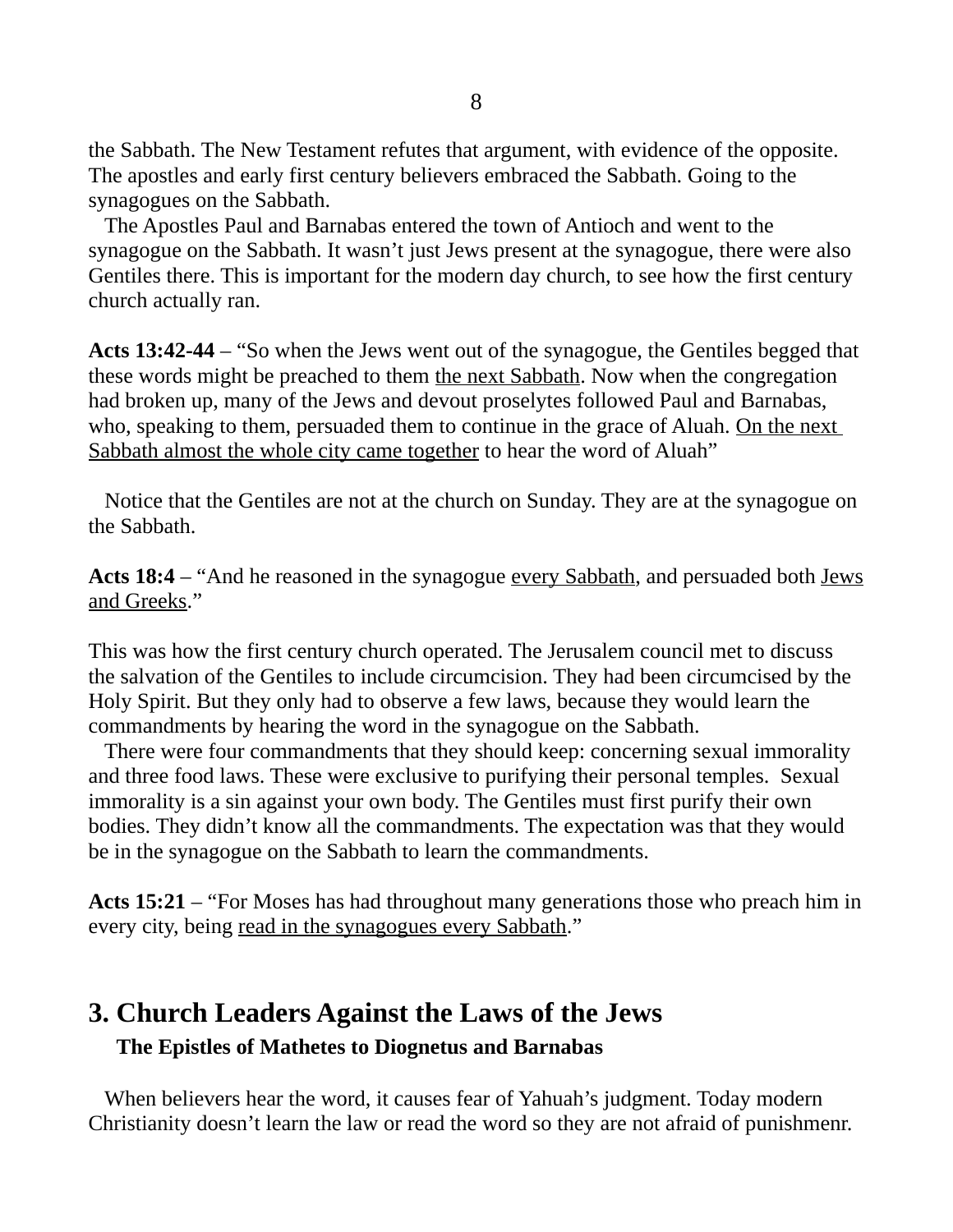They go to churches on Sunday the day of the sun gods. The question is what happened? Paul warned the believers that after his departure, teachers would come and corrupt the gospel. Satan's highest priority is to get believers to violate the laws of Yahuah, especially the Sabbath law, because it is the mark of Yahuah on the obedient believer.

**Acts 20:29-31** – "For I know this, that after my departure, savage wolves will come in among you, not sparing the flock. Also from among yourselves men will rise up, speaking perverse things, to draw away the disciples after themselves. Therefore watch, and remember that for three years I did not cease to warn everyone night and day with tears."

 These people are very subtle, misinterpreting or distorting things. This is why the modern church is so different. In the early second century Satan declared all out war against the church. The gates of hell burst forth like a volcanic eruption spewing theology and doctrine that was foreign to the scriptures, which hardened into traditions of error, which changed the Church forever.

 Around 130-150 AD, an epistle known as "The Epistle of Mathetes to Diognetus" was popular. Diognetus is a Greek word for disciple. Marcion and the Gnostics were alive and active during this time. A volcanic eruption of heresies.

#### **The Epistle of Mathetes to Diognetus**

"But as to their scrupulosity concerning meats, and their superstition as respects the Sabbaths, and their boasting about circumcision, and their fancies about fasting and the new moons, which are utterly ridiculous and unworthy of notice.

 And as to their observing months and days, as if waiting upon the stars and the moon, and their distributing, according to their own tendencies, the appointments of Yahuah, and the vicissitudes of the seasons, some for festivities, and others for mourning, – who would deem this a part of divine worship and not much rather a manifestation of folly?

 I suppose, then, you are sufficiently convinced that the Christians properly abstain from the vanity and error common, and from the busy-body spirit and vain boasting of the Jews; but you must not hope to learn the mystery of their peculiar mode of worshipping God from any mortal."

 He is ridiculing dietary laws, Sabbaths and fasting. Romans 4 makes it clear that circumcision is the seal of the righteousness of the faith. Abraham proved that he had faith in Yahuah, with the mark of circumcision. Paul never speaks negatively about circumcision. He only said that circumcision does not provide salvation. It cannot be found that Jewish believers ever stopped circumcising their children, or that Gentile believers didn't circumcise their children. Paul fasted constantly and instructed believers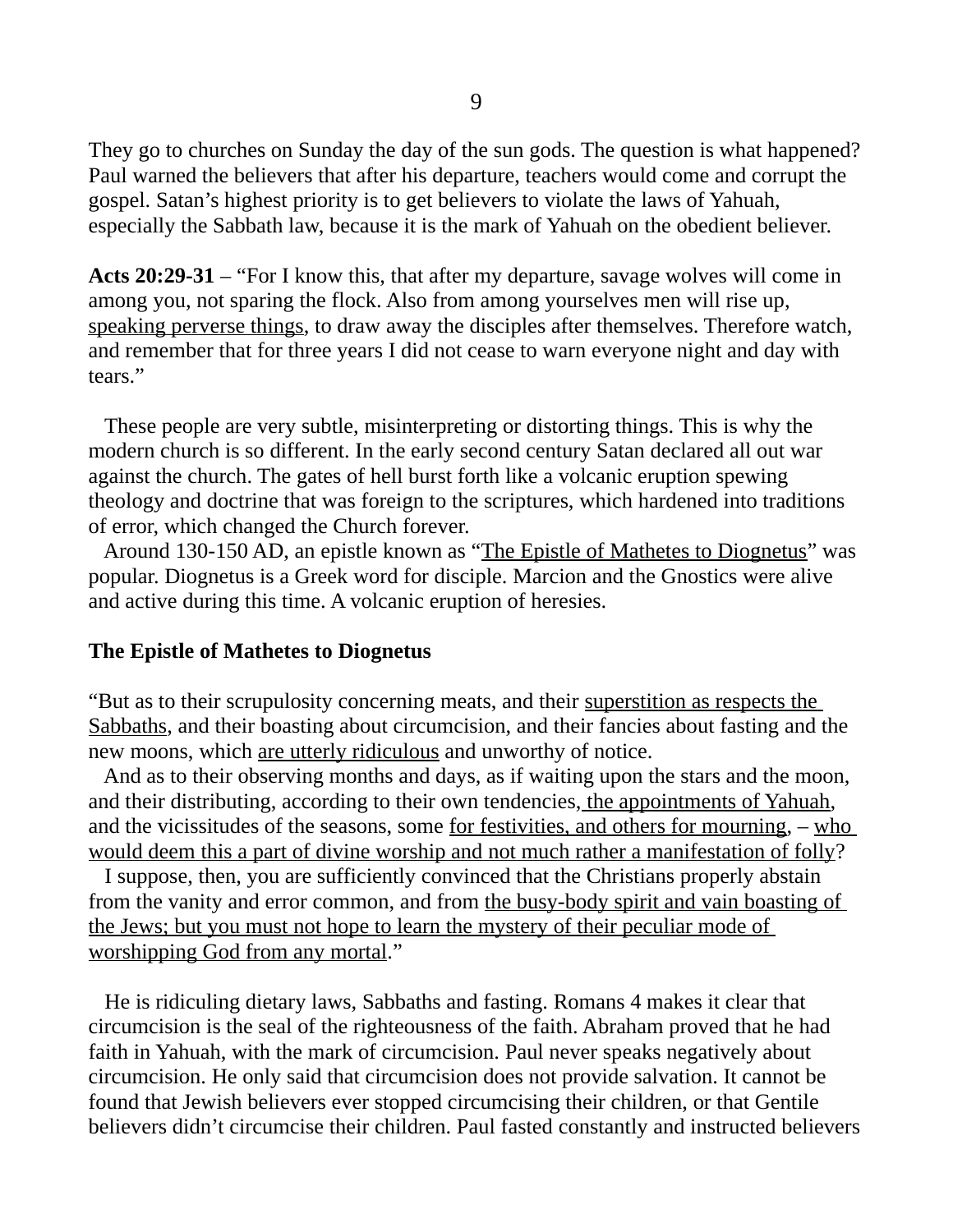how to fast. Mathetes is attacking the Jewish practices which are all in Yahuah's word. Since when are the concepts that come directly from the mind and mouth of Yahuah, utterly ridiculous and unworthy of notice?

 He is talking about the festivals of Yahuah, such as Passover and the day of Atonement, as being a manifestation of folly. He is promoting total separation of Jew and Gentile. There is a force behind this, making these heresies explode. Whether it is Marcionism or this epistle, it is all about total separation of the Jewish laws from Christian believers to disqualify them for the kingdom. Yahusha came to break down the middle wall of separation, but Satan rebuilt that wall.

 Another epistle written around the same time is the Epistle of Barnabas. This is one of the favorite references for scholars to quote to prove that the early church did not keep the Sabbath.

Dr Bart Ehrman is considered to be one of the worlds leading experts on early church history, including television documentaries. He is not a believer, and has no bias between Jews and Christians. He translated the Book of Barnabas.

"The Epistle of Barnabas was widely read in churches of the second and third centuries; some Christians thought that it should be included among the books of the New Testament. Although it came to be attributed to Barnabas, the companion of the apostle Paul, the book itself is anonymous. Most scholars think it was written around 130 CE possibly in Alexandria, Egypt, where it was especially popular. The purpose of the book is to show that Christianity is superior to Judaism, that **Judaism, in fact, is and always has been a false religion**." **Dr Bart Ehrman**

The **Epistle of Barnabas** was very prominent. There were many Christians absorbing this epistle, claiming that Judaism is a false religion. But there is no Christianity without Judaism! Unlike Islam, Christianity is not a new religion. It is 100 percent Biblical Judaism. But Christians were taught not to follow all the Rabbinical traditions of the Talmud. Moses and the prophets prophesied that a king of the Jews would come, and that is the one you are to serve. His is the one whose kingdom will be forever. It will never pass away, and He is the one who will deliver you. This is what they were waiting for and when Yahusha came on the scene, they followed Him.

 To say that Christianity is separate from Judaism, is to say that modern Christianity is a false religion that does not obey the commandments of Yahuah. Believers confess that Yahusha is Aluah, because they read the Torah and the prophets, and everything they said the Messiah would be, Yahusha came and fulfilled. Biblical Judaism is 100 percent authentic, and our faith depends on it. Believers know him as the authentic Messiah and the king of the Jews.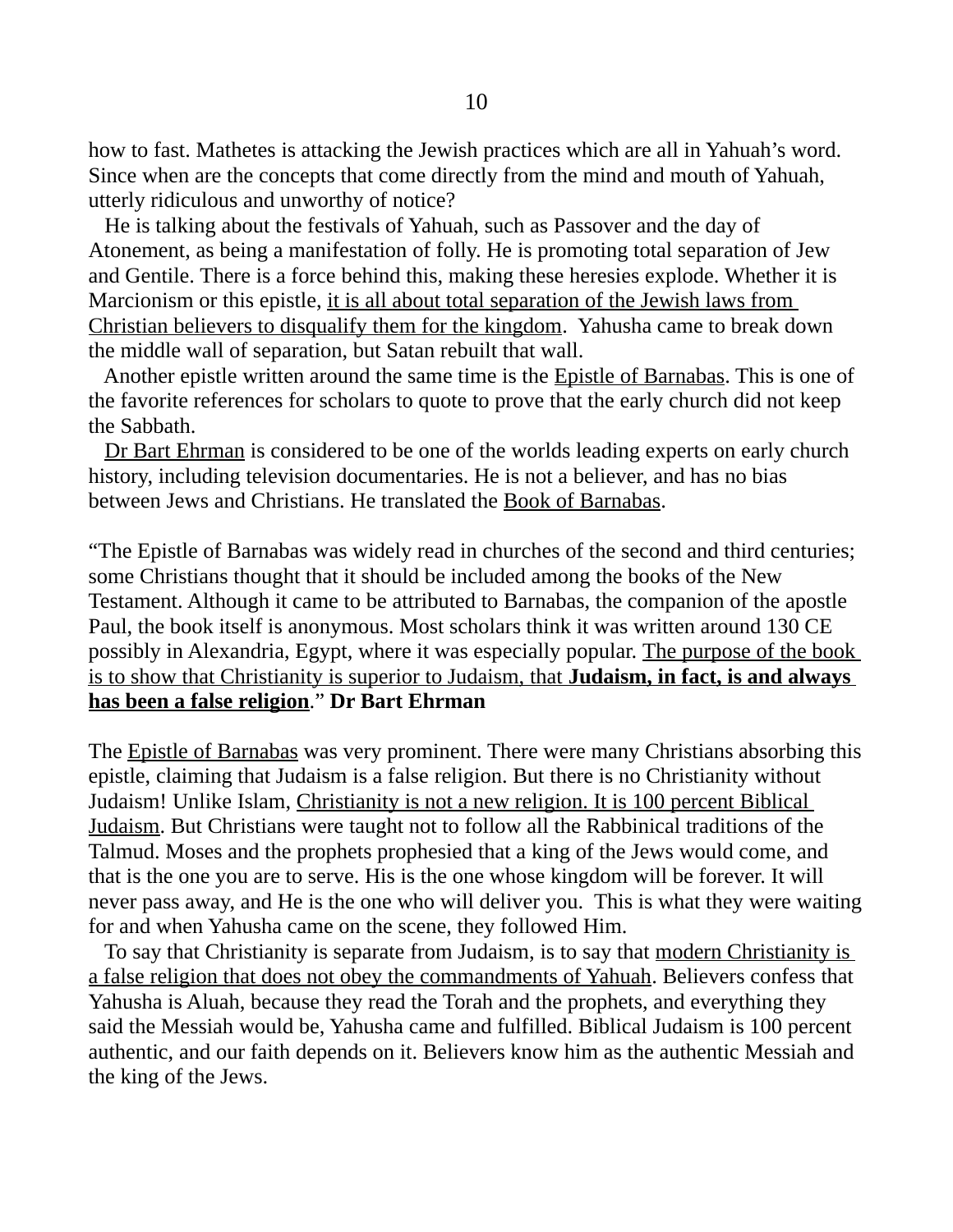### **The Epistle of Barnabas**

 The Epistle of Barnabas is one of the favorites for scholars to support the theology of Christians abandoning the Sabbath.

**Barnabas 1:5-** ... "Do not continue to trample my court. If you bring fine flour, it is in vain. Incense is detestable to me, your new moons and Sabbaths I cannot stand.' Therefore he has abolished these things, in order that the new law of our master, Yahusha, the Messiah, which is free from the yoke of compulsion, might have its offering, one not made by humans."

He is quoting **Isaiah 1** and claiming that Yahusha has abolished the Sabbath.

**Barnabas 15:1,6,8** – "Furthermore concerning the Sabbath it is also written, in the 'Ten Words' which he spoke to Moses face to face on Mount Sinai: 'And sanctify Yahuah's Sabbath, with clean hands and clean heart.' ... If therefore anyone now is able, by being clean of heart to sanctify the day which Aluah sanctified we have been deceived in every respect. … Finally, he says to them: 'I cannot bear your new moons and Sabbaths.' You see what he means: it is not the present Sabbaths that are acceptable to me, but the one that I have made on that Sabbath, after I have set everything at rest. I will create the beginning of an eighth day, which is the beginning of another world."

 He is saying that it is not possible to keep the Sabbath holy, you don't have the ability to sanctify it, don't even think you can do it, because if you do, you have been deceived. It takes a lot of arrogance, to say that people who are obeying what Yahuah has commanded, are deceived.

 He is saying, that in this corrupted age of lawlessness, any attempt to sanctify the Sabbath is an abomination to Yahuah. The only Sabbath that is going to be accepted is the Sabbath in the age to come, the millennial Sabbath, when we are all in the final rest. This is a perfect example of misinterpreting scripture. This is how crafty the enemy can be. Satan also used totally perverted scripture against Yahusha. This epistle is completely anti-Semitic and anti-Aluah. It is a complete misinterpretation of **Isaiah 1**.

**Isaiah 1:12-15** "When you come to appear before Me, Who has required this from your hand, to trample My courts? Bring no more futile sacrifices; incense is an abomination to Me. The New Moons, the Sabbaths, and the calling of assemblies-- **I cannot endure iniquity** and the sacred meeting.... **Your** New Moons and **your** appointed feast My soul hates; they are a trouble to Me, I am weary of bearing them. When you spread out your hands, I will hide My eyes from you; even though you make many prayers, I will not hear. Your hands are full of blood."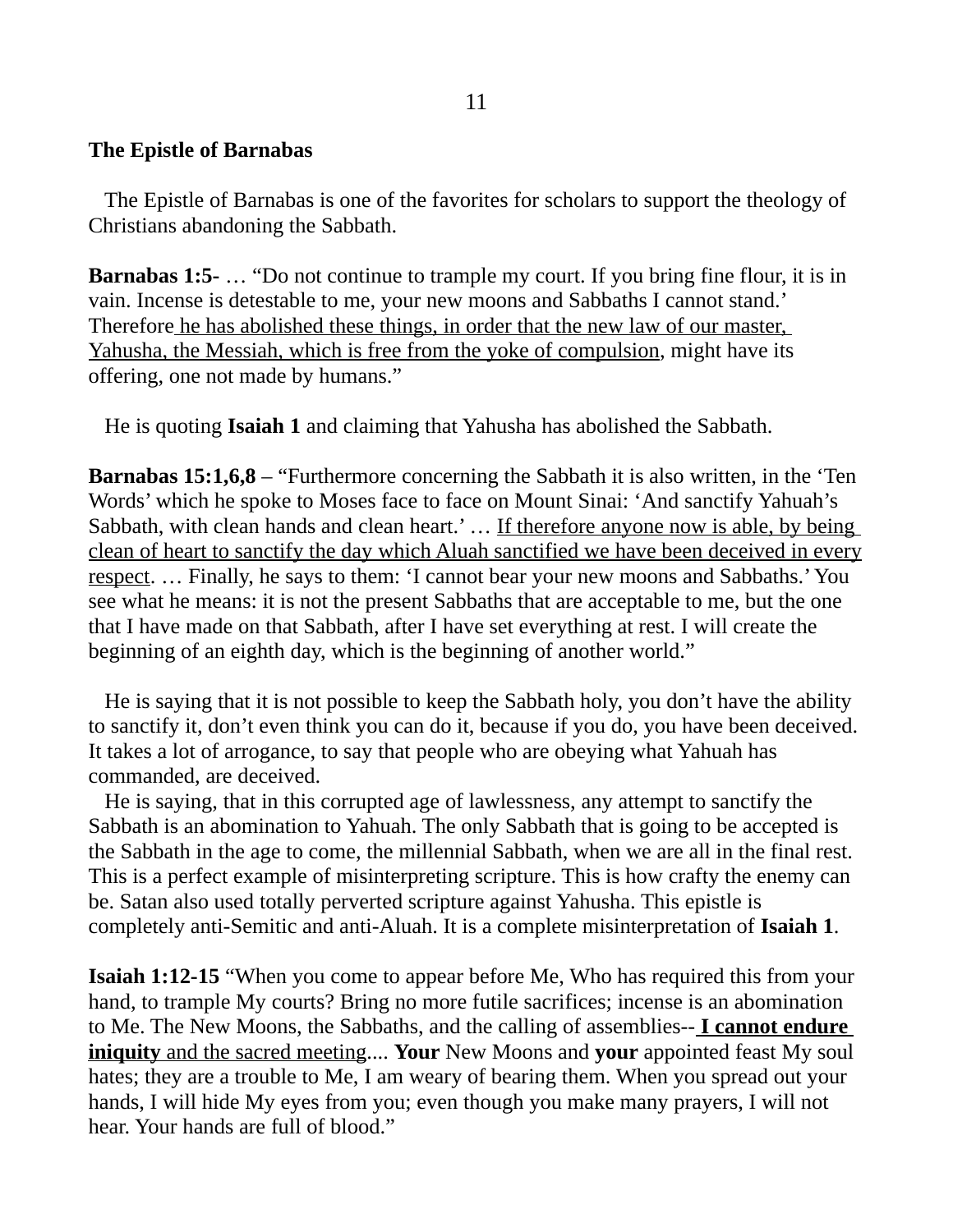Identify the problem that Yahuah is talking about. Is the problem that the Jewish people were obeying His commandments? The problem is disobedience to His commandments. Don't think you can come to the Sabbath if you are living a life full if sin. Yahuah will not accept it. It is perverse, it is unclean. Yahuah hates the mixing of that which is holy with that which is profane. It is detestable.

 This is important for Messianic Christians today, because they keep the Sabbath. Most believers are not aware of the Sabbath. They should not think they can worship Yahuah on the Sabbath with a life full of sin. It will not be accepted.

Notice He says your New Moon and your feasts. He always calls the appointed times His holy days.

**Exodus 31:12,13** – "And Yahuah spoke to Moses, saying, 'Speak also to the children of Israel, saying: 'Surely My Sabbaths you shall keep,'"

 It is not our Sabbath. No man has the power to make days holy according to His rules. Yahusha said that He is the lord of the Sabbath. I will tell you what is lawful and what is not lawful.

 In **Isaiah 1:15**, He says He hates their prayers. Does Barnabas believe people should stop praying? These heresies were going on in the second century.

# **4. Why has the Church Abandoned the Sabbath**

### **Justin Martyr and Ignatius of Antioch**

 Why has Christianity abandoned the very thing she was commanded to teach? What has happened?

Yahusha prayed that the Jew and Gentile would become one new man in Him. We see Gentiles in the synagogue with the Jews on the Sabbath in the New Testament, and the expectation that they would learn the commandments of the Torah. Early Church writers undermined the gospel of the apostles.

### **Ignatius of Antioch, 35-108 AD**

 Antioch of Syria was a hub of the power of the faith, second to Jerusalem. Ignatius was discipled by the Apostle John. He is a source of scholars who don't believe in keeping the Sabbath.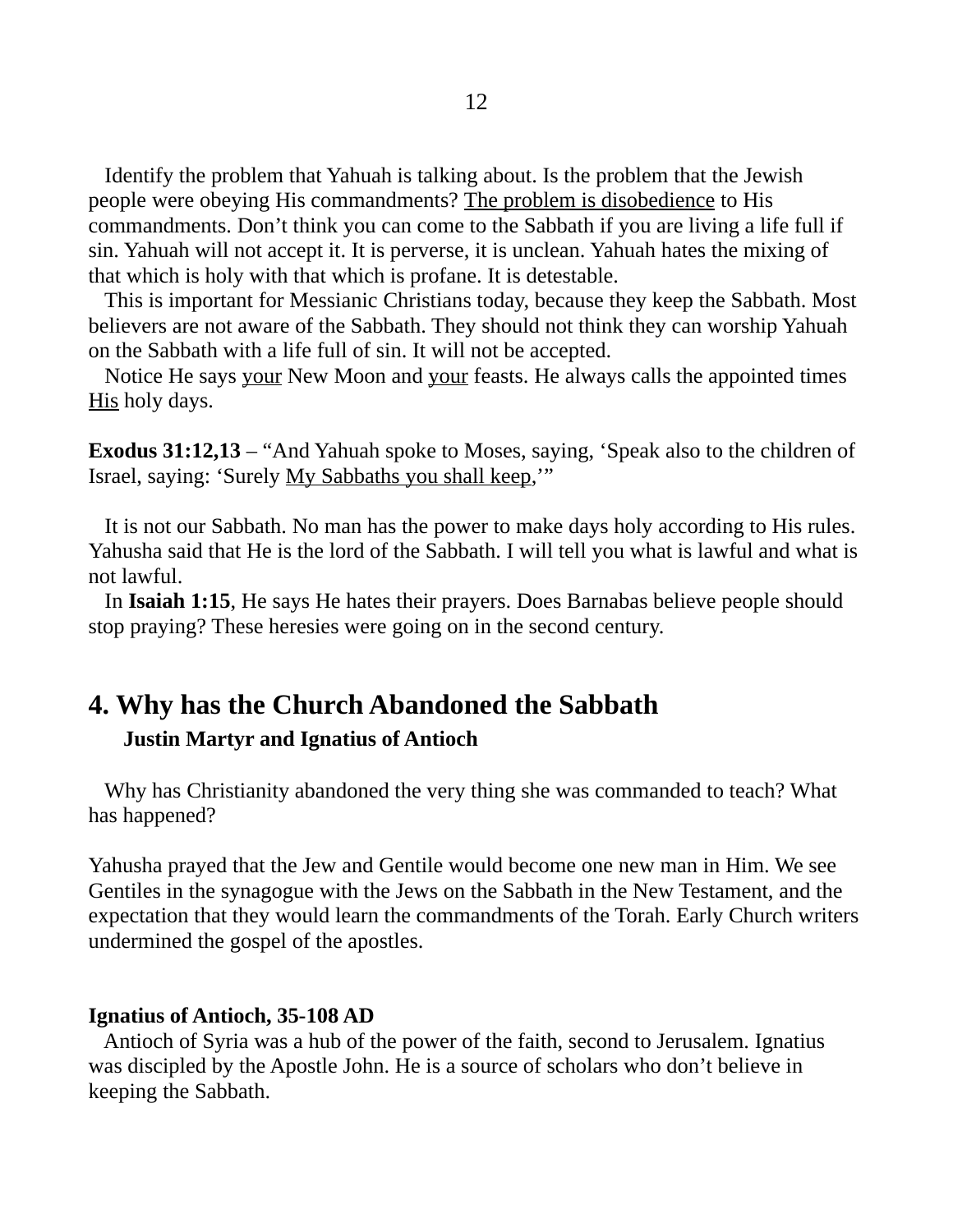"The Epistles attributed to Ignatius have attracted greater notice, and have created more discussion, than any other uninspired writings of the same extent in existence. The productions ascribed to this author, and now reputed genuine by the most learned of their recent editors, might all be printed on one-fourth of a page of an ordinary newspaper; and yet, the fatigue of traveling thousands of miles has been encountered, for the special purpose of searching after correct copies of these highly-prized memorials. Large volumes have been written, either to establish their authority, or to prove that they are forgeries; and, if collected together, the books in various languages to which they have given birth, would themselves form a considerable library." **The Ancient Church, William Dool Killen**

"If, therefore, those who were brought up in the ancient order of things have come to the possession of a new hope, no longer observing the Sabbath, but living in the observance of the Lord's Day, on which also our life has sprung up again by Him and by His death. Let us therefore no longer keep the Sabbath after the Jewish manner, and rejoice in days of idleness; for he that does not work, let him not eat."-- **The Epistle of Ignatius to the Magnesians (ch. 9)**

In the infancy stage of the gospel, Ignatius is saying that they no longer keep the Sabbath, but "the Lord's Day", a synonym for Sunday, even though Yahuah called the Sabbath His day. The root cause of the force of all these heresies is the separation of Jews and Gentiles. Yahusha said that believers were to be united with the Jewish people. At this time Marcionism was saying the same things as Ignatius. "In the Jewish manner," is not referring to Rabbinical Laws and traditions in Talmud. He is teaching believers to not obey the commandments of Yahuah. This is explicitly about the commandments.

Ignatius is explicitly misquoting scripture stated by Paul, to say "Don't you dare rest on the Sabbath, that is the day you are supposed to be working on." But he doesn't provide references, to determine the truth. This statement came from the Apostle Paul, but he was not talking about the Sabbath. It is important to use scripture to compare what people say about the scripture.

**2 Thessalonians 3:10,11** – "For even when we were with you, we commanded you this: If anyone will not work, neither shall he eat. For we hear that there are some who walk among you in a disorderly manner, not working at all, but are busybodies."

 This has nothing to do with the Sabbath. Ignatius criticized believers for resting and having joy on the Sabbath.

 In **Nehemiah 8**, all the people gathered together on the Sabbath, the first day of the seventh month, and read the Torah, causing the people to weep, mourning because of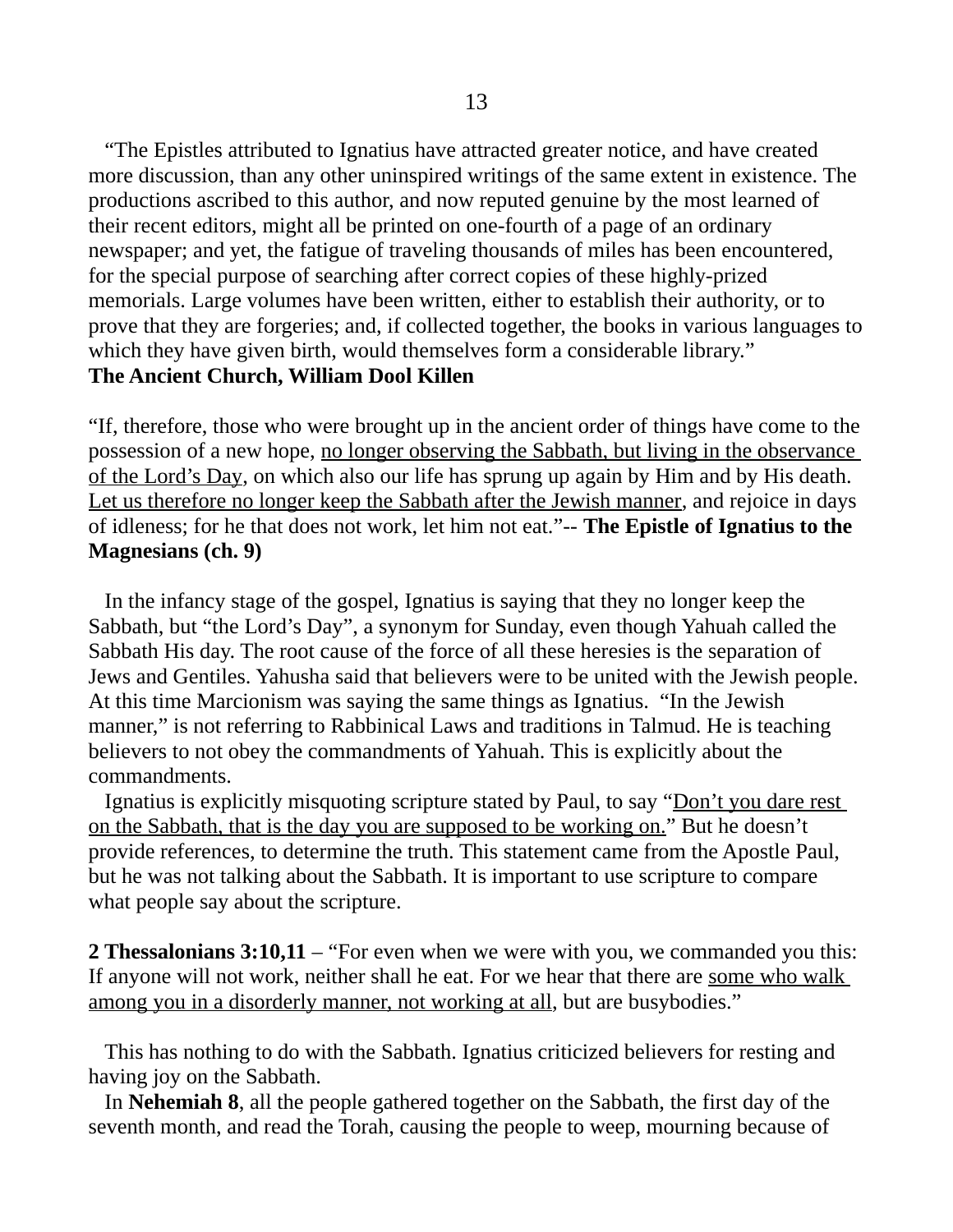their conviction of sin. Nehemiah told them to stop mourning, because the day was holy to Yahuah, set apart for celebration, rejoicing in rest. The joy of Yahuah is the strength of the believer.

Ignatius' words are in the Torah.

**Exodus 5:1-5,17** – "Afterward Moses and Aaron went in and told Pharaoh, 'Thus says Yahuah, Aluah of Israel; 'Let My people go, that they may hold a feast to Me in the wilderness.'' and Pharaoh said, 'Who is Yahuah, that I should obey His voice to let Israel go? I do not know Yahuah, nor will I let Israel go.' So they said, 'The Aluah of the Hebrews has met with us. Please, let us go three days' journey into the desert and sacrifice to Yahuah, our Aluah, lest He fall upon us with pestilence or with the sword.' Then the king of Egypt said to them, 'Moses and Aaron, why do you take the people from their work? Get back to your labor.' And Pharaoh said, 'Look, the people of the land are many now, and you make them rest from their labor!'... But he said, 'You are idle! Idle! Therefore you say, 'Let us go and sacrifice to Yahuah.'"

The word used for "feast" is used as a festival of Sabbath. Israel actually left Egypt on the high Sabbath of the Feast of Unleavened Bread. Pharaoh did not want the Israelites to keep the Sabbath or to rest. That is the very thing that Ignatius is saying. This is from the mind of Satan. Yet, this is the evidence that Bible scholars will use to prove that Christians do not have to keep the Sabbath.

### **Justin Martyr, 100-165 AD**

 Justin Martyr was a Gentile convert to Christianity. He was born in Samaria, and moved to Rome. He was highly educated, and arose to become one of the most significant Christian apologists in the history of Christianity. He says many amazing things that are accurate.

### **Dialogue with Trypho**

 Trypho was an orthodox Jewish scholar. So the dialogue is a discussion of the theological differences of the two religions. But the dialogue was written from Justin's point of view. It is utilized today to explain why Christians do not keep the Sabbath.

"Is there any other matter, my friends, in which we are blamed, than this, that we live not after the law, and are not circumcised in the flesh as your forefathers were, and do not observe Sabbaths as you do?" (Ch 10) … "For we too would observe the fleshly circumcision, and the Sabbaths, and in short all the feasts, if we did not know for what reason they were enjoined you,-- namely, on account of your transgressions and the hardness of your hearts. For if we patiently endure all things contrived against us by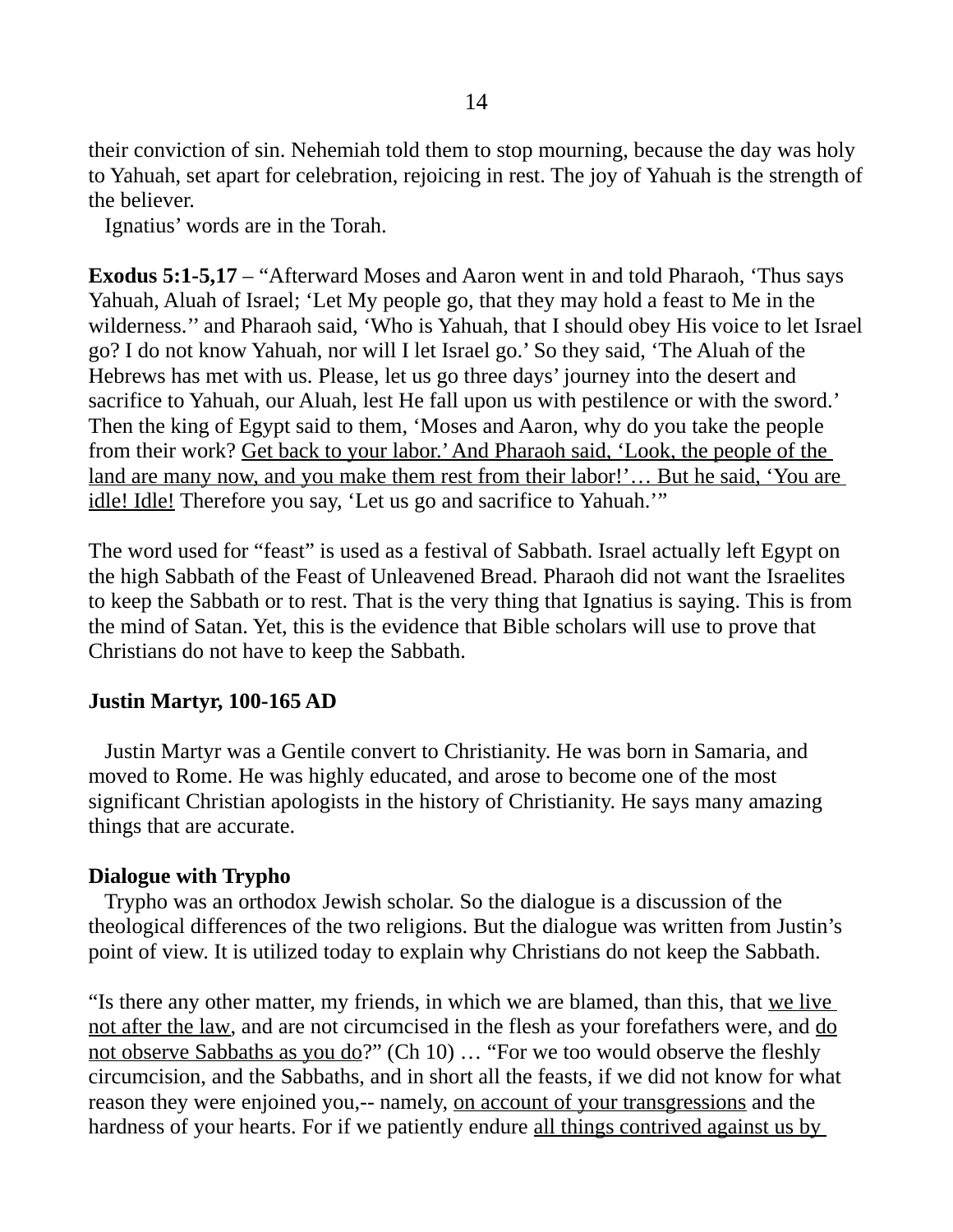wicked men and demons, so that even amid cruelties unutterable, death and torments, we pray for mercy to those who inflict such things upon us, and do not wish to give the least retort to any one, even as the new Lawgiver commanded us:" **Dialogue of Justin Martyr with Trypho, a Jew (Ch X)**

 They have abandoned the law of Yahuah. This is the practice of modern day Christianity. Where did they get this idea and arrive at this practice? He is claiming Yahuah imposed the law on the Israelites because they were sinful. Were they the only sinful people on the earth? Why was the law given to the Israelites?

**Deuteronomy 6:20-24** – "When your son asks you in time to come, saying, 'what is the meaning of the testimonies, the statutes, and the judgments which Yahuah our Aluah has commanded you?' then you shall say to your son: 'We were slaves of Pharaoh in Egypt, and Yahuah brought us out of Egypt with a mighty hand; and Yahuah showed signs and wonders before our eyes, great and severe, against Egypt, Pharaoh, and all his household. Then He brought us out from there, that He might bring us in, to give us the land of which He swore to out fathers. And Yahuah commanded us to observe all these statutes, to fear Yahuah our Aluah, **for our good** always, that He might preserve us alive, as it is this day."

Yahuah knew that this question was going to arise, so believers must be prepared to provide the answer. All of Justin Martyrs arguments can be contradicted by the scriptures. Yahuah said in the scriptures that "I gave them my Sabbaths that they might be a sign between Me and them that they might know that I am Yahuah that makes them holy."

 Paul said that circumcision is the seal of the righteousness of the faith. It is the trophy of Abraham's faith. Yahuah initiated circumcision when He entered into covenant with Abram and changed his name, because he would be the father of many nations. Circumcision could not be put on a higher pedestal. It represents the faith in the covenant and the prophecy that Gentiles would be grafted into Israel to become Abraham's children. The word is the tree of life. Satan has come in and flipped everything up side down.

 Justin Martyr has taken scripture to justify his position, but it is necessary to go to the scripture to learn what it actually means and its context. Regarding transgressions, he is quoting the Apostle Paul.

**Galatians 3:19** – "What purpose then does the law serve? It was added because of transgressions, till the Seed should come to whom the promise was made; and it was appointed through angels by the hand of a mediator. But before faith came, we were kept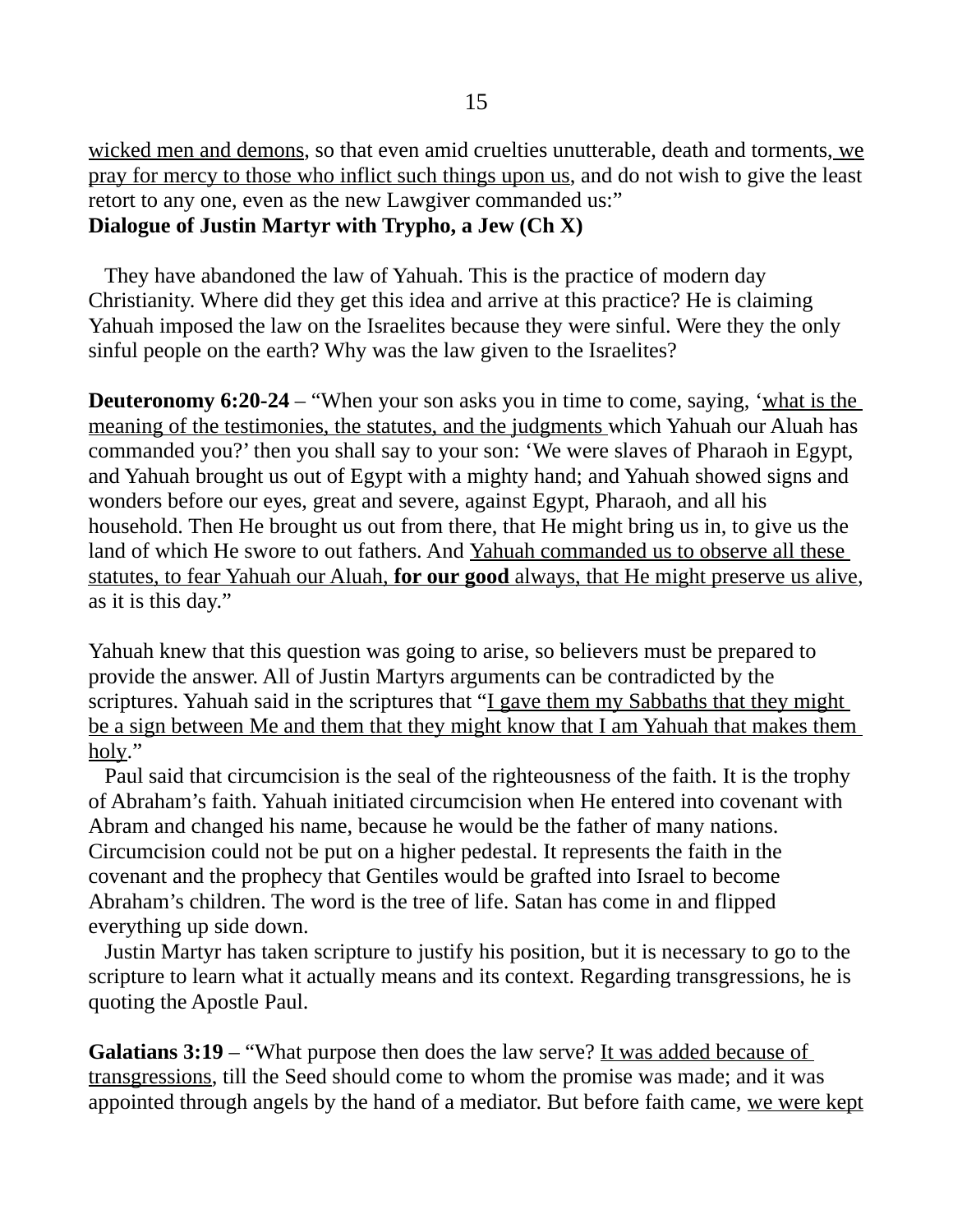under guard by the law, kept for the faith which would afterward be revealed. Therefore, the law was our tutor to bring us to the Messiah, that we might be justified by faith."

 Justin was using this statement entirely different from what Paul was talking about. The law kept the Israelites under guard like a guardian to raise, protect and discipline children in the faith of Yahuah and bring them to the Messiah who would come with the Holy Spirit to lead the people into all truth. The law points people to Yahusha

 Justin Martyr is saying that the law is inflicted upon the people as a curse of bondage by wicked men and demons. These are ideas of demonic origin which is causing serious eternal consequences for most believers today. It is very sad.

# **5. Roman Catholic Church Outlaws the Sabbath**

 In the third century, Victorinus of Pettau, produced a work called, On the Creation of the World, a commentary on the Genesis account. The creation account in the Bible includes the creation and the sanctification of the Sabbath by Yahuah. Pettau continues to instruct Christians to hate the Jews and their laws.

"This sixth day is called the parasceve, that is to say, the preparation of the kingdom. And let the parasceve become a rigorous fast, <u>lest we should appear to observe any</u> Sabbath with the Jews, which Christ Himself, the Lord of the Sabbath, says by His prophets that "His soul hateth;" which Sabbath He in His body abolished, **Victorinus of Pettau, On the Creation of the World**

The Jews do not fast on the preparation day or the Sabbath. They usually fast on days between Mondays and Thursdays. This is another example of the vile infectious disease of separation of Christians from the Jews and their laws, spreading in the Church. He justifies this idea with the scriptures. He is quoting from Isaiah 1, but he is completely distorting it. Yahuah does not like Sabbaths when the holy is mixed with the profane. He claims Yahusha abolished the Sabbath. When a belief is stated strongly, it is perceived as coming from a sophisticated, powerful leader, who is a great Bible scholar; that wins converts. But they are telling people to stay away from the Jews and their laws and Sabbaths. Then those ideas are spread to others.

In the fourth century, these ideas began to become fixed in Church doctrine.

#### **Eusebius of Caesarea**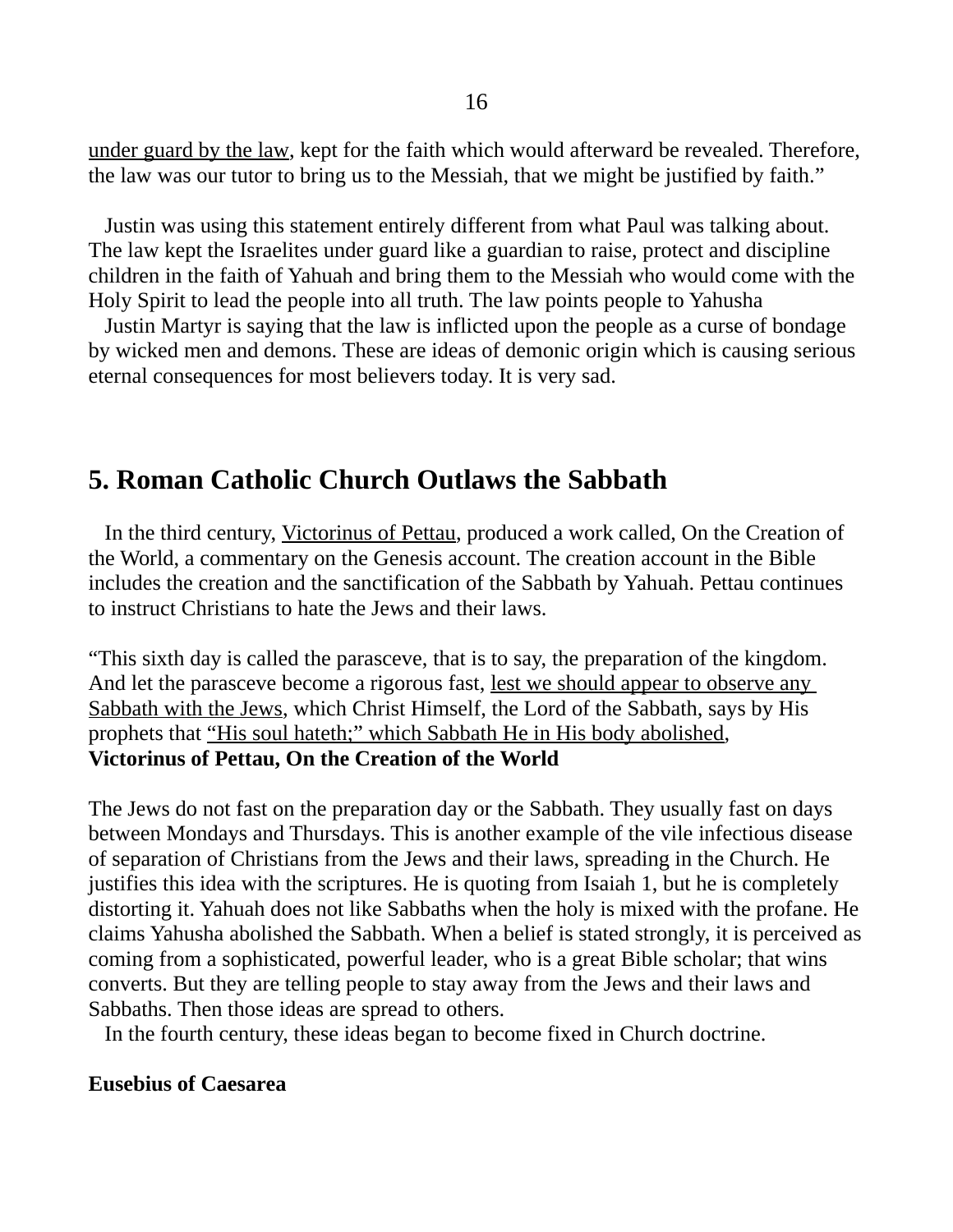A prolific Bible scholar and historian in the fourth century and a formidable apologist.

#### **Historia Ecclesiatica**

 "If anyone should assert that all those who have enjoyed the testimony of righteousness, from Abraham himself back to the first man, were Christians in fact if not in name, he would not go beyond the truth. For that which the name indicates, that the Christian man, through the knowledge and the teaching of Christ, is distinguished for temperance and righteousness, for patience in life and manly virtue, and for a profession of piety toward the one and only God over all – all that was zealously practiced by them not less than by us."

 "They did not care about circumcision of the body, neither do we. **They did not care about observing Sabbaths, nor do we**. They did not avoid certain kinds of food, neither did they regard the other distinctions which Moses first delivered to their posterity to be observed as symbols; nor do Christians of the present day do such things."

#### **Eusebius, Ecclesiastical History, Bk 1, Ch 4**

 He is saying that everything the righteous patriarchs did, we are doing today. He is correct. The rest is a careless and reckless statement, especially for an honored scholar. Even modern day scholars would hesitate to make such a statement. Patriarchs before Abraham did not have the sign of circumcision. Noah never hesitated to do the will of Yahuah, to walk in righteousness. There is no evidence in the scripture that they did not keep the Sabbath. Noah was told to distinguish between clean and unclean animals. Yahuah said that Abraham kept His commandments, statutes and laws (Genesis 26).

 Eusebius' definition of Christianity is unrecognizable from where it began. In Acts 11, the believers were Jewish. Christianity is totally different today. Now the term is synonymous with those who reject the law. This is why Jews don't want to become Christians. Christians claim that the law was abolished by Yahusha. Satan's strategy is to separate believers from the law of the Jews to disqualify them for the kingdom. He has turned the grace of Yahuah into wickedness.

 The Christians were horrifically persecuted before the fourth century, until Constantine became Emperor of Rome. He is the most renowned and celebrated of the emperors of Rome. He gave Christians a whole new relationship with the Romans. He proclaimed the Edict of Milan in 313 AD

Lucius Lactantius was an early Christian author who became an advisor to Roman emperor, Constantine I, guiding his Christian religious policy in its initial stages of emergence, and a tutor to his son Crispus. His most important work is the Institutiones Divinae, an apologetic treatise intended to establish the reasonableness and truth of Christianity to pagan critics.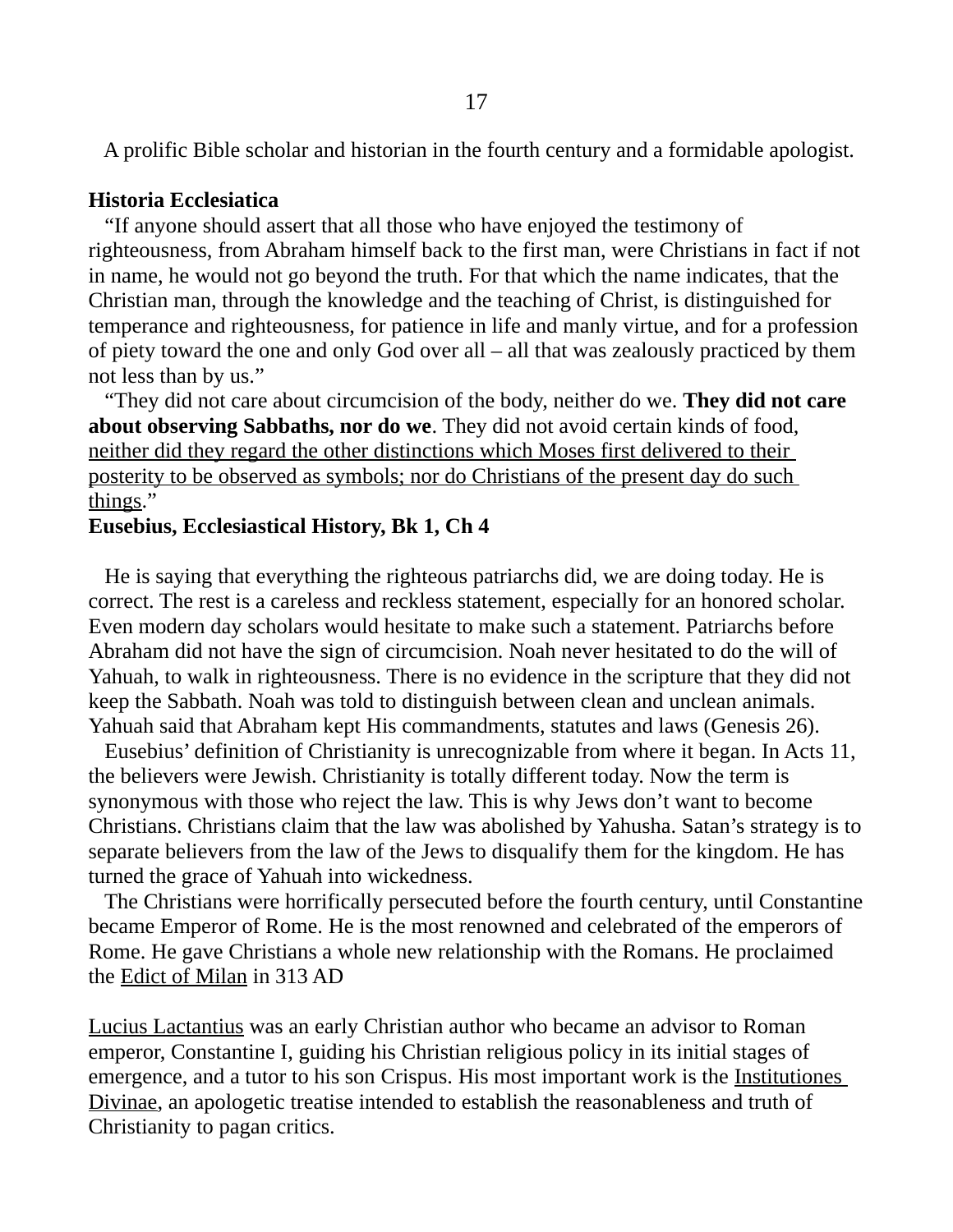Licinius was co-emperor of Rome with Constantine. They co-authored the Edict of Milan.

#### **The Edict of Milan**

 "While he [Licinius] and Constantine were consuls for the third time, he commanded the following edict for the restoration of the Church, directed to the president of the province, to be promulgated: –

 "When we, Constantine and Licinius, emperors, had an interview at Milan, and conferred together with respect to the good and security of the commonweal, it seemed to us that, amongst those things that are profitable to mankind in general, the reverence paid to the Divinity merited our first and chief attention, and that it was proper that the Christians and all others should have liberty to follow that mode of religion which to each of them appeared best; so that that God, who is seated in heaven, might be benign and propitious to us, and to every one under our government."

 "And therefore we judged it a salutary measure, and one highly consonant to right reason, that no man should be denied leave of attaching himself to the rites of the Christians, or to whatever other religion his mind directed him, that thus the supreme Divinity, to whose worship we freely devote ourselves, might continue to vouchsafe His favor and beneficence to us."

 "For it benefits the well-ordered state and the tranquility of our times that each individual be allowed, according to his own choice to worship the Divinity; and we mean not to derogate ought from the honor due to any religion or its votaries." – **Lactantius, of the manner in which the persecutors died, (ch XLVIII)**

 For the first time in the history of Rome, the Christians were given protection and encouraged to grow. They grew rapidly and organized worldwide. This edict brought freedom and liberty to the Christians, but it wasn't only about Christians. It was about all religions. They were all to be given religious liberty to foster peace and harmony throughout the land. How did that work out? It didn't last very long. All religions are mutually antagonistic. Especially if one follows Yahuah and another is inspired by Satan. Freedom of religion in the U.S. constitution was only for different denominations of Christians, not pagans. Christians fought a war against the pagan Indians, and people of different pagan religions today are fighting against Christians. The Supreme Court declared in 1860 that it was illegal to operate a private school that did not teach the Bible, because America was founded on Jesus Christ.

 Christians in Rome began to focus on controlling the doctrine of the Church, to determine who they would accept as members and who they would declare anathema and kill.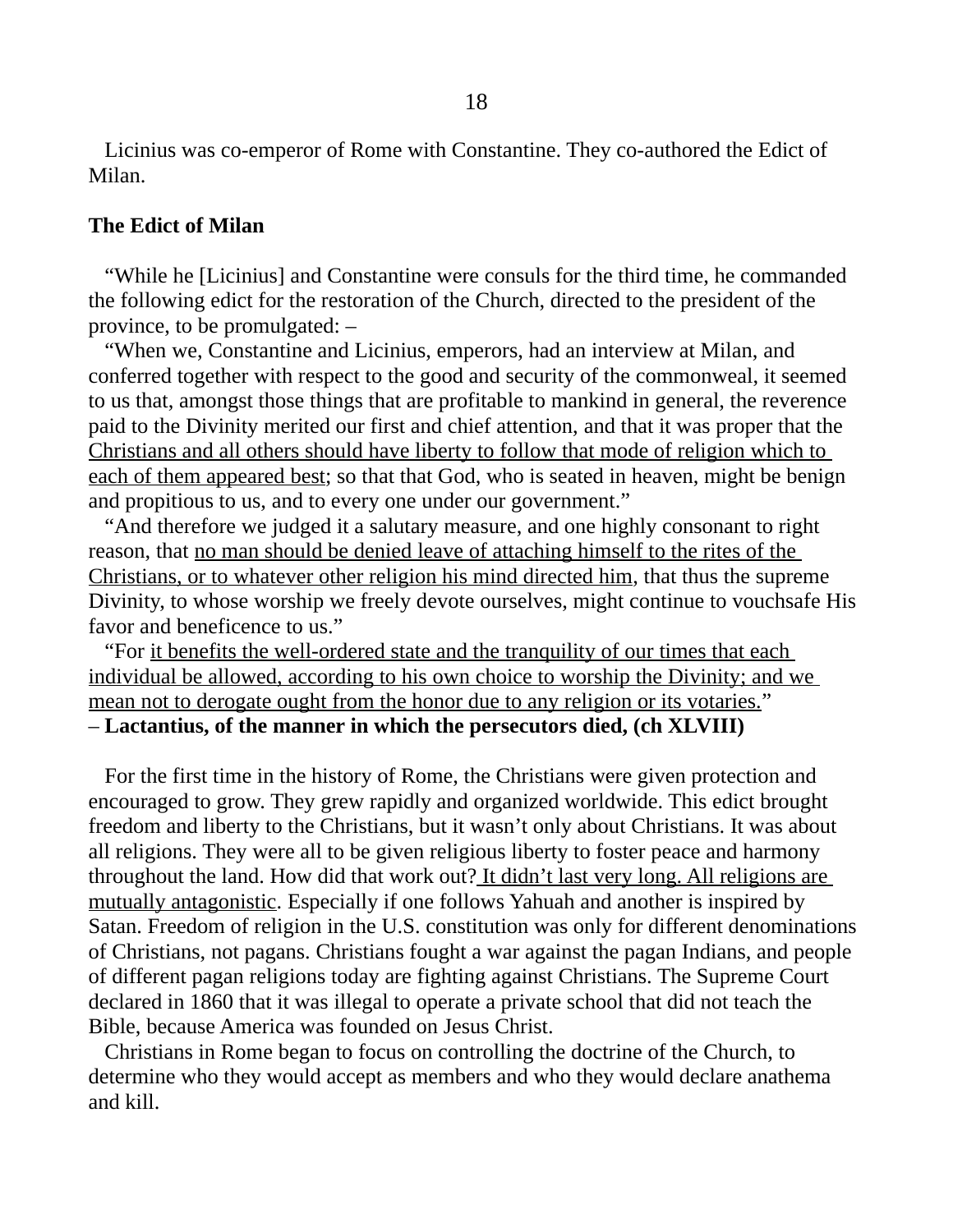- 1. Council of Ancyra, AD 314
- 2. Council of Nicea, AD 325
- 3. Council of Gangra, AD 340
- 4. Council of Antioch in Encaeniis, AD 341
- 5. Council of Laodicea, AD 363-4
- 6. The First Council of Constantinople, AD 381

 This is the platform that Constantine created and formed the ideology of the Catholic Church which is still followed by most Churches today.

#### **The Council of Nicea**, **On the Keeping of Easter**

 "At this meeting the question concerning the most holy day of Easter was discussed, and it was resolved by the united judgment of all present, that this feast ought to be kept by all and in every place on one and the same day. For what can be more becoming or honorable to us than that this feast from which we date our hopes of immortality, should be observed unfailingly by all alike, according to one ascertained order and arrangement?"

 "And first of all, it appeared an unworthy thing that in the celebration of this most holy feast, we should follow the practice of the Jews, who have impiously defiled their hands with enormous sin, and are, therefore, deservedly afflicted with blindness of soul. For we have in in our power, if we abandon their custom, to prolong the due observance of this ordinance to future ages, by a truer order, which we have preserved from the very day of the passion until the present time. **Let us then have nothing in common with the detestable Jewish crowd**; for we have received from our Savior a different way."

 "You should consider not only that the number of churches in these provinces make a majority, but also that it is right to demand what our reason approves, and that **we should have nothing in common with the Jews.** To sum up in few words: By the unanimous judgment of all, it has been decided that the most holy festival of Easter should be everywhere celebrated on one and the same day, and it is not seemly that in so holy a thing there should be any division.**"**

#### **Eusebius of Caesaria, The Life of the Blessed Emperor Constantine, Ch XVII**

 He is not talking about Passover. He is referring to Ishtar, the goddess of fertility. A celebration that was tied explicitly to the spring equinox and it was only on one day. The Feast of Unleavened Bread is seven days long. It was vile separation from Jewish law as their motive. These are the words of Satan to disqualify Christians form entering the kingdom of heaven. It has affected the Christian Churches for 1700 years. He is saying that resistance to this law is futile.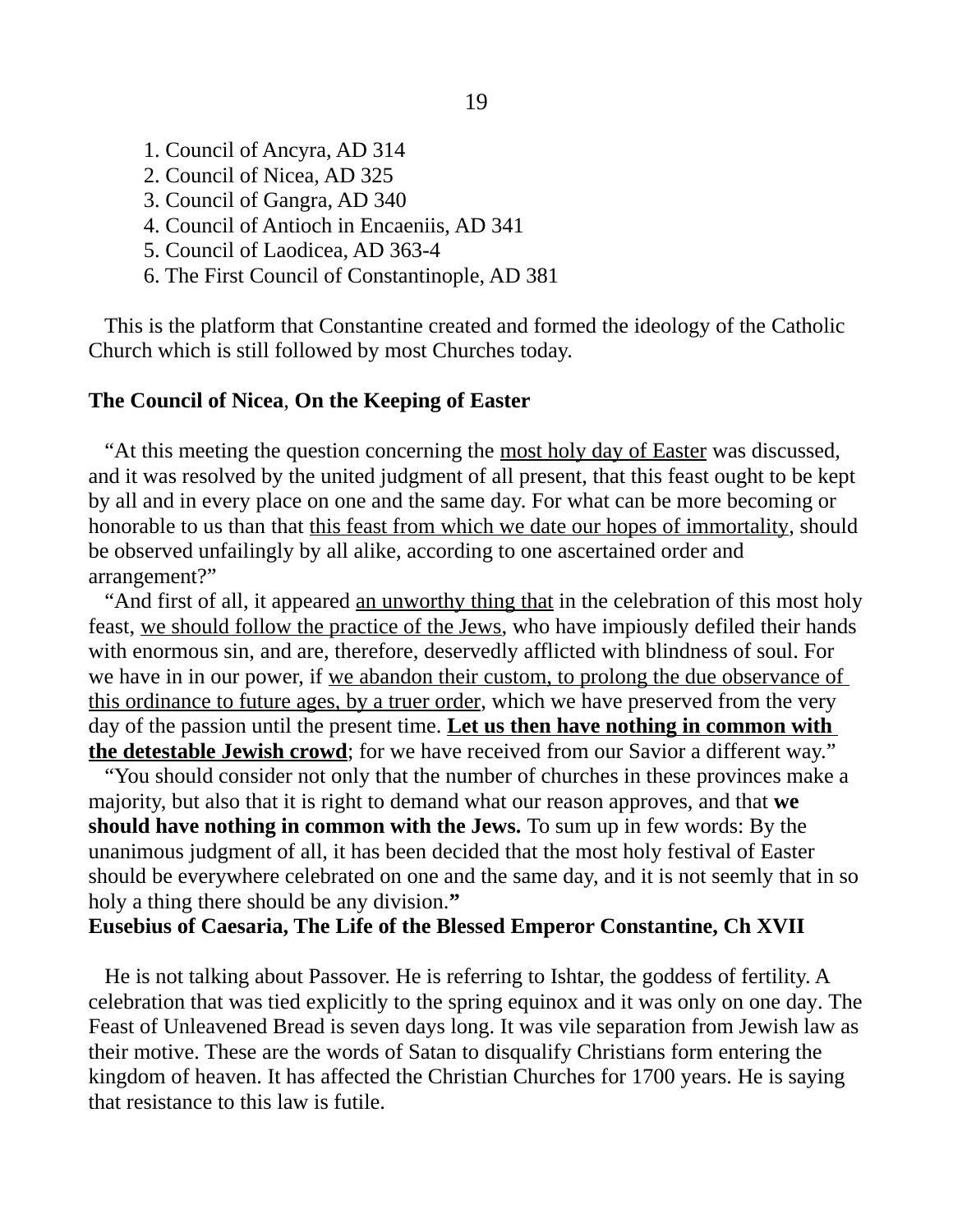## **The Council of Laodicea**

**Catholic CANON XXXVII** – "It is not lawful to receive portions sent from the feasts of Jews or heretics, nor to feast together with them."

**Catholic CANON XXXVIII** – "It is not lawful to receive unleavened bread from the Jews, nor to be partakers of their impiety."

**Catholic CANON XXIX** – "**Christians must not judaize by resting on the Sabbath, but must work on that day**, rather honoring the Lord's Day; and, if they can, resting then as Christians. But if any shall be found to be judaizers, let them be anathema from Christ."

 Obviously Christians were still keeping the laws of Yahuah. Why are they making canonical law outlawing the feasts of Yahuah, if the Christians were not actually keeping them? They were dealing with conflicts of the day. There were still believers keeping the Sabbaths and the feasts. They could not use any stronger language against the Sabbath. The term "Christians" has been twisted upside down. By obeying these pagan laws, Christians became pagans, being disqualified for entrance into the kingdom of heaven. The devil absolutely fears and hates the Sabbath and comes out violently against it. He is putting the name of Jesus on pagan practices.

## **THE CONVERTS CATECHISM OF CATHOLIC DOCTRINE, 1900 AD**

Q: Which day is the Sabbath day?

A: Saturday is the Sabbath day?

Q: Why then do we observe Sunday instead of Saturday?

A: We observe Sunday instead of Saturday because the Catholic Church, with the Council of Laodicea (363-364) transferred the solemnity from Saturday to Sunday.

Q: Have you any other way of proving that the church has power to institute festivals of precept?

A: Had she not such power, she could not have done that in which all modern religionists agree with her, she could not have substituted the observance of Sunday, the first day of the week, for observance of Saturday the seventh day, **a change for which there is no Scriptural authority.** 

**Abridgement of Christian Doctrine,** by Henry Tuberville, Douay College, France Q: How prove you that the Catholic church has the power to command feasts and holy days?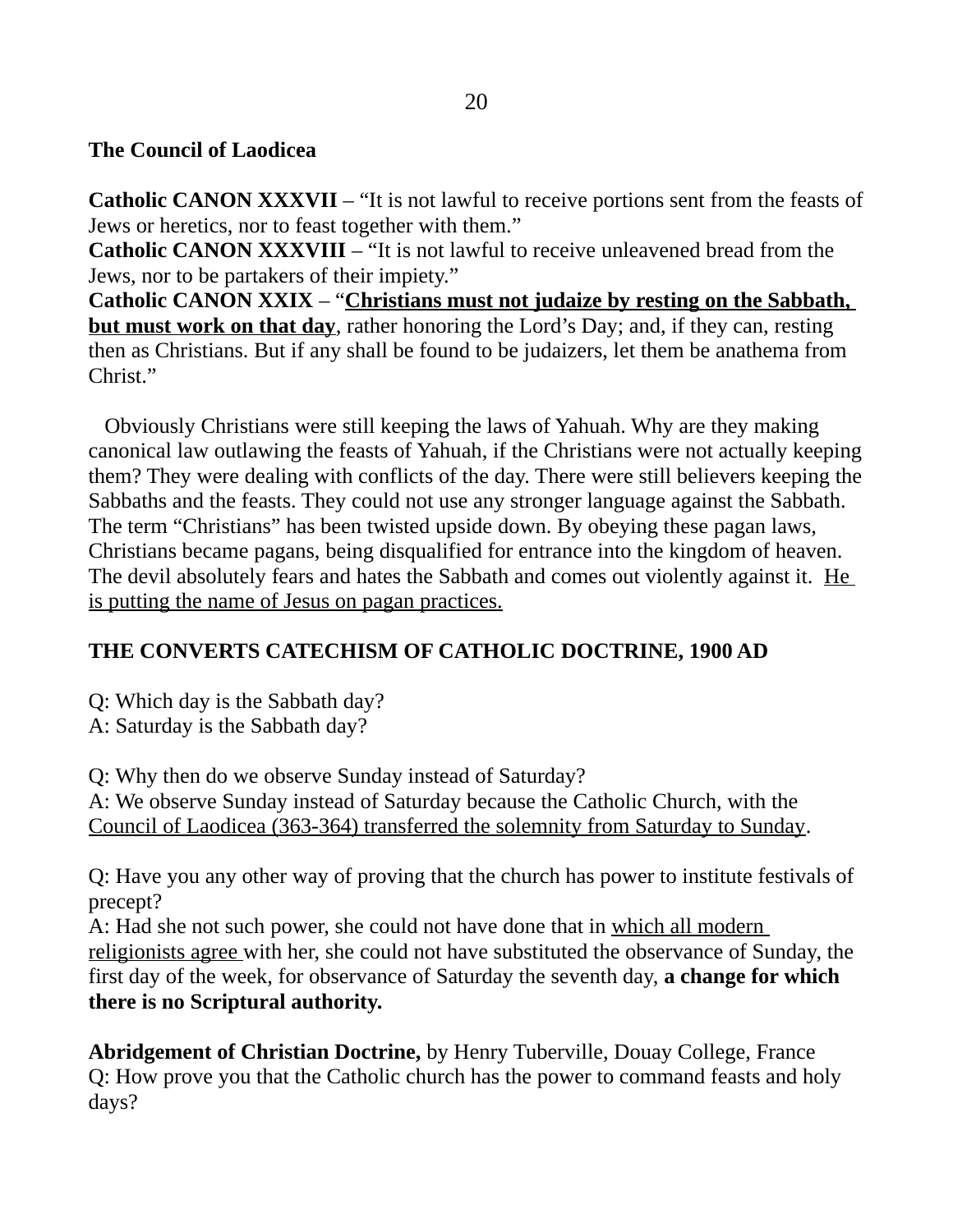A: By the very act of changing the Sabbath into Sunday, which Protestants allow of and therefore they fondly contradict themselves by keeping Sunday strictly, and breaking most other feasts commanded by the same church.

Q: How prove you that?

A: Because by keeping Sunday, they acknowledge the churches power to ordain feasts, and to command them under sin, and by not keeping the rest of the feast days by her command, they again deny, in fact the same power.

**Plain Talk about Protestantism of Today**, by Monsignor Segur, 1868, Pt 3, pg 225 "It was the Catholic Church which by the authority of Jesus Christ, has transferred this rest to Sunday in remembrance of the resurrection of our Lord. Thus the observance of Sunday by the Protestants is a homage they pay, in spite of themselves, to the authority

of the Catholic Church."

There is only one who can call things holy, Yahuah the Al Shaddai of Israel. The Catholic Church is claiming the authority of Yahuah. How can the Protestants claim to be separate from the Catholic Church, when they worship on pagan holy days established by the authority of the Catholic Church.

 Christians should not make the mistake of assuming that since most of the Christians are worshiping on Sunday, they can't all be wrong. Truth is established by the scriptures, and most Christians are going to suffer for ignoring the word. It is astonishing how extremely educated teachers could continue to practice this great sin of violating one of Yahuah's most important commandments.

# **6. Modern Commentary on the Sabbath**

## **CATECHISM OF THE CATHOLIC CHURCH**

**#345** – The Sabbath, the end of the work of the six days.

 The sacred text says that "on the seventh day God finished his work which he had done," that the heavens and the earth were finished, and that God 'rested' on this day and sanctified and blessed it. These inspired words are rich in profitable instruction:

**#346** – In creation God laid a foundation and established laws that remain firm, on which the believer can rely with confidence, for they are the sign and pledge of the unshakable faithfulness of God's covenant. For his part man must remain faithful to this foundation and respect the laws which the Creator has written into it.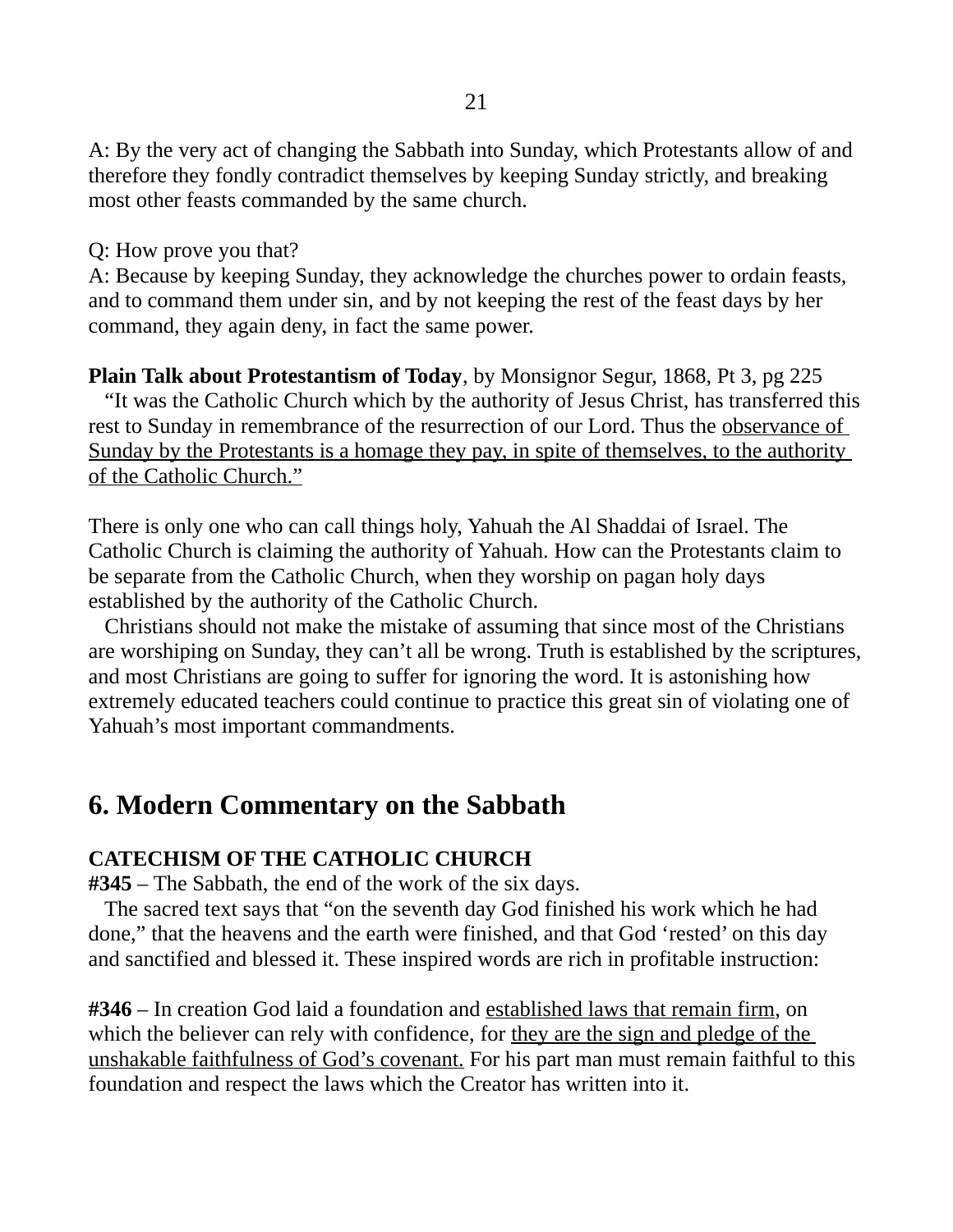**#347** – Creation was fashioned with a view to the Sabbath and therefore the worship and adoration of God. Worship is inscribed in the order of creation. As the rule of St. Benedict says; nothing should take precedence over the work of God, that is, solemn worship. This indicates the right order of human concerns.

**#348** – The Sabbath is at the heart of Israel's law. To keep the commandments is to correspond to the wisdom and the will of God as expressed in His work of creation.

## **#349** – **But for us a new day has dawned; the day of Christ's Resurrection**.

 Everything that was created was to lead to worship on the Sabbath. A new day did dawn with the resurrection of Yahusha. It was prophesied by the prophets. But it did not change the Sabbath.

**Amos 9:11** – "On that day I will raise up the tabernacle of David, which has fallen down, and repair its damages; I will raise up its ruins, and rebuild it as in the days of old;"

 Rabbi Nahman said to Rabbi Isaac, "Have you heard when the son of the fallen one will come?" He said to him, "Who is the son of the fallen one?" He said to him, "It is the Messiah." "Do you call the Messiah the son of the fallen one?" He said to him, "Yes, for it is written, 'On that day I will raise up the tabernacle of David, the fallen one.'" **Babylonian Talmud Sanhedrin 97a**

 The new day after the resurrection was clearly described in the Old Testament scriptures. And Yahusha's resurrection did establish a new covenant with better promises. It provided forgiveness of sins, the indwelling of the Holy Spirit, and the law written on the hearts of men. But it cannot be found anywhere that the Sabbath was changed to Sunday or called the Lord's Day.

**Hebrews 7:15,16** – "And it is yet far more evident if, in the likeness of Melchizedek, there arises another priest who has come, not according to the law of a fleshly commandment, but according to the power of an endless life."

**Hebrews 8:2,6** – "a Minister of the sanctuary and of the true tabernacle which Yahuah erected, and not man…. But now He has obtained a more excellent ministry, inasmuch as He is also Mediator of a better covenant, which was established on better promises."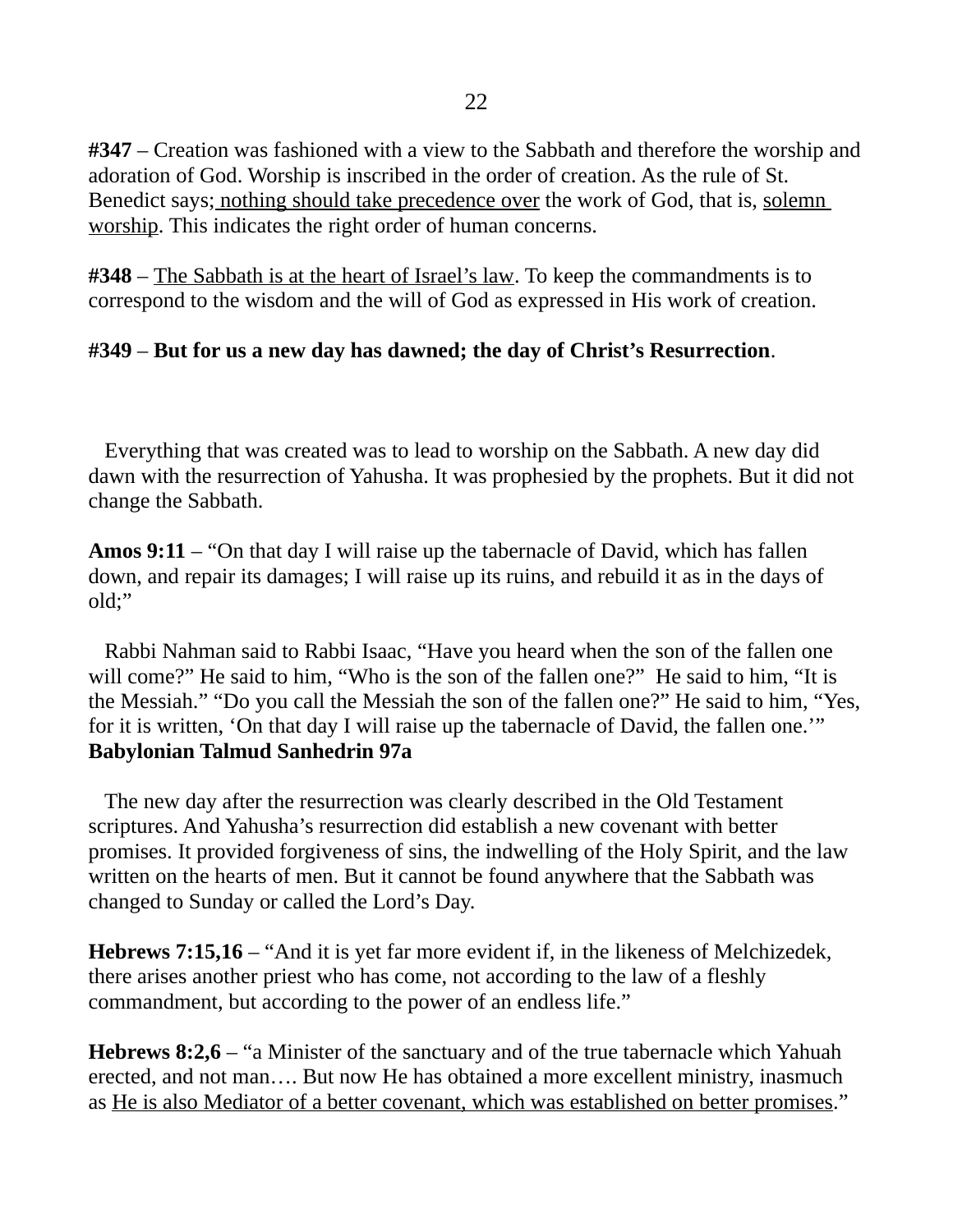**Hebrews 9:15** – "And for this reason He is the Mediator of the new covenant, by means of death, for the redemption of the transgressions under the first covenant, that those who are called may receive the promise of the eternal inheritance."

 This is what it means for a new day to dawn at a biblical level. Where does the catechism get the idea that the Sabbath was changed? **From Justin Martyr!**

**Catechism #2174** – Jesus rose from the dead "on the first day of the week." Because it is the "first day," the day of Christ's Resurrection recalls the first creation. Because it is the "eighth day" following the Sabbath, it symbolizes the new creation ushered in by Christ's Resurrection. For Christians it has become the first of all days, the first of all feasts, the Lord's Day. – Sunday: **We all gather on the day of the sun**, for it is the first day [after the Jewish Sabbath, but also the first day] when God, separated matter from darkness, made the world; and on this same day Jesus Christ our Savior rose from the dead."

 The eighth day represents eternity. This idea that the resurrection started eternity is not found in the gospels. This is a direct quote from Justin Martyr. The second coming and the resurrection and judgment of all people starts the eternal age.

"But Sunday is the day on which we all hold our common assembly, because it is the first day on which God, having wrought a change in the darkness and matter made the world; and Jesus Christ our Savior on the same day rose from the dead." **The First Apology of Justin Martyr (Ch LXVII)**

 The lawlessness that Justin Martyr has lead Christianity into is astonishing. The resurrection has not changed our responsibility to keep the Sabbath any more than any other commandment. This is a classic strategy by Satan to lead believers into lawlessness, to disqualify them from entering the kingdom of heaven. The devil loves to take scriptural truth to justify lawlessness. Yahusha was not resurrected on the first day of the week. He was resurrected during the night of the Sabbath, before the women found the empty grave, before sunrise of the first day.

"Mithraism had so much acceptance, that it was able to impose on the Christian world its own "Sun"- day in place of the Sabbath; its Sun's birthday,  $25<sup>th</sup>$  of December, as the birthday of Jesus."

### **Gilbert Murray, History of Christianity in the Light of Modern Knowledge, Ch III**

Christianity developed more than 200 years BC, under the umbrella of the Roman Empire which was immersed in Mithraism or the worship of the sun gods, Christos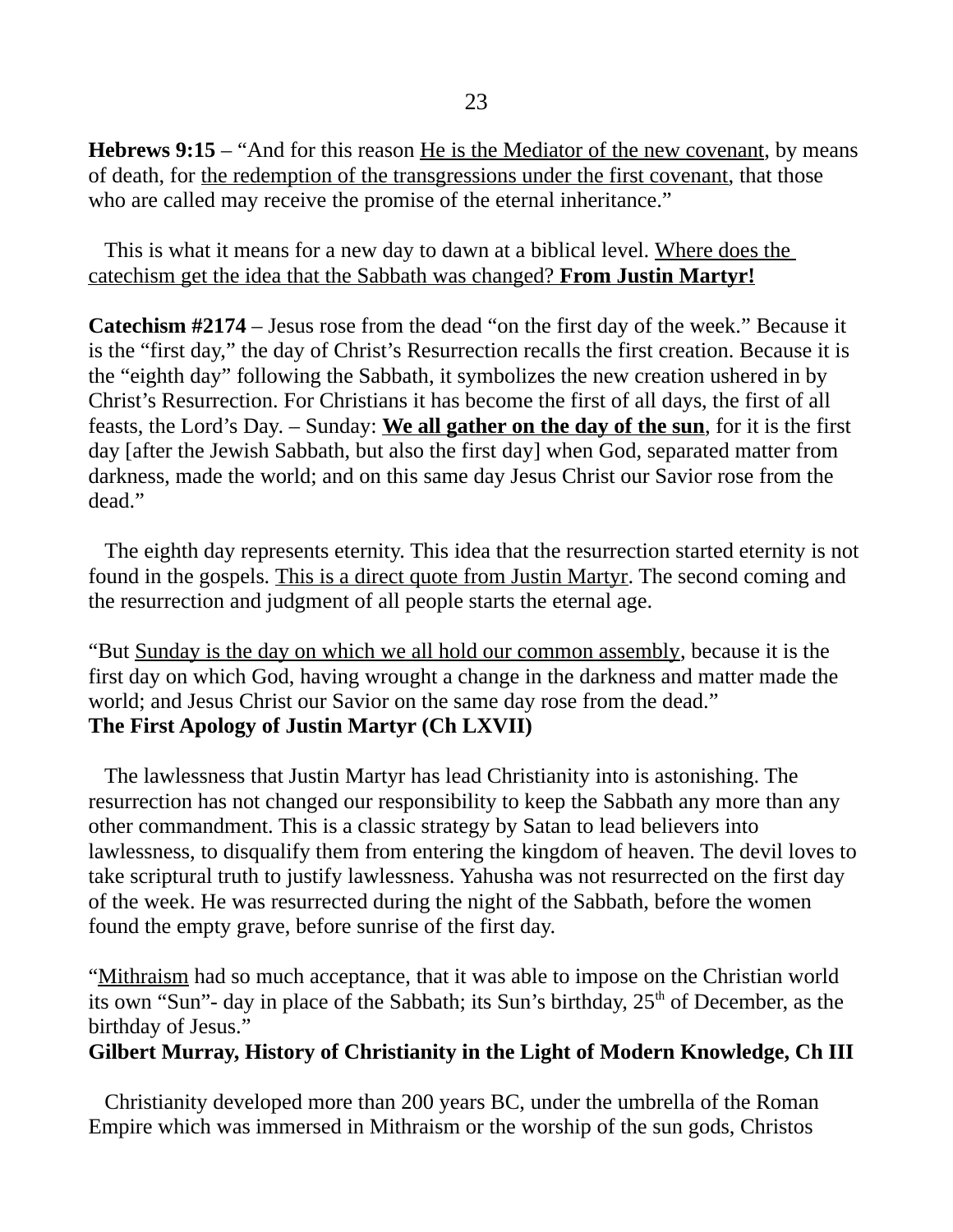Mithras and Christos Serapis. In the first century, the believers in Yahusha were not called Christians; that is a Greek term.

 The edict of Constantine was to promote freedom for all religions. But it forced believers of Yahusha into the pagan Christianity of Mithraism. The Christians were forced to adopt the birthday of the Sun God as the birthday of Jesus. The Bible says that Yahusha was born on the first day of the Feast of Tabernacles, which occurs near the beginning of October. Why are the Christians today celebrating His virgin birth on December  $25<sup>th</sup>$ ?

 Mithra was also supposedly born of a virgin, and the Eucharist was also a Mithraic practice. The most religions in America are similar to the pagan religion that Constantine created. Is there evidence of other religions infiltrating the Church? Churches are now adopting the practices of Islam, praying to Allah. Any time a believer adopts some pagan practice, they will always sacrifice the truth, the commandments of Yahuah, who forbids such practices. Examples include observing the day of the sun god instead of the Sabbath, Easter instead of Passover and Thanksgiving and Christmas instead of the Feast of Tabernacles. Sunday became a law of the empire.

"On the venerable day of the Sun let the magistrates and people residing in cities rest, and let all workshops be closed." **Constantine, March 7th, 321 AD**

 Constantine does not call the day of the Sun, the "Lord's Day." The sun gods were also called "Christos" for thousands of years and Christianity began in Alexandria, Egypt hundreds of years BC with the worship of the sun god, Serapis Christos. This is what Constantine meant by Christians.

**Catechism #2175** – Sunday is expressly distinguished from the Sabbath which it follows chronologically every week; for Christians, its ceremonial observance replaces that of the Sabbath. Those who lived according to the old order of things have come to a new hope, no longer keeping the Sabbath, but the Lord's Day, in which our life is blessed by him and by his death."

 This is a direct quote from Ignatius. They are justifying this change without going to scripture. They are following the lawlessness of the second century church leaders, Ignatius and Justin Martyr.

**Catechism #2176** – "The celebration of Sunday observes the moral commandment inscribed by nature in the human heart to render to God an outward, visible, public, and regular worship "as a sign of his universal beneficence to all."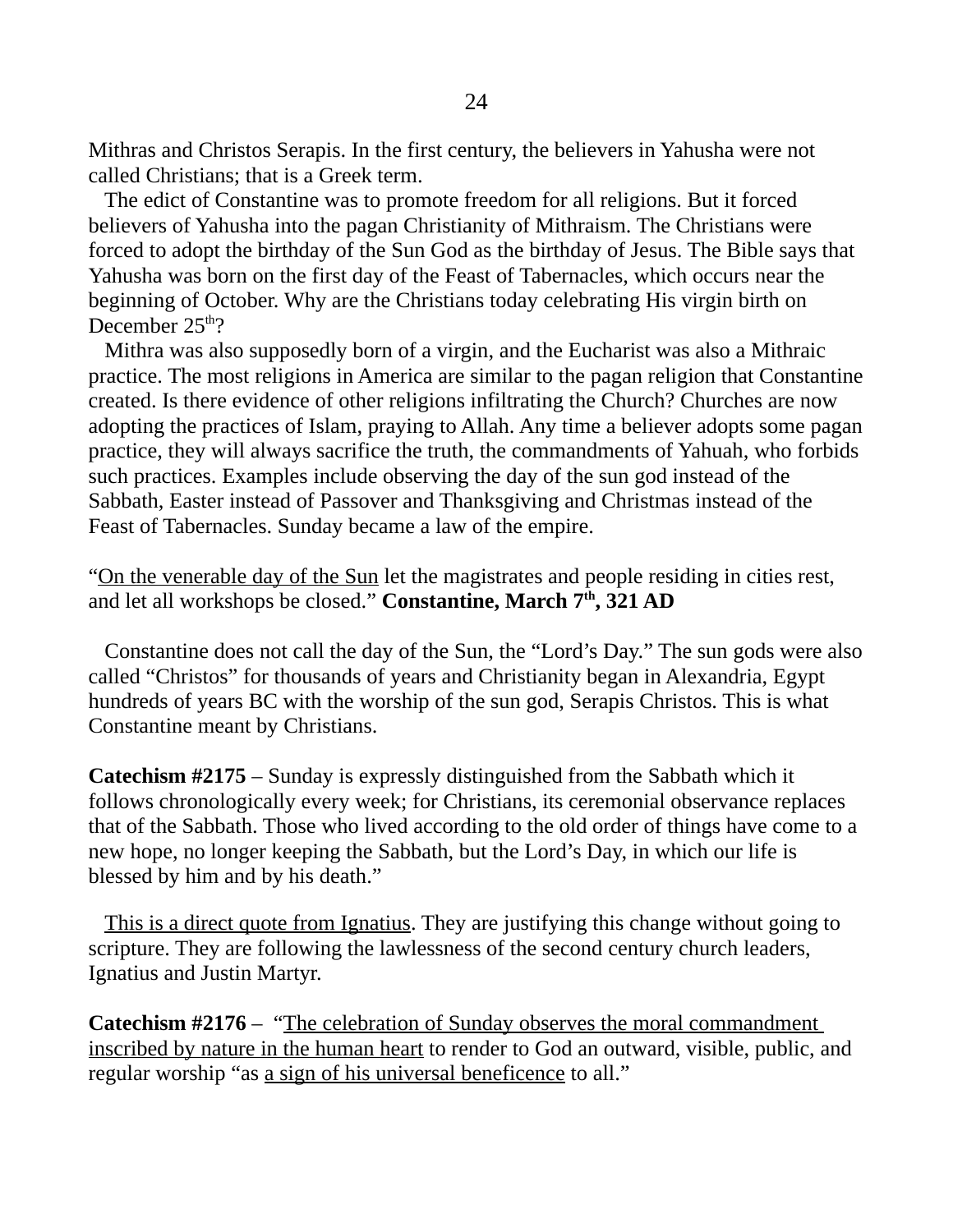It is not inscribed by the Holy Spirit or scripture, it is inscribed by nature. What nature are they talking about? It must be humanism. Believers worshiping on Sunday are making a public declaration of their lawlessness. Believers are in a spiritual war with Satan of eternal magnitude. It is time now to recognize it and get prepared to go to war to defend the truth in love.

**Catechism #2190** – "The Sabbath, which represented the completion of the first creation, has been replaced by Sunday which recalls the new creation inaugurated by the Resurrection of Christ."

 Christians are reliving the story of Jeroboam. He became the king of Israel after the death and fall of Solomon into paganism. Solomon built alters for demons and offered sacrifices to them. Solomon's son, Rehoboam, became king of Judah. Yahuah promised Jeroboam eternal favor if he would be obedient to the commandments.

 **1 Kings 12:26,28-32**– "And Jeroboam said in his heart, "Now the kingdom may return to the house of David: If these people go up to offer sacrifices in the house of Yahuah at Jerusalem, then the heart of this people will turn back to their lord, Rehoboam, king of Judah, and they will kill me and go back to Rehoboam king of Judah." …

 "Therefore, the king asked advice, made two calves of gold, and said to the people, 'It is too much for you to go up to Jerusalem. Here are your gods, O Israel, which brought you up from the land of Egypt!' and he set one up in Bethel, and the other he put in Dan."

 "Now this thing became a sin, for the people went to worship before the one as far as Dan. He made shrines on the high places, and made priests from every class of people, who were not of the sons of Levi."

 "Jeroboam ordained a feast on the fifteenth day of the eighth month, like the feast that was in Judah, and offered sacrifices on the alter. So he did at Bethel, sacrificing to the calves that he had made. And at Bethel he installed the priests of the high places which he had made."

 According to the Torah, there is only one place to sacrifice to Yahuah, the temple in Jerusalem, the place where Yahuah had written His name. Fear was driving Jeroboam to violate the commandments. Fear of losing His life, fear of losing his kingdom. All believers that attempt to keep the commandments, will be persecuted with fear. This message is from the mouth of the dragon. The world thinks the commandments of Yahuah are a burden and a curse, because this is the message from Satan. The Israelites were told to make the same golden calves by Satan when they were at Mt Sinai in the exodus from Egypt.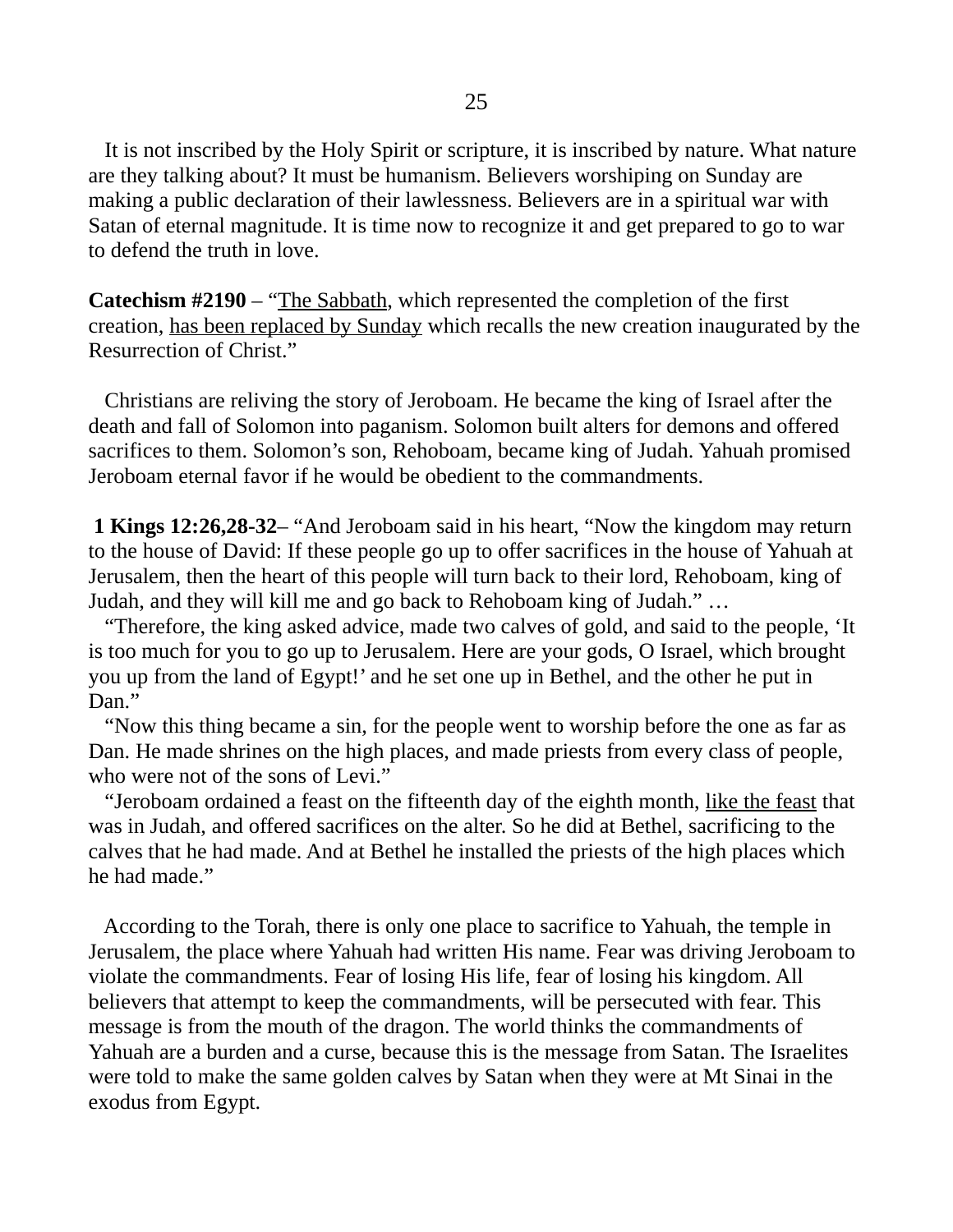Satan always offers to make your life easier. But narrow is the path and difficult is the way that leads to the gate to life in the kingdom of heaven, which requires obedience. All these practices were forbidden by the Torah. He is ordaining holy days. This is an image of what Satan does. As it says in Corinthians, the things that happened before, are examples for us today that we may not fall as they did into disobedience. When believers read these stories, they should apply them to their life today. The dragon has come and ordained his own holy days and feasts of Sunday, Easter and Christmas. The Christian Church is still observing the same pagan holidays today.

**2 Chronicles 11:15,16** – "Then he appointed for himself priests for the high places, for the demons, and the calf idols which he had made. And after the Levites left, those from all the tribes of Israel, such as set their heart to seek Yahuah, Aluah of Israel, came to Jerusalem to sacrifice to Yahuah, Aluah of their fathers."

 There was a remnant that did not go to worship the idols with the majority of the people, but obeyed the commandments of Yahuah. There is always a remnant. It is encouraging to see believers who are willing to go against the status quo and be obedient to Yahuah no matter what the cost.

**Revelation 18:4** – "And I heard another voice from heaven saying, "Come out of her, my people, lest you share in her sins, and lest you receive of her plagues."

 This is the call that Messianic believers are following today to pull their friends out of pagan sun god worship and from the fire of eternity.

# **7. The History of Satan's Laws Against the Sabbath**

 Every generation there is a remnant that has obeyed the commandments of Yahuah. The majority of Christians today don't believe that Christians ever kept the Sabbath. This is nothing new. The New Testament scriptures tell a different story. The Gentile believers were in the synagogue on the Sabbath. In Acts 15, the expectation was that the Gentiles would learn the commandments of Moses in the Synagogue on the Sabbath.

**Catholic XXIX** – "Christians must not judaize by resting on the Sabbath, but must work on that day, rather honoring the Lord's Day; and, if they can, resting then as Christians. But if any shall be found to be judaizers, let them be anathema from Christ." **The Council of Laodicea, Catholic Church, 4th Century**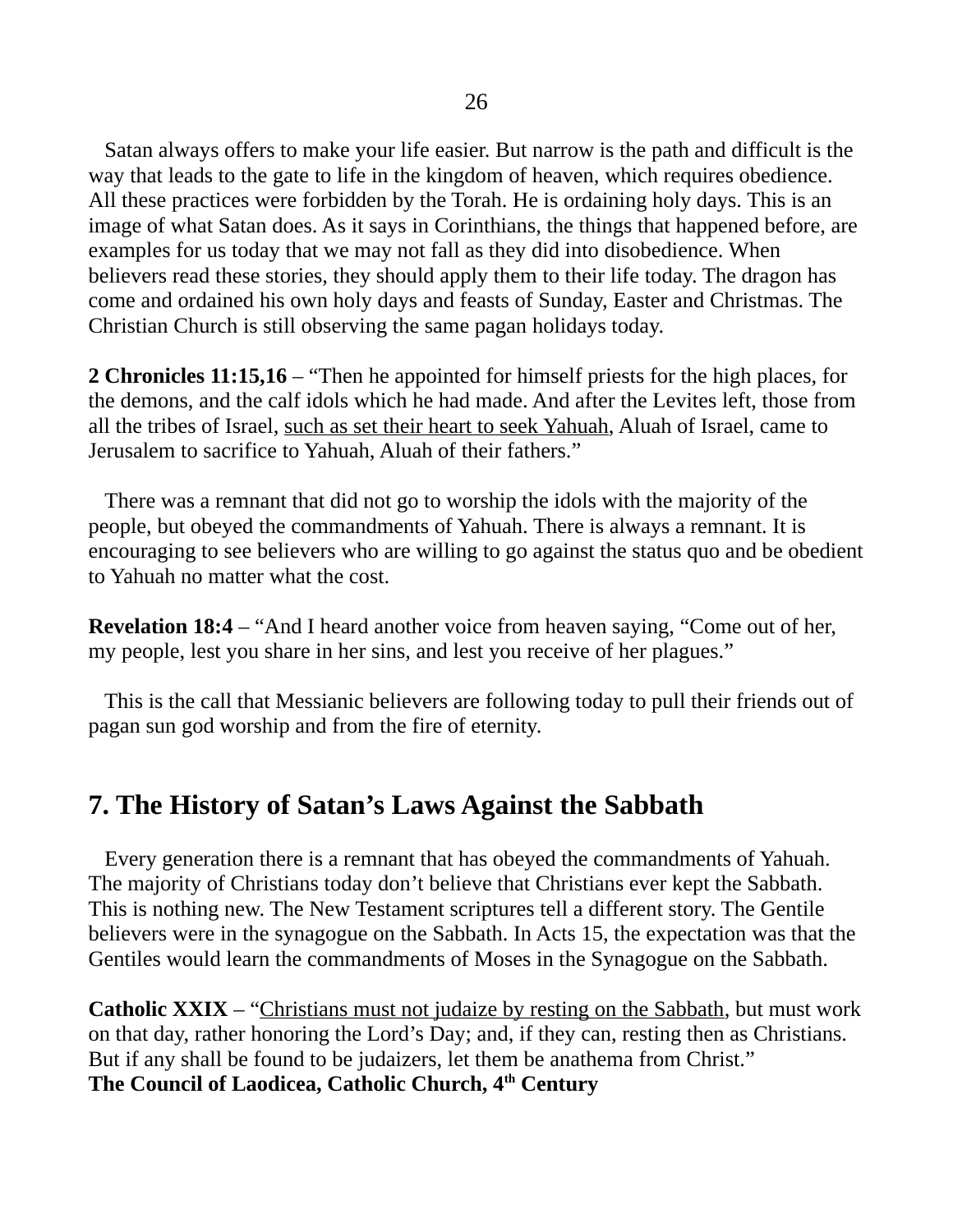In the eyes of the Church, they had the problem of Christians who were keeping the Sabbath.

"When Christianity became the official religion of the Roman Empire, the Nazarenes were persecuted because they observed the seventh-day Sabbath. Their Synagogues were closed, their books were burned, and they were forced underground." **Nehemiah Gordon, A prayer to Our Father, Hebrew University**

#### **Pope Gregory Condemns Keepers of the Sabbath**

To the Roman Citizens.

 Gregory, servant of the servants of God, to his most beloved sons the Roman citizens. It has come to my ears that certain men of perverse spirit have sown among you some things that are wrong and opposed to the holy faith, so as to forbid any work being done on the Sabbath day. What else can I call these but preachers of Antichrist, who, when he comes, will cause the Sabbath day as well as the Lord's day to be kept free from all work.

 For because he pretends to die and rise again, he wishes the Lord's day to be had in reverence; and, because he compels the people to judaize that he may bring back the outward rite of the law, and subject the perfidy of the Jews to himself, he wishes the Sabbath to be observed.

### **Pope Gregory, (590-604), Bk XIII, Ep 1**

In the  $7<sup>th</sup>$  century, there were still Christians keeping the Sabbath. They were going out and preaching the Sabbath to their fellow Christians. Their reputation was so great that it reached the level of the Pope. They are persecuted for obedience to the laws of Yahuah. The Pope is saying that the Sabbath is the mark of the beast. Woe to those who call good evil. This is the method of Satan. He always take light and calls it darkness, and take darkness and call it light. This is evidence that the Pope is the Antichrist. The Pharisees called Yahusha evil for healing people and casting out demons on the Sabbath. They claimed He did it with the power of Satan.

The Pope is talking about the Antichrist. He is saying that it is Satan who wants people to keep the law. The fruit of this ideology is in the Church today. Christians are running away from the Sabbath. When they hear law, they think it is a curse and don't want to talk about it.

Daniel 8 prophesied the coming of Antiochus IV, Epiphanes, an antichrist of 175 BC,

**1 Maccabees 1:41-49** – "Then the king [Antiochus] wrote to his whole kingdom that all should be one people, and that all should give up their particular customs. All the Gentiles accepted the command of the king. Many even from Israel gladly adopted his religion; they sacrificed to idols and profaned the Sabbath."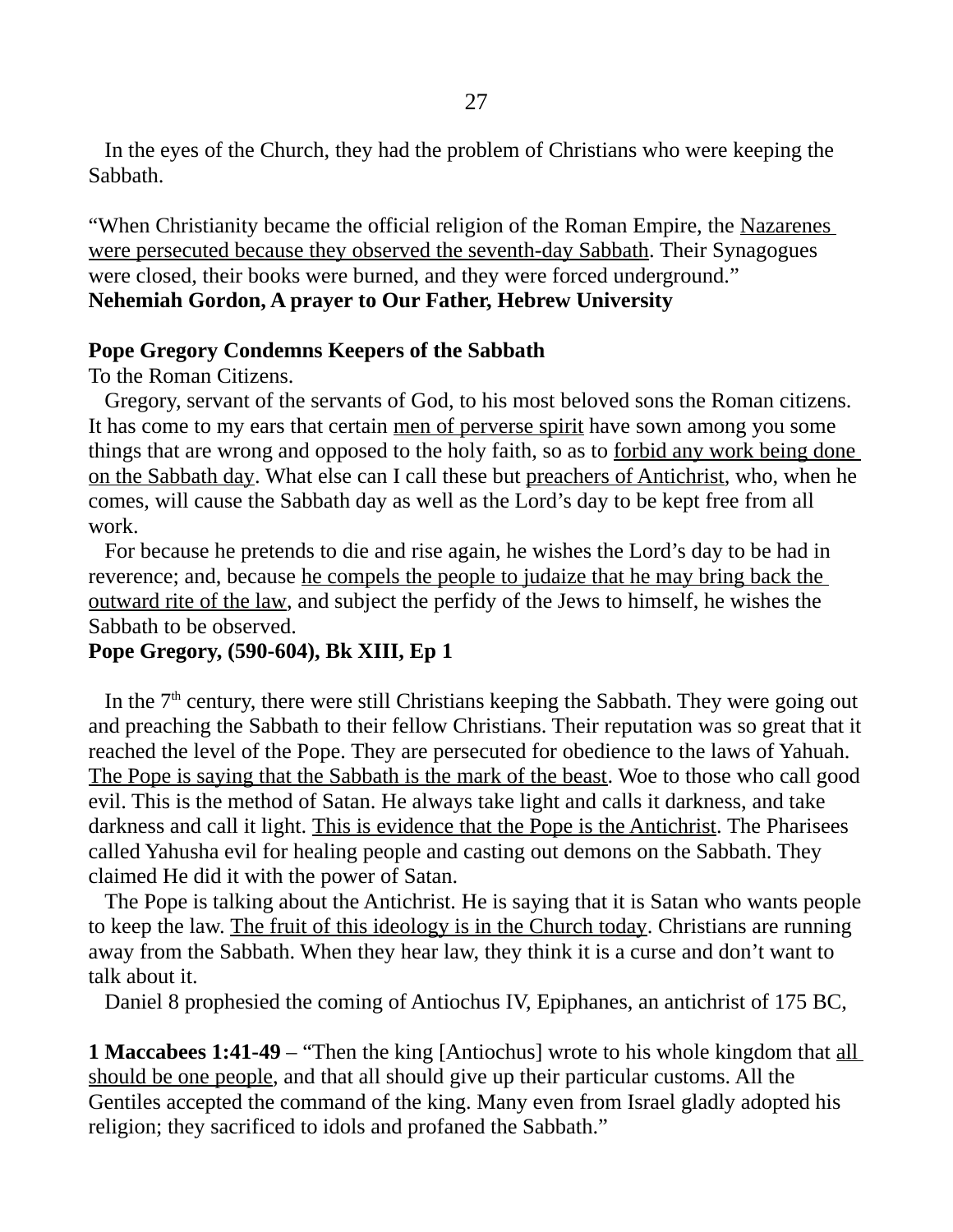"And the king sent letters by messengers to Jerusalem and the towns of Judah; he directed them to follow customs strange to the land, to forbid burnt offerings and sacrifices and drink offerings in the sanctuary, to profane Sabbaths and festivals, to defile the sanctuary and the priests, to build alters and sacred precincts and shrines for idols, to sacrifice swine and other unclean animals, to leave their sons uncircumcised. They were to make themselves abominable by everything unclean and profane, so that they would forget the law and change all the ordinances."

 Many from Israel were deceived by the antichrist. This is what happened at the tower of Babel. There was only one language and one economy. Today there is a push for one world government. This is the spirit of antichrist. The UN is attempting to create it. Believers know these things because of the stories in the scriptures. The Holy Spirit is leading believers into all truth.

 In Genesis 11, the people attempting to come together, prompted Yahuah to come down. What is happening today shows how close the end is. The prophesy of Zachariah 14 is happening right now. The spirit of antichrist is moving.

 Antiochus offered to pay people to switch religions. Satan's ultimate goal is to get everyone to disobey the law, so that they will be disqualified for entrance into the kingdom of heaven.

**2 Maccabees 6:1,2,6** – "Not long after this, the king sent an Athenian senator to compel the Jews to forsake the laws of their ancestors and no longer to live by the laws of Yahuah; Also to pollute the temple in Jerusalem and to call it the temple of Olympian Zeus, and to call the one in Gerizim the temple of Zeus-the-frend-of-Strangers, as did the people who lived in that place."…

People could neither keep the Sabbath, nor observe the festivals of their ancestors, nor so much as confess themselves to be Jews.

**1 Maccabees 1:56,57** – "The books of the law that they found they tore to pieces and burned with fire. Anyone found possessing the book of the covenant, or anyone who adhered to the law, was condemned to death by decree of the king."

 What does the antichrist hate? The believer's possession of the Torah and obedience to the commandments. He will do whatever it takes to take it from him, including death. These are the same laws enacted by the Roman Catholic Church in he  $4<sup>th</sup>$  Century and followed today by most churches.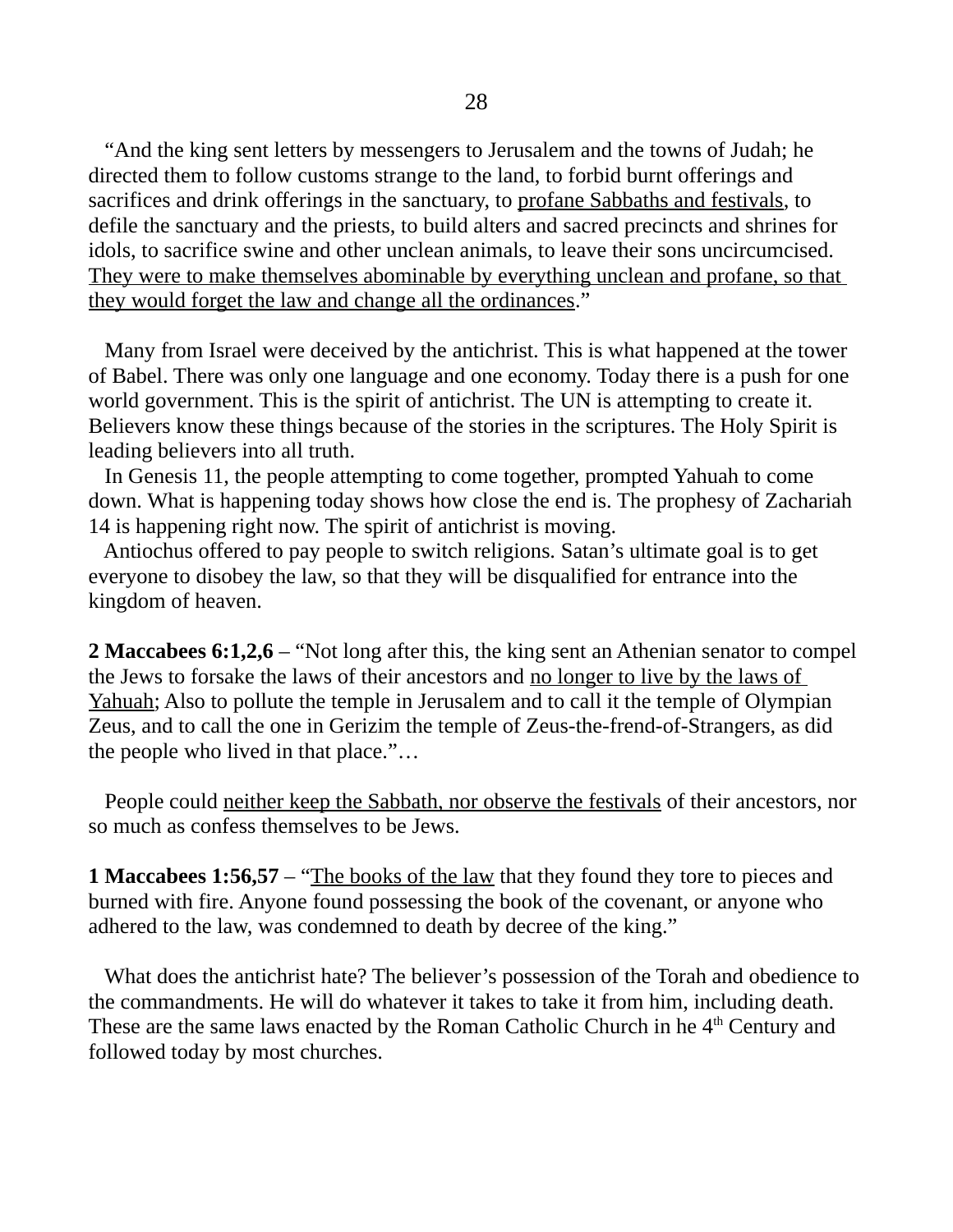**1 Maccabees 1:62,63** – "But many in Israel stood firm and were resolved in their hearts not to eat unclean food. They chose to die rather than to be defiled by food or to profane the holy covenant, and they did die."

 There was an old, pious scribe by the name of Eleazar living at that time. To understand the mode of operation of the antichrist, the Seleucid soldiers took handfuls of pork and forced it into the mouths of people who refused to eat it. Eleazar was resolved to obey the commandments of Yahuah, and spit out the pork. He would rather die than compromise the commandments. What the Devil wants to do is defile the temple of Yahuah, which is the body of the believer. He will do it by deception or by force. Believers must be prepared to resist. Believers are called to make a decision between what is holy and what is profane. Millions of people were also killed by the Catholic church for possessing Bibles or obey its laws.

**Ezekiel 22:26** – "Her priests have violated My law and profaned My holy things; they have not distinguished between the holy and the unholy, nor have they made known the difference between the unclean and the unclean; and they have hidden their eyes from My Sabbaths, so that I am profaned among them."

 The primary responsibility of the priests was to teach the word of Yahuah. They were the shepherds of the flock. When the shepherds stop teaching what is unholy, the enemy comes in and destroys them. Believers profane Yahuah by not observing the Sabbath.

### **Antiochus Epiphanes:**

 Banned the study or observance of Torah Banned the observing of biblical "feast days" Forced the people to eat unclean food Banned them from observing he Sabbath day

 Believers today would not have any problem obeying these laws of Antiochus or the future Antichrist.

 If believers were found in possession of the Torah, they would have burned it and the believer killed. The devil hates the Torah and the possession of it. He wants believers to become defiled by disobeying the Torah. **Every one of these abominations have been embraced by modern Christians**. All of these issues were advocated by the early church leaders, such as Ignatius, Justin Martyr, and Constantine. Satan has deceived most Christians into practicing a pagan religion.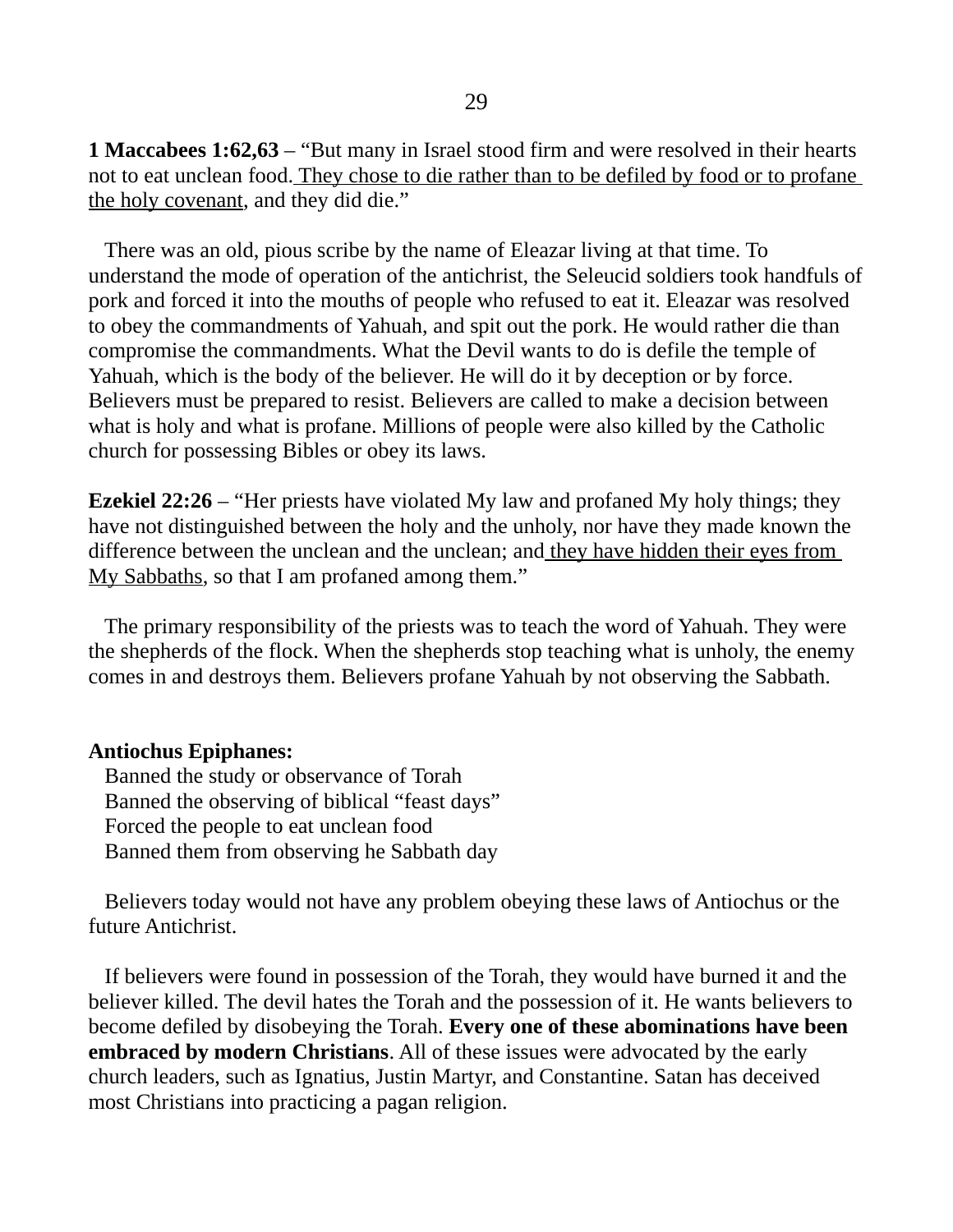If believers would read their Bibles, they would see the Devil at work, moving against the believers. The Bible teaches what is right and wrong, clean and unclean. It tells the believer everything the Devil doesn't want them to know.

**Daniel 7:25** – "He shall speak pompous words against the Most High, shall persecute the saints of the Most High, and shall intend to change times and law."

 The story of Hanukkah in the book of Maccabees, tells of Antiochus going into the temple and desecrating it. And the Catholic Church has done exactly what Daniel prophesied.

**Revelation 12:4,7** – "His tail drew a third of the stars of heaven and threw them to the earth. … And war broke out in heaven; Michael and his angels fought with the dragon; and the dragon and his angels fought, but they did not prevail, nor was a place found for them in heaven any longer. So the great dragon was cast out, that serpent of old, called the Devil and Satan, who deceives the whole world; he was cast to the earth, and his angels were cast out with him."

**Isaiah 9:15** – "The prophet who teaches lies, he is the tail. The Devil is a liar and the father of it.

 The Devil causes believers to wander from the truth. Satan has a supernatural ability to deceive. A third of the angels in heaven were deceived into following his rebellion; Angels who were perfect and lived in the glory of Yahuah. He was able to seduce them to fight for him to attempt to overtake the throne of Yahuah. He did it by lying to them. How is that possible? If he deceived angels, he can easily deceive the Church. It is easy to see that the enemy is in the camp. Believers need to wake up, because the Devil is working from the inside of the Church.

**2 Peter 2:1** – "But there were also false prophets among the people, even as there will be false teachers among you, who will secretly bring in destructive heresies, even denying Yahusha who bought them, and bring on themselves swift destruction."

### **Cicero:**

 "A nation can survive its fools, and even the ambitious. But it cannot survive treason from within. An enemy at the gates is less formidable, for he is known and carries his banner openly. But the traitor moves amongst those within the gate freely, his sly whispers rustling through all the alleys, heard in the very halls of government itself. For the traitor appears not a traitor; he speaks in accents familiar to his victims, and he wears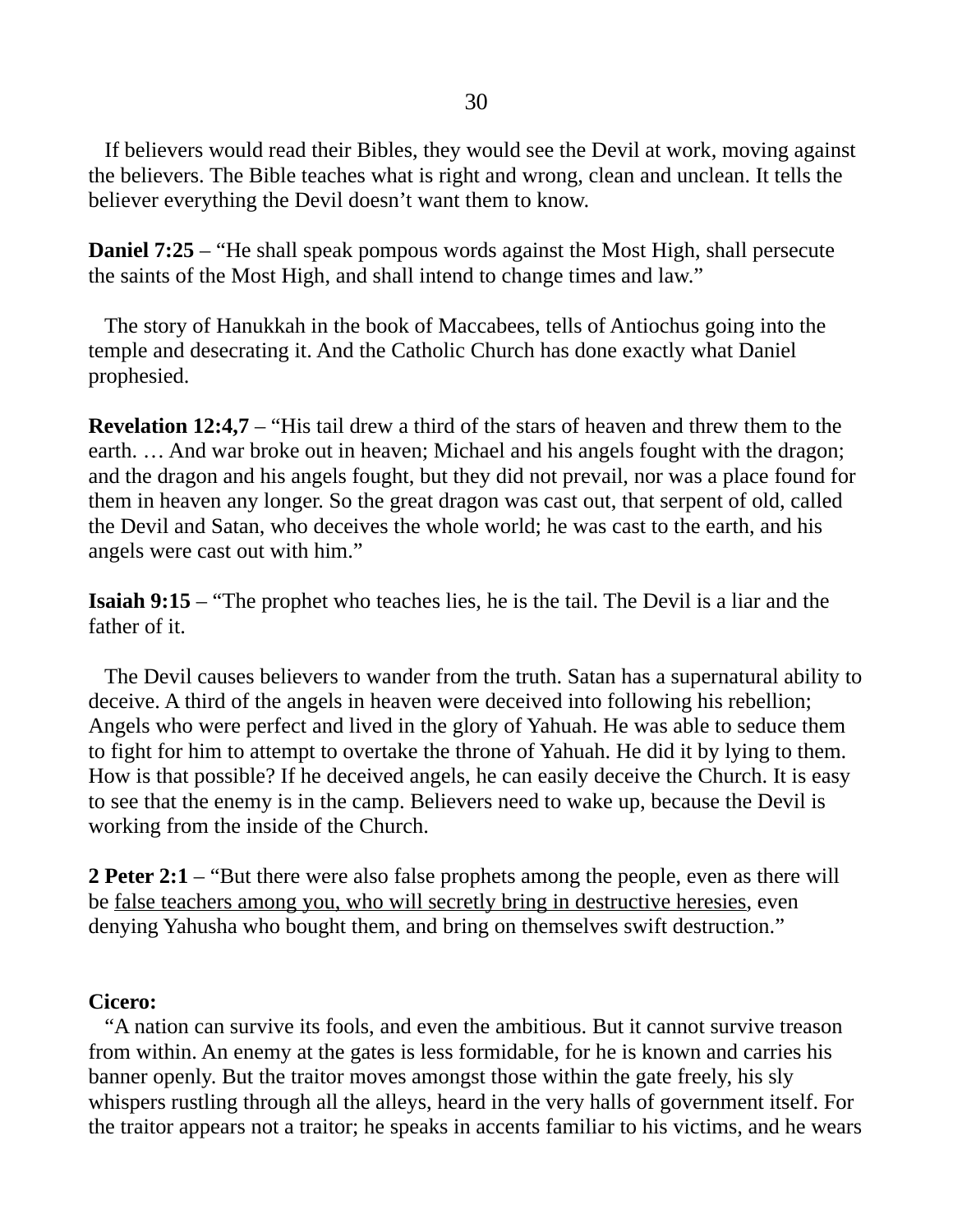their face and their arguments, he appeals to the baseness that lies deep in the hearts of all men. He rots the soul of a nation, he works secretly and unknown in the night to undermine the pillars of the city, he infects the body politic so that it can no longer resist. A murderer is less to fear. The traitor is the plague."

 The plague has entered the church, so believers have to fight back. Now homosexuals are running the churches as pastors and priests.

**Romans 6:16** – "Do you not know that to whom you present yourselves slaves to obey, you are that one's slaves whom you obey, whether of sin leading to death, or of obedience leading to righteousness?"

When believers confess Yahusha as the savior, they become slaves of righteousness.

 "Abiding under the power of any known **sin is a mark** of our being the servants of sin, for 'his servants you are to whom you obey.'" **Charles Spurgeon, What is it to win a Soul?**

Lawlessness is sin, and sin is a mark The antichrist wants to take away the Bible because it defines what sin is. When the Sabbath is studied, it is obvious that it is not just about one commandment. It serves as a gateway to broader understanding. It is bigger than the feasts. It is an issue of truth, Yahuah's word as a whole"

# **8. Modern Church Scholars Against the Sabbath**

How do believers today deal with the Church abandoning the Sabbath for Sunday?

### **Why do Christians Worship on Sunday? By Dr. Grant Jeffrey**

"Of all the mysteries that I have been asked about over the years, the question of whether Christians should worship on Sunday or on Saturday has perplexed and bothered more believers than any other question in my experience. It is very unfortunate that so few people know the truth about the question of Sunday verses Saturday worship."

 "Many Christians have been puzzled when asked to explain why the church worships God on Sunday, the first day of the week, and not on the seventh day of the week, Saturday, the ancient Sabbath day of the Jews. The Bible clearly describes God's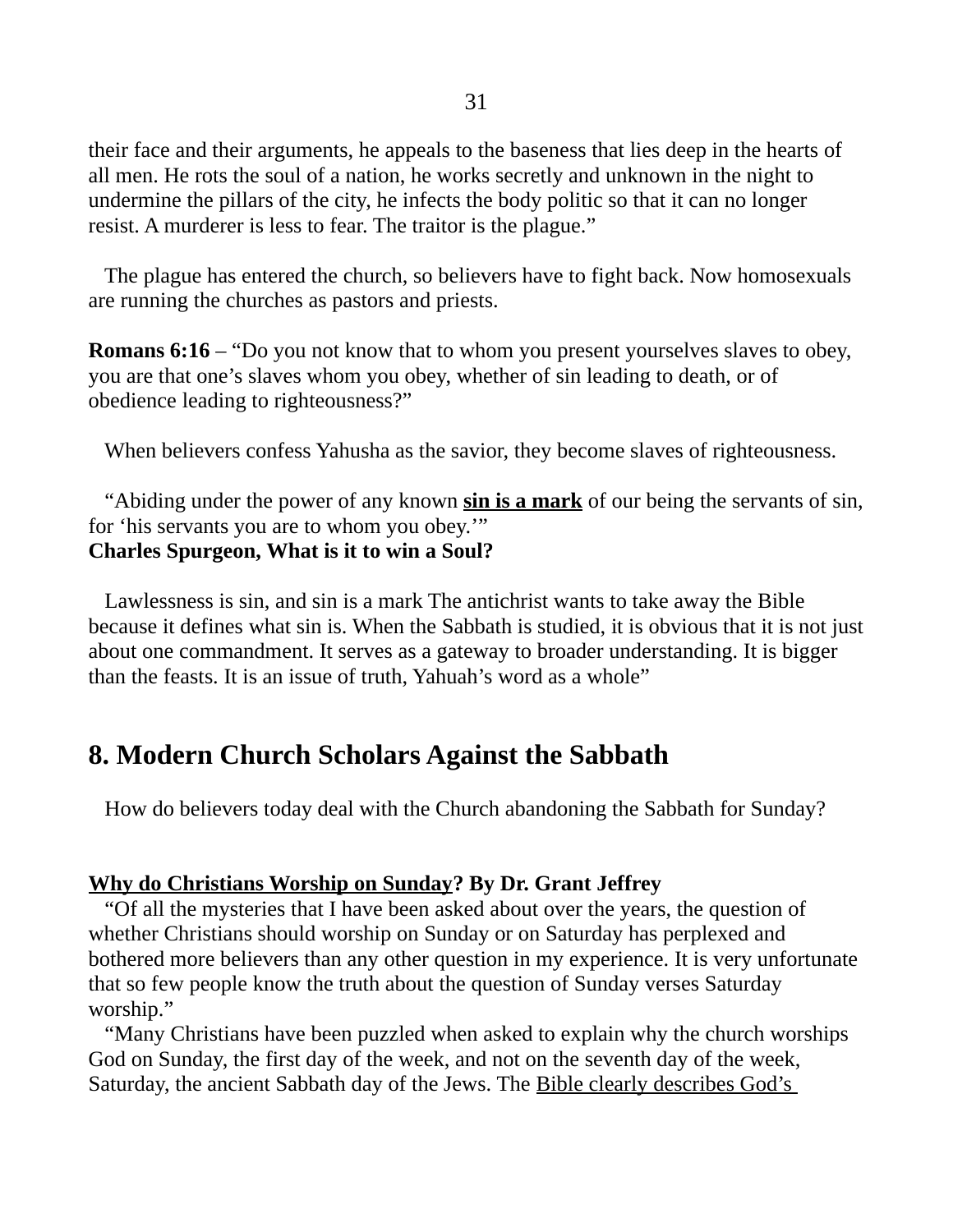command to the Jews to worship Him on the Sabbath, the seventh day of the week, Saturday"

 "The early Christians began to use the expression the 'Lord's Day' during the first century following the birth of the Church to refer to Sunday as our common day of worship. Revelation 1:10 is the only place in the Scripture that uses the expression 'the Lord's Day.' Sunday was usually identified by the phrase 'the first day of the week' throughout the New Testament. (Mt 28:1, Lk 24:1, 1 Cor 16:2)"

 "Outside the New Testament, the expression 'the Lord's Day' appears in the early Church document known as the **Didache** (AD 100-110), which includes this statement. 'On the day of the resurrection of the Lord, that is, the Lord's day, assemble yourselves together.'

"Note that this statement in an early Church document, the Didache, only eighty years after Christ's resurrection, confirms that Christians worshiped on Sunday 'On the day of the resurrection of the Lord, that is the Lord's day.'"

 "In the centuries following Christ's resurrection, the expression 'the Lord's Day' became a common synonym for Sunday, the day of Jesus's resurrection from the grave."

 Believers want to know why the church doesn't obey the fourth commandment. They are troubled about why they don't worship on the Sabbath. The church cannot defend the position, because they are disobeying the law. Jeffrey is recognizing that the issue is not settled. Notice that he is calling the Sabbath day, ancient, and only for the Jews, not for Yahuah or Christians. This is the "dual covenant" position, separating the Christians from the Jewish law; the old testament from the new. This is the center of all the arguments over keeping the laws of Yahuah. Rebuilding the wall of separation that Yahusha broke down. This is why the Christians throw away the Torah, and Jews will not listen to Christians, because they are disobeying the law.

### **The scripture defines the Sabbath as "the Lord's day"**

 The early church erroneously adopted the name, Lord's Day, for "the first day of the week." That is absolutely an erroneous interpretation of the term. Since it only appears one time, in a different context, scripture does not support that interpretation. The first day of the week is not sanctified in the scripture. The scriptures were not written contemporaneously. They were written many years after the events occurred, with total understanding of what they meant. They had powerful spiritual insight into these events. If the writers believed that the first day of the week was the Lord's Day, they would have written much about it. The only day Yahuah claims is His day, is the Sabbath.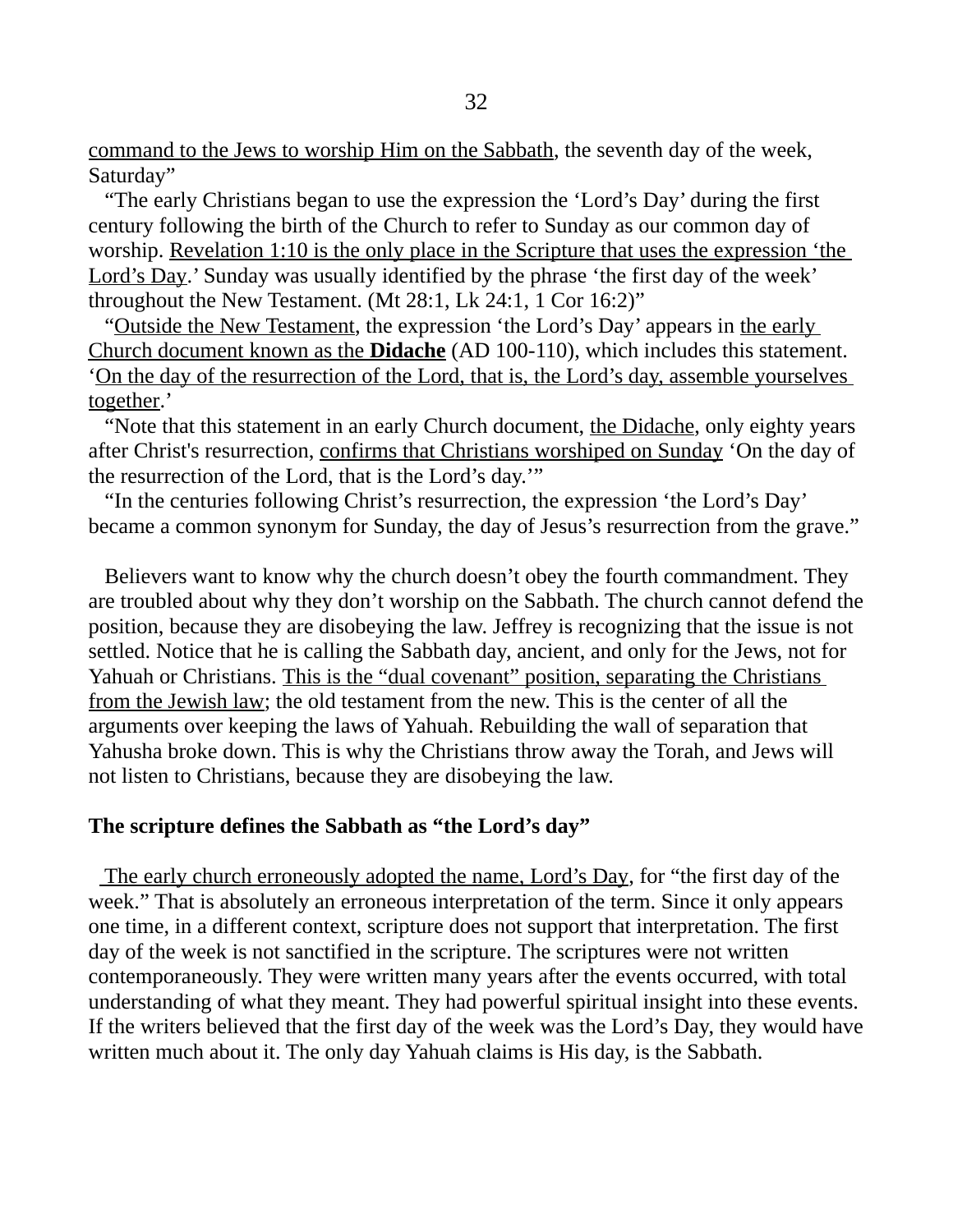**Acts 20:7** – "Now on the first day of the week, when the disciples came together to break bread, Paul, ready to depart the next day, spoke to them and continued his message until midnight."

 Christians use this verse as factual proof that Paul was worshiping on the first day of the week, and sanctified it. Luke would not have written this way of the Sabbath, a common phrase without any reverence. He did not call it "the Lord's Day," because that is the Sabbath.

**Revelation 1:10** – "I was in the Spirit on the Lord's Day, and I heard behind me a loud voice, as of a trumpet"

 Lord's Day means a day belonging to Yahuah. The only day we know that belongs to Yahuah, is the Sabbath day. That is consistent throughout the entirety of the word. Yahuah always talks about the Sabbath as belonging to Him. He says, "You shall hallow My Sabbaths." They belong to Him. Dr. Jeffrey's explanation does not exist anywhere in the scriptures. Jeffrey misquotes the Didache. The phrase 'on the day of the resurrection of the Lord,' does not exist. It would actually be talking about the Sabbath:

**Didache 14:1** – "But every Lord's day do ye gather yourselves together, and break bread, and give thanksgiving after having confessed your transgressions, that your sacrifice may be pure."

 The resurrection was on the Sabbath, not the first day of the week. Especially since the day begins and ends at Sunrise, not in the evening. At twilight, as the first day was dawning, before it began, Yahusha was already resurrected. The women did not see the stone being rolled away. It happened sometime during the night of the Sabbath.

 During the time of the writing of the Didache, there were many heresies entering the church, such as Marcionism and the doctrine of the Ebionites.

#### **Dr. Grant Jeffrey, continues:**

 "The early Church father Ignatius (AD 30-107) was a disciple with Polycarp under the spiritual direction of the Apostle John, their bishop. In the non-canonical book the Epistle of Ignatius to the Magnesians (AD 101), Ignatius twice used the expression 'the Lord's Day' as a reference for Sunday as the common day of Christian worship. Ignatius wrote: 'After the observance of the Sabbath, let every friend of Christ keep the Lord's Day as a festival, the resurrection-day, the queen and chief of all days (of the week).'"

 "Did the Early Church Worship on Saturday or Sunday? – Over the last few centuries a variety of groups, including Seventh Day Adventists and Seventh-Day Baptists, have claimed that Christians have sinfully abandoned the true Saturday worship of God's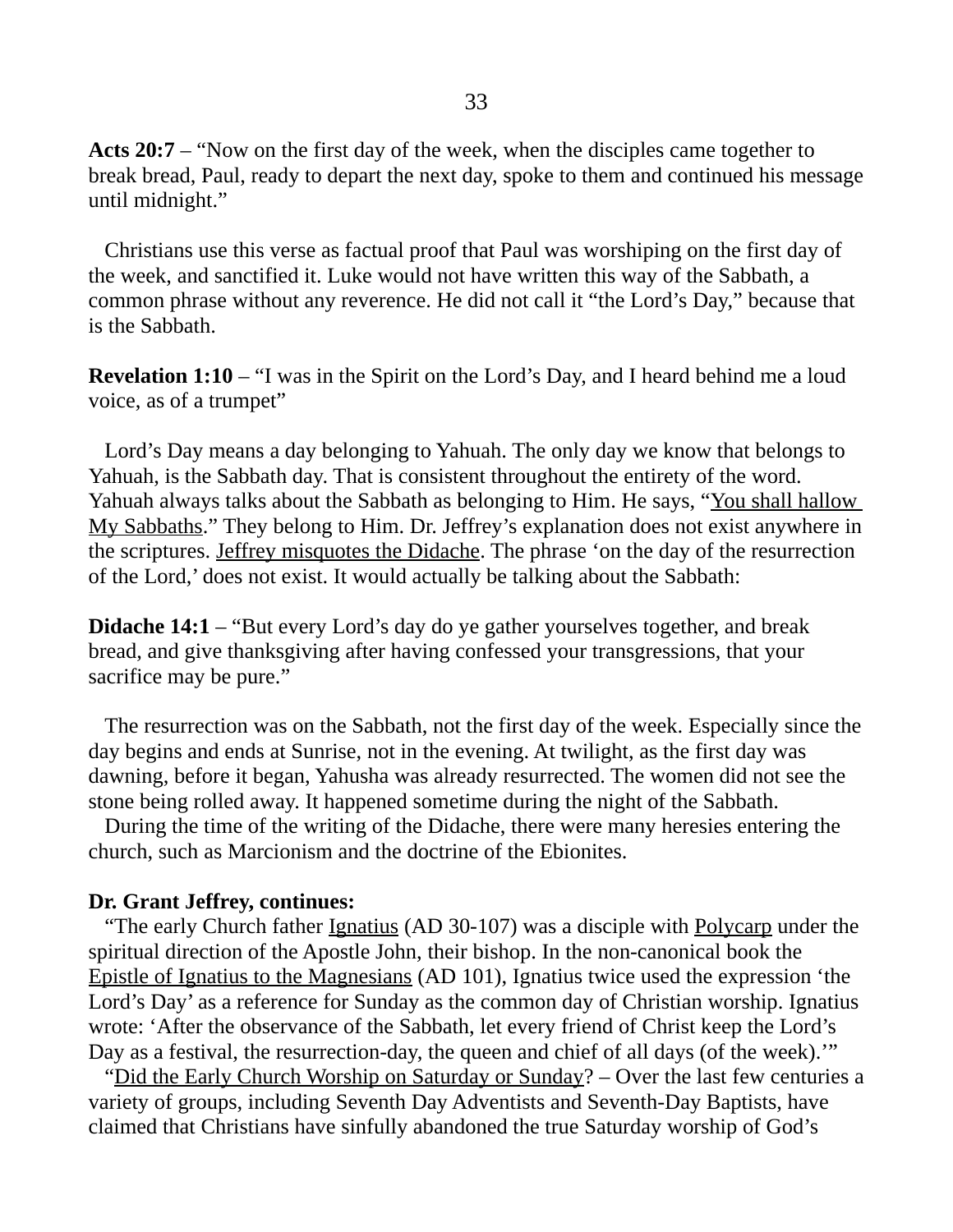biblically authorized Sabbath and adopted Sunday worship, thus 'changing the times and laws' of God. They claim that God commanded believers to worship on Saturday and never changed that command."

 "Further, they claim that the early Church unanimously worshipped together on the Saturday Sabbath for many decades or even centuries until Church leaders arbitrarily changed the day of worship to Sunday without any command or authorization from God."

 "Some anti-Sunday worship writers have **falsely claimed** that the Church initially worshipped on the Saturday Sabbath for almost three centuries until it was suddenly changed to Sunday when Emperor Constantine, the head of the Roman Empire, issued a decree in AD 321. This claim that the Church worshipped for centuries on Saturday and then abruptly switched to Sunday as a result of Emperor Constantine is false."

 "The controversy over Saturday or Sunday worship has often confused Christians who do not have access to difficult-to-find books that provide accurate details about the history of the early Church. The truth is that the church never 'changed' the day of worship from Saturday to Sunday. From the very beginning of the Church, following the resurrection of our Lord Jesus Christ, both Jewish and Gentile Christians celebrated communion together on Sunday. The truth is that immediately following Christ's resurrection, His disciples and followers began to worship on Sunday, the first day of the week, because this was the day that Jesus rose from the grave: 'Now on the first day of the week Mary Magdalene went to the tomb' (John 20:1)"

 "Three specific New Testament texts refer to the early church worshipping on Sunday, 'the first day of the week,' as the normal day of Christian worship. (1 Cor 16:1,2; Acts 20:7; John 20:1)"

 Ignatius is the writer that commanded all believers to forsake the Sabbath and condemned anyone who would keep the Sabbath as a heretic. He called them sinners who are idle and refuse to work on the Sabbath, using the same words as the Pharaoh of Egypt. These are clearly Satan's words.

 Jeffrey is asking a ridiculous question about Sabbath keeping Christians, because the answer is so obvious in the scriptures, that believers did keep the Sabbath. It is obvious that Christian have sinfully abandoned the Sabbath, and that the Catholics proudly claim that they have the authority to change the times and laws of the Bible. There is nowhere in scripture that Yahuah has abolished the Sabbath and established another holy day.

 But there are many sincere Christians who have no knowledge of the Sabbath. There are examples of reverent people in the Bible who made mistakes out of ignorance. But they repented when they were informed of their violation of the law. There is a vast difference between ignorance and rebellion. It is the responsibility of those that know the truth to proclaim it in humility and love.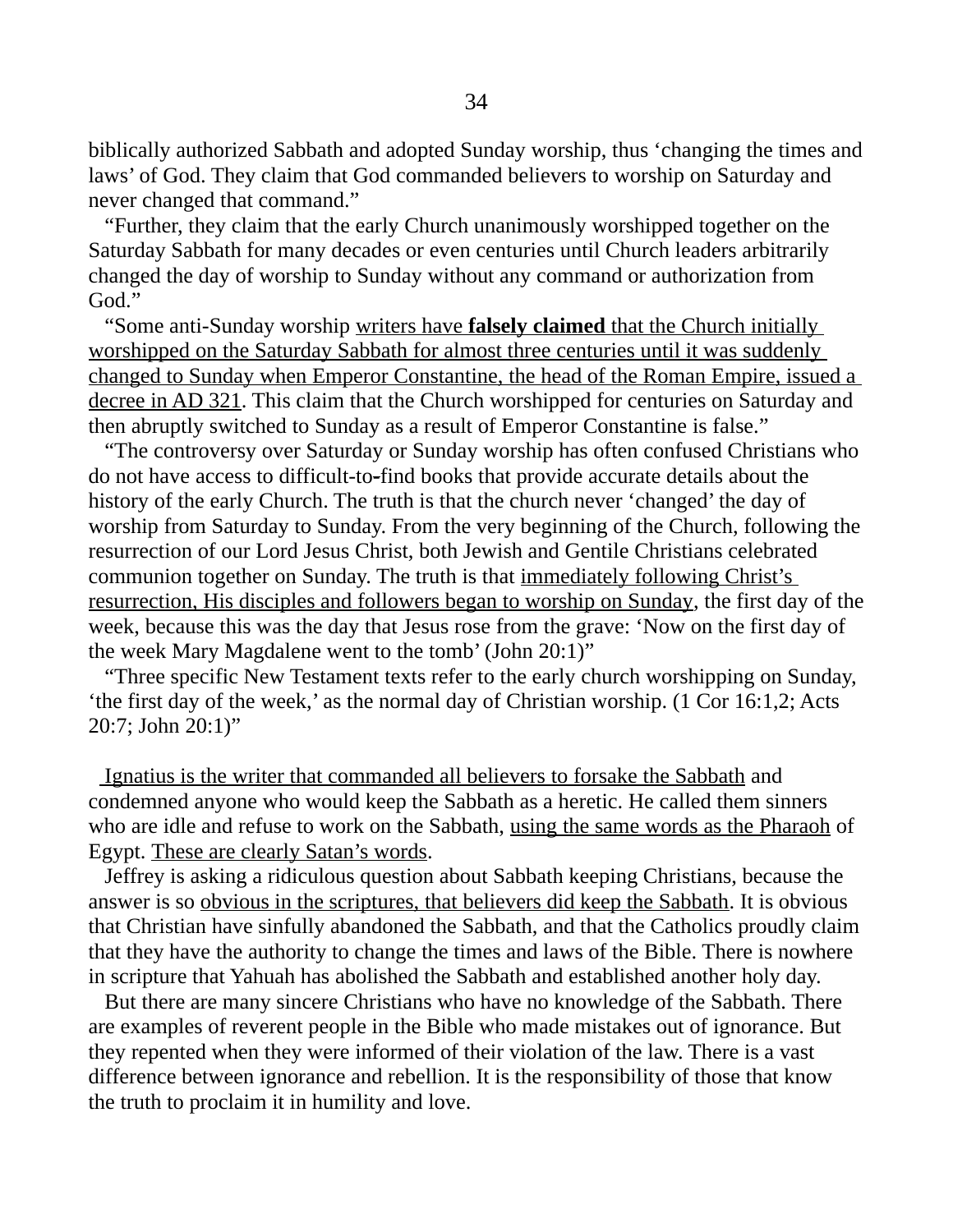The scriptures are clear that believers were persecuted for worshiping on the Sabbaths. And the church councils had to create laws against it for hundreds of years. Jeffrey implies that this is a foolish opinion, rather than historical fact. It is wonderful for believers to worship Yahuah every day of the week. But the Sabbath day is holy to Yahuah. The problem is abandoning Yahuah's commandments and creating new ones. Only Yahuah has the authority to establish holy days.

 It is true that some believers were abandoning the Sabbath for Sunday beginning in the second century, preceding Constantine's edict by more than 100 years. The evidence is listed above. But Constantine had the significant effect of unifying the Church's positions on a worldwide scale. This is when persecution began over the issue of law, replacing the policy of killing all Christians.

It is irrelevant that believers have access to books on early church history, because the Bible is the only text necessary to learn that the Sabbath is still holy today. The problem is that most churches have been worshiping on Sunday as a tradition for 1700 years. Most people are emotionally attached to that tradition, along with their family and friends. They also trust their leaders or don't read the Bible. His statements about the early church celebrating communion on Sunday is obviously false according to scriptures listed above. But, of course, they ate together every day of the week. Christian leaders ignore the Bible and look for any reason to justify the tradition imposed on them on pain of death, 1700 years ago.

**Acts 2:46** – "So continuing daily with one accord in the temple, and breaking bread from house to house, they ate their food with gladness and simplicity of heart,"

This does not make every day a Sabbath. John 20:1, has nothing to do with the Sabbath. Mary was simply visiting the tomb after the Sabbath and Yahusha had already arisen during the Sabbath.

**1 Corinthians 16:2** – "On the first day of the week let each one of you <u>lay something</u> aside, storing up as he may prosper, that there be no collections when I come."

 Notice again, that this has nothing to do with the Sabbath. It does not say the Lord's Day. Paul is emphasizing that believers should make tithing a high priority in their life. This is a biblical concept. They have to do that during the week, especially if they have to sell animals or agriculture products, to have money for a tithe offering when Paul arrives.

**Leviticus 23:10,11** – "Speak to the children of Israel, and say to them:'When you come into the land which I give to you, and reap its harvest, then you shall bring a sheaf of the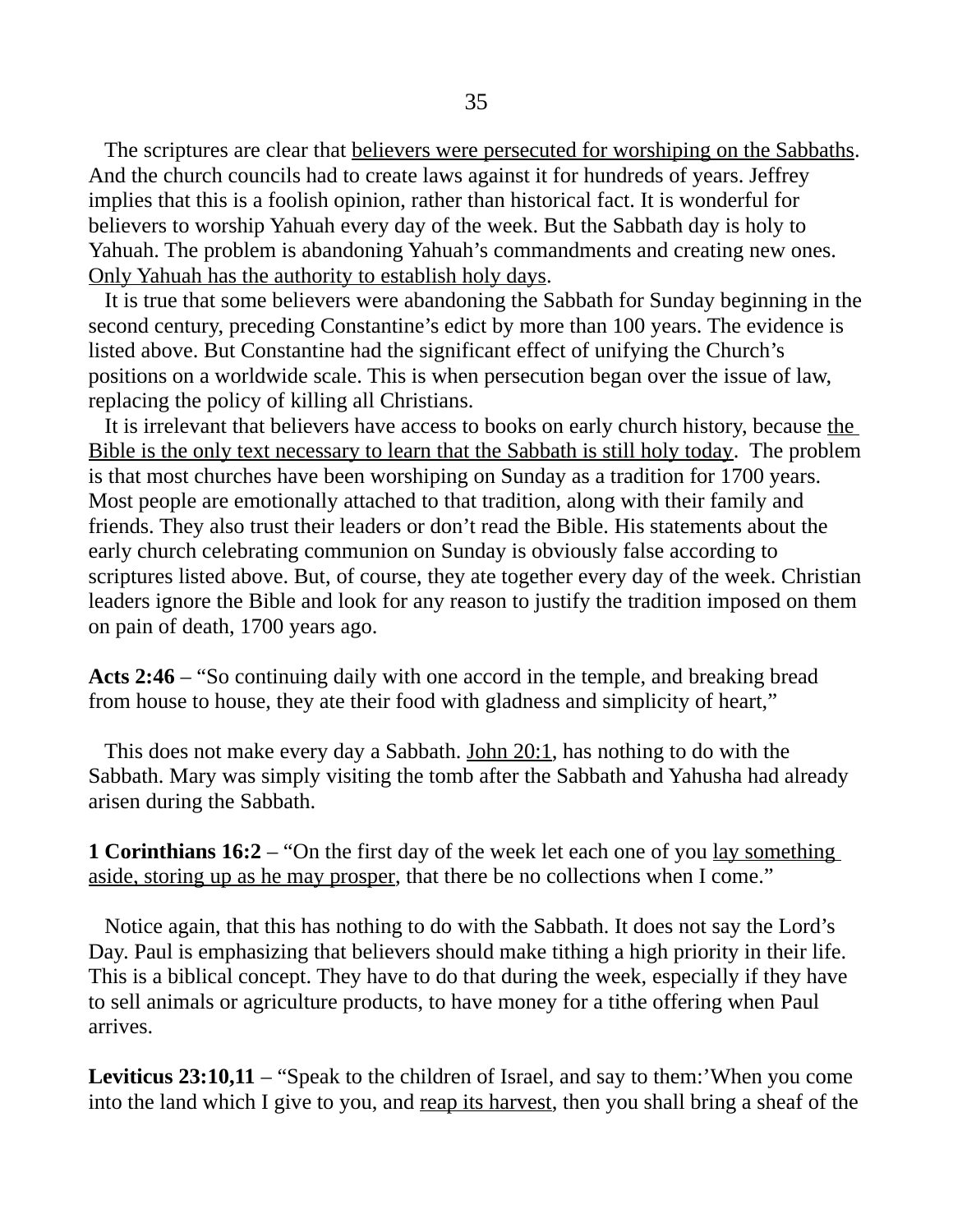firstfruits of your harvest to the priest. He shall wave the sheaf before Yahuah, to be accepted on your behalf; on the day after the Sabbath the priest shall wave it."

**Leviticus 23:14** – "You shall eat neither bread nor parched grain nor fresh grain until the same day that you have brought an offering to your Aluah; it shall be a statute forever throughout your generations in all your dwellings."

 Believers are not to partake of what Yahuah has given us until He gets His portion. It has nothing to do with the Sabbath. And Sunday worship didn't exist until the second century. The disciples broke bread every day of the week. The first day of the week has nothing to do with worship on the Sabbath.

 "The first day. Might reflect the biblical principle of devoting the first of one's earnings to Aluah, although payment was by day rather than by week or it might recall Jesus's resurrection. Christians also may have met on the first day of the week, in honor of Jesus' resurrection, although our first explicit evidence for this role for Sunday comes from the second century at the earliest, half a century after Paul's Letter. In keeping with one's income, this kind of giving fits biblical models. **NIV, Cultural Backgrounds Study Bible**

**Acts 20:7** – "Now on the first day of the week, when the disciples came together to break bread, Paul, ready to depart the next day, spoke to them and continued his message until midnight."

**John 20:1** – "Now on the first day of the week Mary Magdalene went to the tomb early, while it was still dark, and saw that the stone had been taken away from the tomb."

 Notice that the tomb had been opened sometime during the night of the Sabbath and it was still dark. Since the first day of the week doesn't begin until sunrise, it was still the Sabbath when Yahusha arose from the grave. It is not possible to claim that believers began to worship Yahuah on the first day of the week. It has nothing to do with worship. Jeffrey's interpretation is ludicrous.

**Luke 23:55,56** – "And the women who had come with Him from Galilee followed after, and they observed the tomb and how His body was laid. Then they returned and prepared spices and fragrant oils. And they rested on the Sabbath according to the commandment."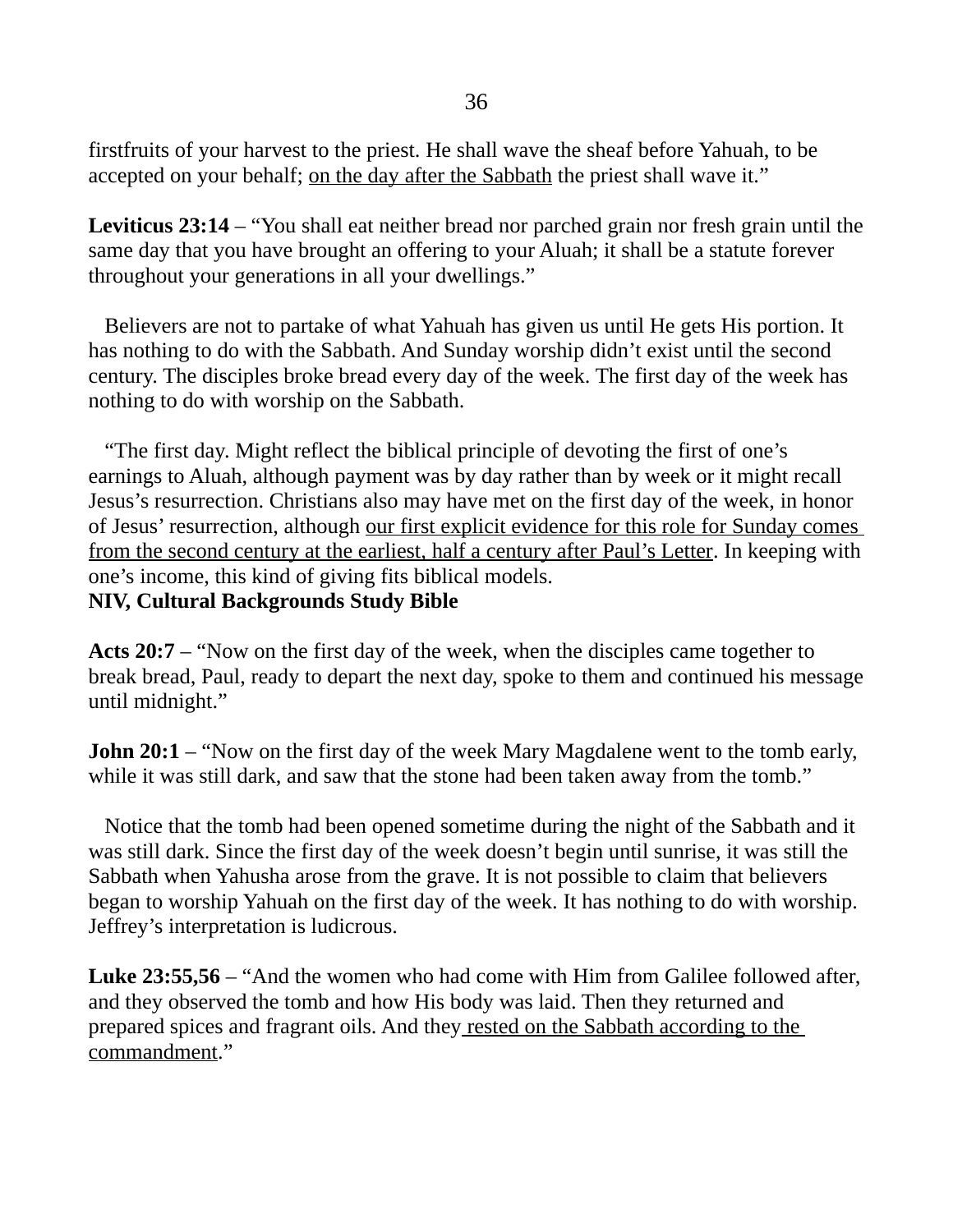This was written many years after the event with clear understanding of the events. Luke purposely made a distinction between the Sabbath and the first day of the week.

# **9. Modern Scholarship vs Scripture Evidence**

### **The False History of Modern Scholars**

Dr Jeffrey continues his false history, based on the writings of  $2<sup>nd</sup>$  century heretics, ignoring the New Testament scriptures, which he claims are only for the Jews. He fails to realize that the early believers were mostly Jews.

### **Why do Christians Worship on Sunday? Dr Grant Jeffrey, continued**

 "During the first century historical evidence confirms that many Jewish Christians continued to worship on the Saturday Sabbath because **Christ and His disciples never instructed Jews to cease this biblically authorized practice** for Jews from the Torah. However evidence confirms that from the beginning, Jewish believers joined with their Gentile Christian brothers in worshipping at the Lord's Supper on Sunday, the day of Christ's resurrection. In other words, many Jewish Christians worshipped on both Saturday and Sunday."

 "Many Church writers noted the difference between the Jewish Sabbath worship and the Christian's Lord's Day on Sunday. An early church writer, Theodoret, wrote about the heretical Jewish Christian group called the Ebonites, who worshipped on both Saturday and Sunday. Theodoret claimed, 'They keep the Sabbath according to the Jewish law and sanctify the Lord's Day in like manner as we do.'"

 "When Gentiles became Christians, they never began to worship on the Saturday Sabbath of the Jews. They simply began to worship on Sunday, the day of Christ's resurrection and the day of Pentecost. Although many Jewish Christians naturally continue to observe the Saturday Sabbath in addition to their Sunday worship of communion with Gentile believers, some Jews ceased to worship in the synagogue on Saturday Sabbath."

 "It is significant that God and the Church never commanded Gentile Christians to worship on the Saturday Sabbath. Since God never placed the Gentile Christians under the Sabbath Day obligation of the Mosaic Law, they naturally continued to worship Christ on Sunday as they had from the beginning."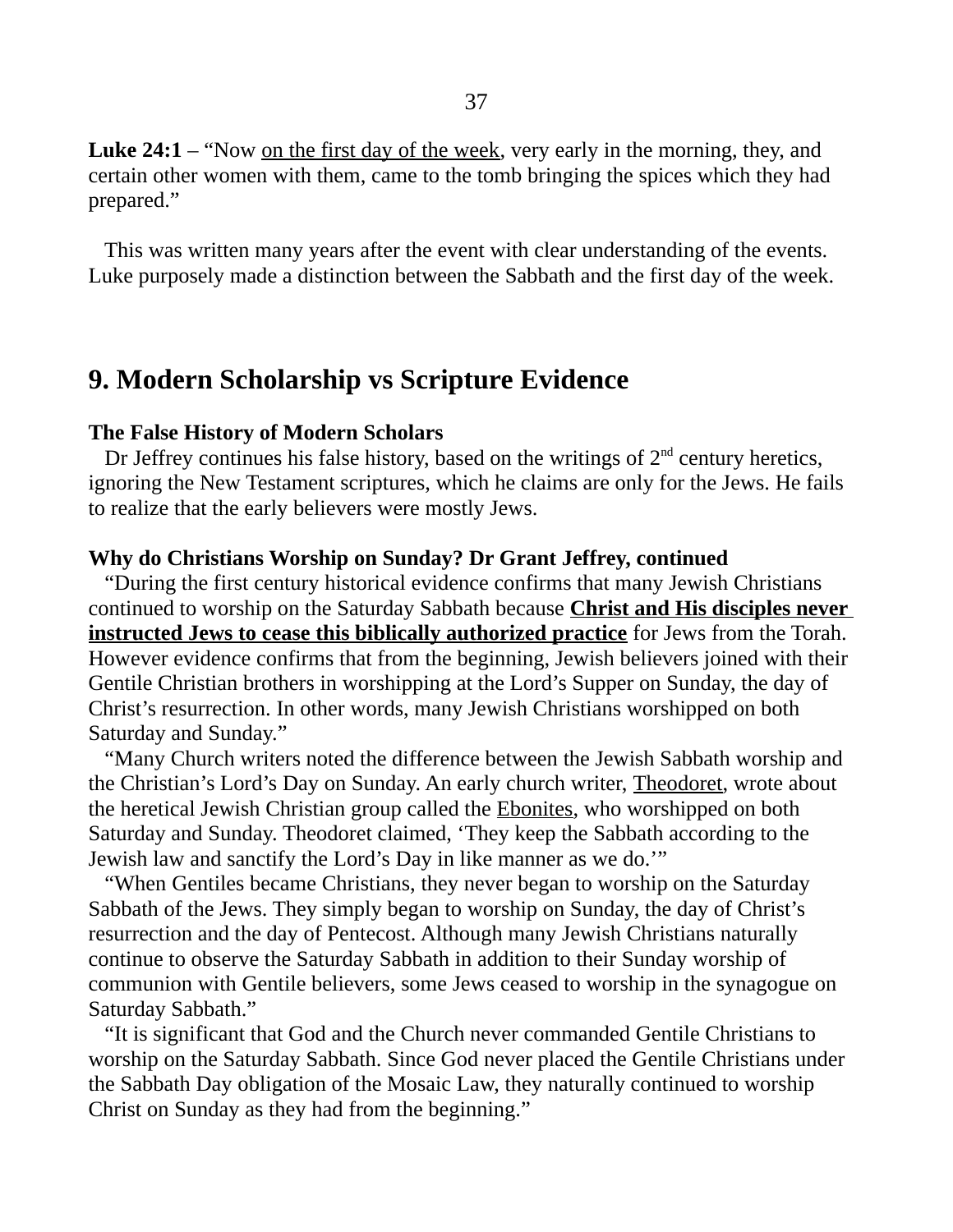"The changing demographic balance between Jewish believers and Gentile believers within the Church eventually resulted in a primarily Gentile Christian Church that worshipped solely on Sunday. The commandment for the observance of a Saturday Sabbath was given to Israel. It was never given as a direct commandment to the Gentiles, nor was it given to the Church."

 "The attempt to observe Saturday Sabbath worship, rather than the normal Sunday worship of all Christians for the last two thousand years, is a spiritually misguided attempt to place believers under **the impossible and failed Law** recorded in the Old Testament rather than relying for our salvation on Christ's offer of salvation through His death on the Cross and entirely unmerited grace – the undeserved gift of God to His children."

### **Scripture Evidence of Early Church Sabbath Keeping**

 We know that the disciples got together every day of the week. They met, went to the temple and worshiped Yahuah daily. But not every day is holy according to Yahuah. Nothing that believers do can ordain days to be holy. Yahuah alone has that authority. Believes can either be obedient or disregard the law of Yahuah. There is no middle ground.

 Many Christian leaders did advocate separation from the Jewish traditions and violation of the laws of Yahuah, claiming they were only for the Jews. They were setting the stage for dual covenant theology to separate Gentiles from the Jewish laws, to separate the Church from Israel. They were rebuilding the middle wall of separation that Yahusha tore down.

 This is a trap that causes well intentioned believers to practice lawlessness against Yahuah. It is a strategy of Satan to disqualify believers from entering the Kingdom of Heaven. It sounds righteous to separate from the unbelieving Jews and their man made laws and traditions. But it is deadly to the Christians to practice lawlessness. Avoiding the man made traditions of the Jews, often causes Christians to also throw out the Old Testament laws of Yahuah, and replace it with a completely different theology opposed to the laws of Yahuah.

 This is Dr. Jeffrey's false theology that he is defending. This is necessary to justify violations of biblical law and the practices of the first century church. Theodoret wrote about the Ebonies in the  $6<sup>th</sup>$  century. The Ebonites were believers in Yahusha, but they did not believe in the virgin birth of Yahusha. They also believed the Apostle Paul was a heretic. Ebonites today identify with Messianics and the Hebrew Roots movement.

 It is strange that Jeffrey has to use heretical believers to justify the practice of worshiping on Sunday rather than the scriptures. But there is no evidence that the Ebonites ever treated Sunday as the Sabbath.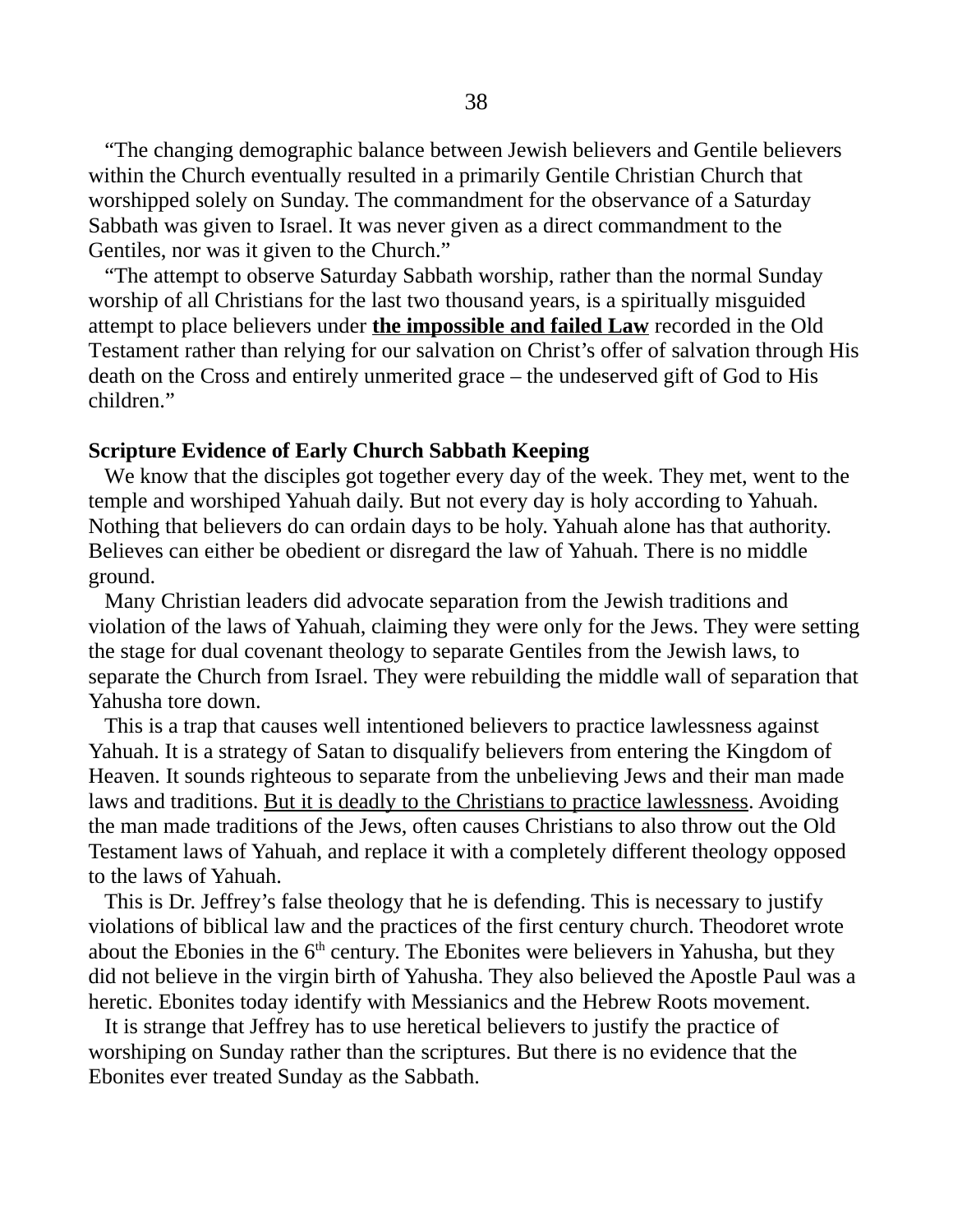"The Sabbath and the rest of the discipline of the Jews, the Ebionites observed just like them, but at the same time, like us, they celebrated the Lord's days as a memorial of the resurrection of the Savior."

## **The Church History of Eusebius, Bk3, Ch 27, 4th Century**

 Memorializing a day is not the same as sanctifying it as a holy command of the law. This is like modern Christians, that do not treat Sunday as holy with restrictions, like the law of the Sabbath, such as not working or finding their own pleasure. They observe it more as a memorial than a sacred holy day.

## **The Council of Laodicea, Catholic Canon XXIX, 4 th Century**

 "Christians must not judaize by resting on the Sabbath, but must work on that day, rather honoring the Lord's Day; and, if they can, resting then as Christians."

 Resting is not required under this law of the Catholics. Yahuah does not make laws that are optional. The man in Numbers 15, who was picking up sticks on the Sabbath to make a fire, was stoned to death. It is completely false to say that first century Christians worshiped on Sunday. They worshiped in the synagogue with the Jewish Christians on the Sabbath. Isaiah 56 says that the foreigners should never say that He separated them from His people. But the dual covenant theology from Satan was precisely invented to separate Christians from the laws of Yahuah.

 Jeffrey is claiming that the Christians convinced the Jewish believers to stop keeping the Sabbath. This is like the behavior of the Egyptians who left with the Israelites in the exodus from Egypt.

**Numbers 11:4** – "Now the mixed multitude who were among them yielded to intense craving; so the children of Israel also wept again and said: 'Who will give us meat to eat?"

 The Gentile Egyptians incited the Israelites to sin. The fact that Gentile believers convinced Jewish believers to violate the law of the Sabbath, is a tragedy, not an argument to do it today. Paul says believers are to provoke the Jews to jealousy by being more faithful and obedient to the commandments. Jeffrey's statement is blatantly false when he says the Gentile Christians were never commanded to sanctify the Sabbath. The scriptures state the exact opposite. These false statements are the reason the modern Church disobeys the fourth commandment to sanctify the Sabbath today. They abandoned the Mosaic Law. This is the core of their lawlessness and why they will not be allowed into the kingdom of heaven. They will not sanctify the Sabbath, because they will not obey the Mosaic Law.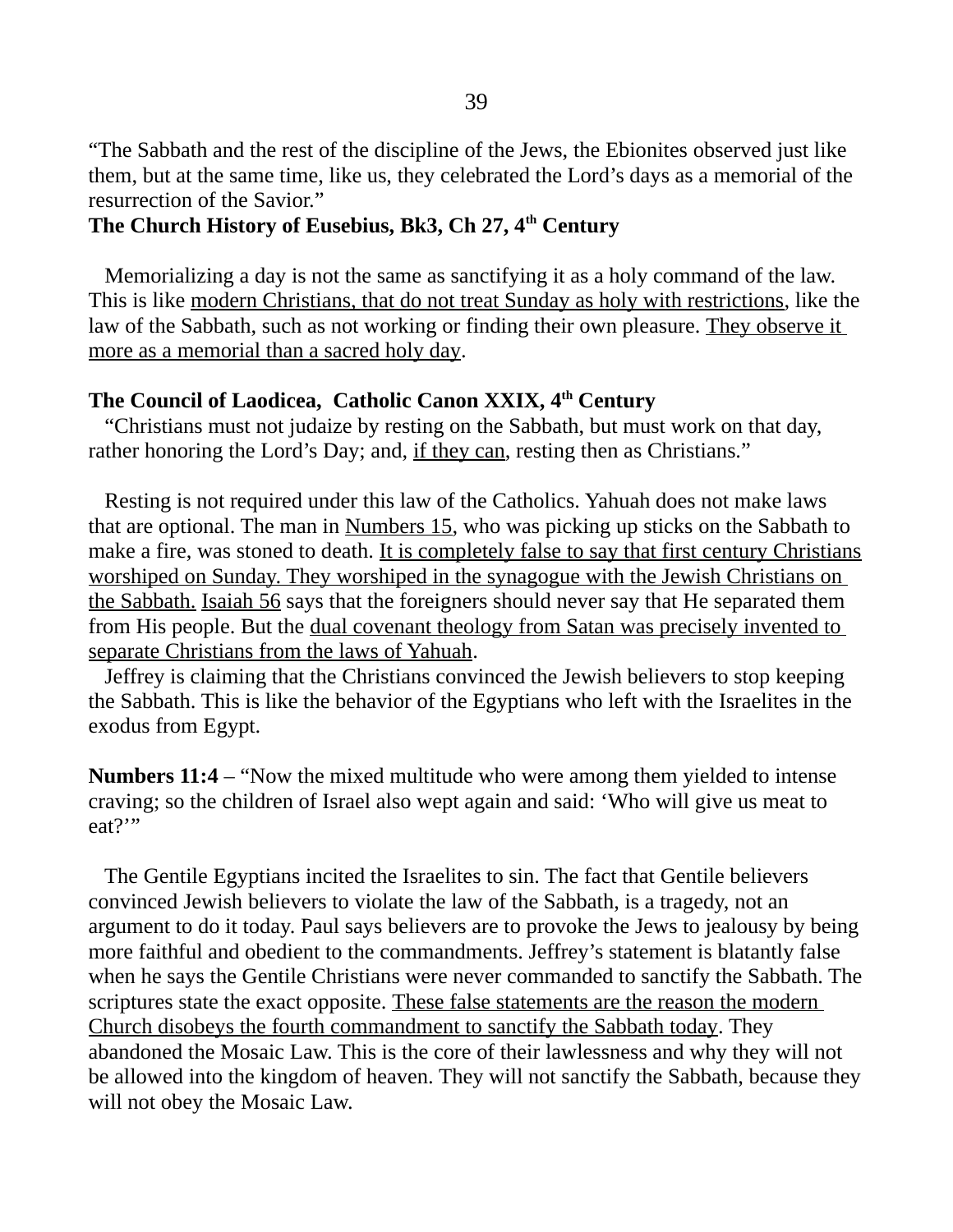The refusal of the Church to obey the Mosaic Law, is a demonic attack on the truth of the Torah. Jeffrey's rhetoric is not found in the New Testament. It says that Jews and Gentiles should keep the law.

**Romans 2:13, 26,27** – "for not the hearers of the law are just in the sight of Yahuah, but the doers of the law will be justified; … Therefore, if an uncircumcised man keeps the righteous requirements of the law, will not his uncircumcision be counted as circumcision, and will not the physically uncircumcised, if he fulfills the law, judge you, who even with your written code and circumcision, are a transgressor of the law?

 This was meant specifically for the Gentiles. Believers in the name of Yahusha, are required to fulfill the requirements of the Torah. Paul said he would not have known what sin is unless he read it in the law.

**Romans 8:6** – "For to be carnally minded is death, but to be spiritually minded is life and peace. Because the carnal mind is enmity against Yahuah; for it is not subject to the laws of Yahuah, nor indeed can be."

 Only carnally minded believers will knowingly disobey he law. The Torah is the word of Yahuah. Proverbs 28 says that those who refuse to hear the law, even his prayers are an abomination. There is a difference between willfully rebelling against the law and being ignorant of the law. There are many sincere, reverent Christians that are ignorant of the law. But there are some who have been told the truth and don't want to obey it.

**2 Timothy 3:15** – "and that from childhood you have known the Holy Scriptures, which are able to make you wise for salvation through faith which is in Yahusha the Messiah. All Scripture is given by inspiration of Yahuah, and is profitable for doctrine, for reproof, for correction, for instruction in righteousness,

 The Torah was established for conviction of what is acceptable behavior and what is not. Romans 7 says the law is a spiritual, holy document, and makes the believer go to Yahusha to beg for mercy. These are all from the New Testament for Gentile believers. The scriptures do not distinguish between Jew's and Christian's obedience to the law. Only the dual covenant theologians do that.

 The first believers were all Jewish and they wrote the New Testament. The Jewish apostles were the church. Yahusha is the chief cornerstone and the apostles are the foundation. In Revelation 21 there are twelve layers of the foundation and twelve gates of the walls of New Jerusalem, the kingdom of heaven, named after the twelve apostles of he Church. Gentile believers are adopted into the household of Israel.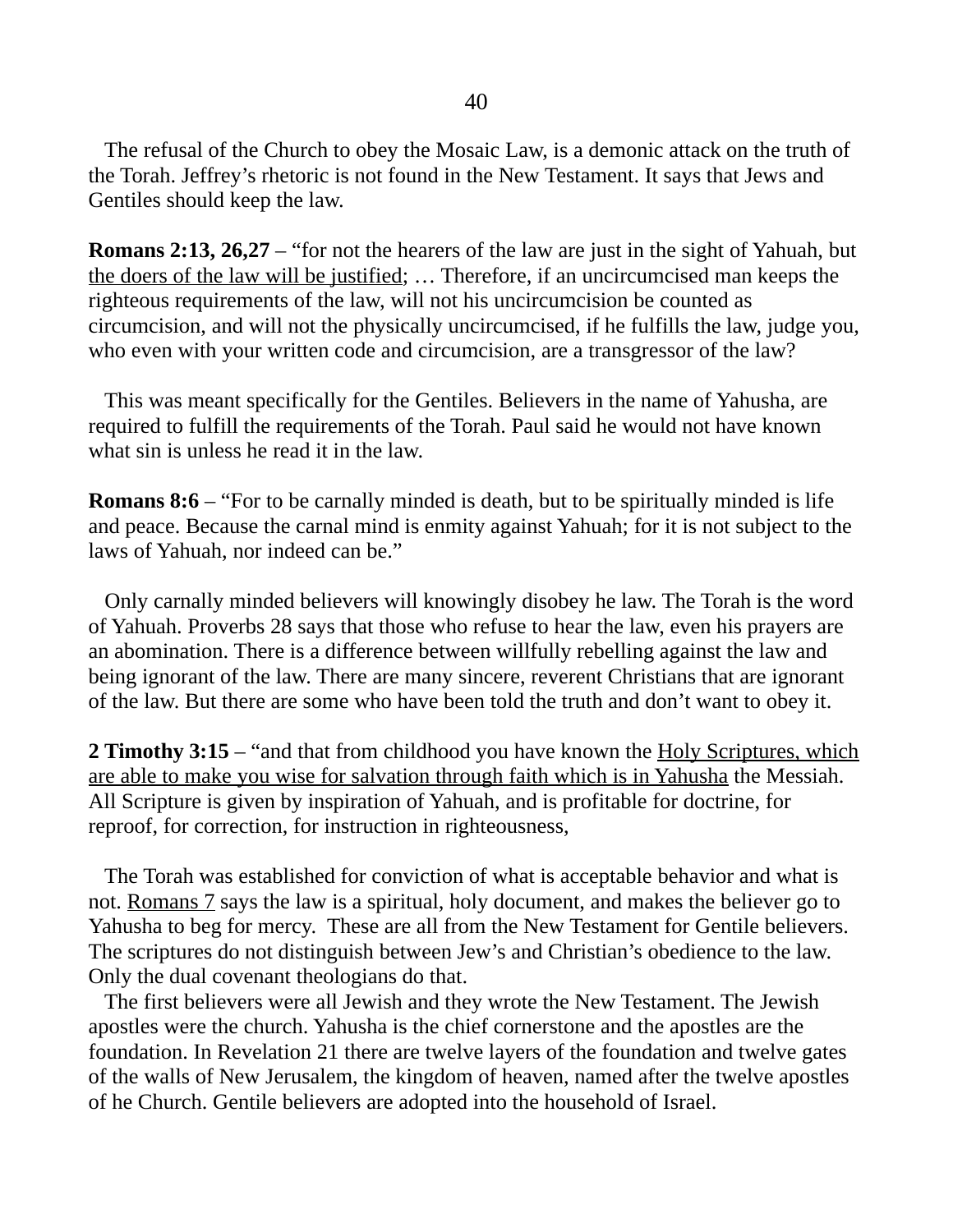**Matthew 16:18** – "And I also say to you that you are Peter, and on this rock I will build My Church, and the gates of Hades shall not prevail against it."

**Acts 2:46** – "So continuing daily with one accord in the temple, and breaking bread from house to house, they ate their food with gladness and simplicity of heart, praising Yahuah and having favor with all the people. And Yahuah added to the church daily those who were being saved.

**Acts 15:4** – "And when they had come to Jerusalem, they were received by the church and the apostle and the elders; and they reported all thing that Yahuah had done with them."

 The original church apostles and elders were Jewish. The Gentile believers came as the message spread out to other nations. The Gentiles were grafted into Israel. Satan wants to take the Torah away from the Christians because he wants to disqualify them for entrance into the kingdom of heaven.

 Yahuah's grace to the world through Yahusha is unmerited. This is undisputed. Jeffrey, seeking to use this as justification for abandoning the law, because believers failed to keep it, is perverse. Yahusha did not provide salvation of our sins so we could rebel against Yahuah in disobedience. He came so we could repent and become more obedient with a clean conscience. Obedience is required to enter the kingdom of heaven. He said "Repent, for the kingdom of heaven is at hand." The apostles were commanded to preach repentance and remission of sins. There is no repentance without obedience. Lawlessness is not repentance.

 The Law never failed. It is holy and perfect, from the Creator of man. The law demands perfection. That is why Yahusha had to come and provide a way to forgive the mistakes and failures of man, to allow him to repent and become obedient. The problem is with the failure of believers to be obedient. Paul said that Yahusha came so that the righteous requirements of the law may be fulfilled in those who walk in the power of the Spirit, not by the will power of the flesh.

 Mans failure to obey the law is the foundation of dual covenant theology. They don't have the spiritual power to control their flesh, so they claim they don't have to obey the law. They also need to justify disobedience for the last 1700 years, because they were born into it and are emotionally attached to it. They have to get rid of the law to claim they can abandon the Sabbath. What is so hard about worshiping on the Sabbath? Their family and friends don't believe it. This entire theology is a demonic deception to disqualify believers from entering the kingdom of heaven.

**Jeremiah 18:11,12** – "Now therefore, speak to the men of Judah and to the inhabitants of Jerusalem, saying, 'Thus says Yahuah: 'Behold, I am fashioning a disaster and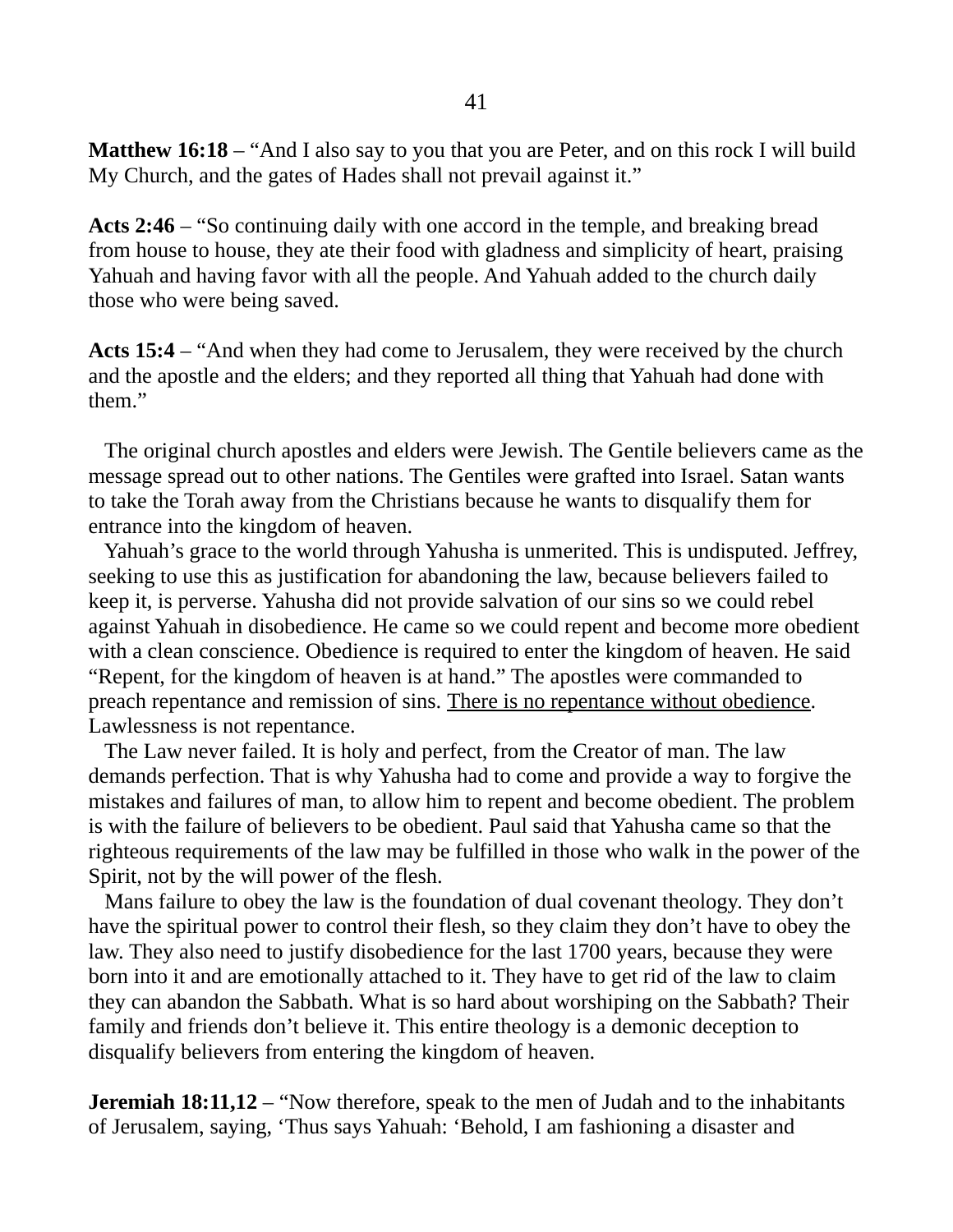devising a plan against you. Return now every one from his evil way, and make your ways and your doings good.' And they said, '**That is hopeless!** So we will walk according to our own plans, and we will every one obey the dictates of his evil heart.'"

 This is a call to repentance, exactly as seen in the New Testament. This statement is the same message being made by Jeffrey. "We can't keep the law, so we are going to ignore it." The church is inventing new commandments because they are still following the pagan laws created by the Catholic Church 1700 years ago.

**Matthew 15:3,7** – "He answered and said to them, 'Why do you also transgress the commandment of Yahuah because of your tradition? … Hypocrites! Well did Isaiah prophesy about you, saying: 'These people draw near to Me with their mouth, and honor Me with their lips, but their heart is far from Me. And **in vain they worship Me, teaching as doctrines the commandments of men**.'"

# **10. Christians Interpolate Scripture to Justify Lawlessness**

 Christians misinterpret scripture to justify their lawlessness. Modern Christianity has developed a dual covenant theology to change the meaning of scripture. They have been following the pagan traditions of the Catholic Church for 1700 years, so they need a theology that says they don't have to obey the laws of the Bible. Through the lens of the dual covenant theology, the laws are only for the Jews, which the Christians have been delivered from. The Torah has become obsolete. So when the New Testament scriptures say to obey the commandments of Yahuah, they believe it doesn't apply to them. This theology is demonic deception intended to keep them out of the kingdom of heaven.

**Matthew 7:21-23** "Not everyone who says to Me, 'Lord, Lord,' shall enter the kingdom of heaven, but he who does the will of My Father I heaven. Many will say to Me in that day, 'Lord, Lord, have we not prophesied in Your name, and done many wonders in Your name?' and then I will declare to them, 'I never knew you; depart from Me, you who practice lawlessness!"

 Believers who refuse to obey the law, use biased interpretation of scripture to confirm their beliefs. They believe what they want to believe, and the devil uses this as a strategy to deceive them. He will tell you what you want to hear. The dictates of the believers heart determines what they believe.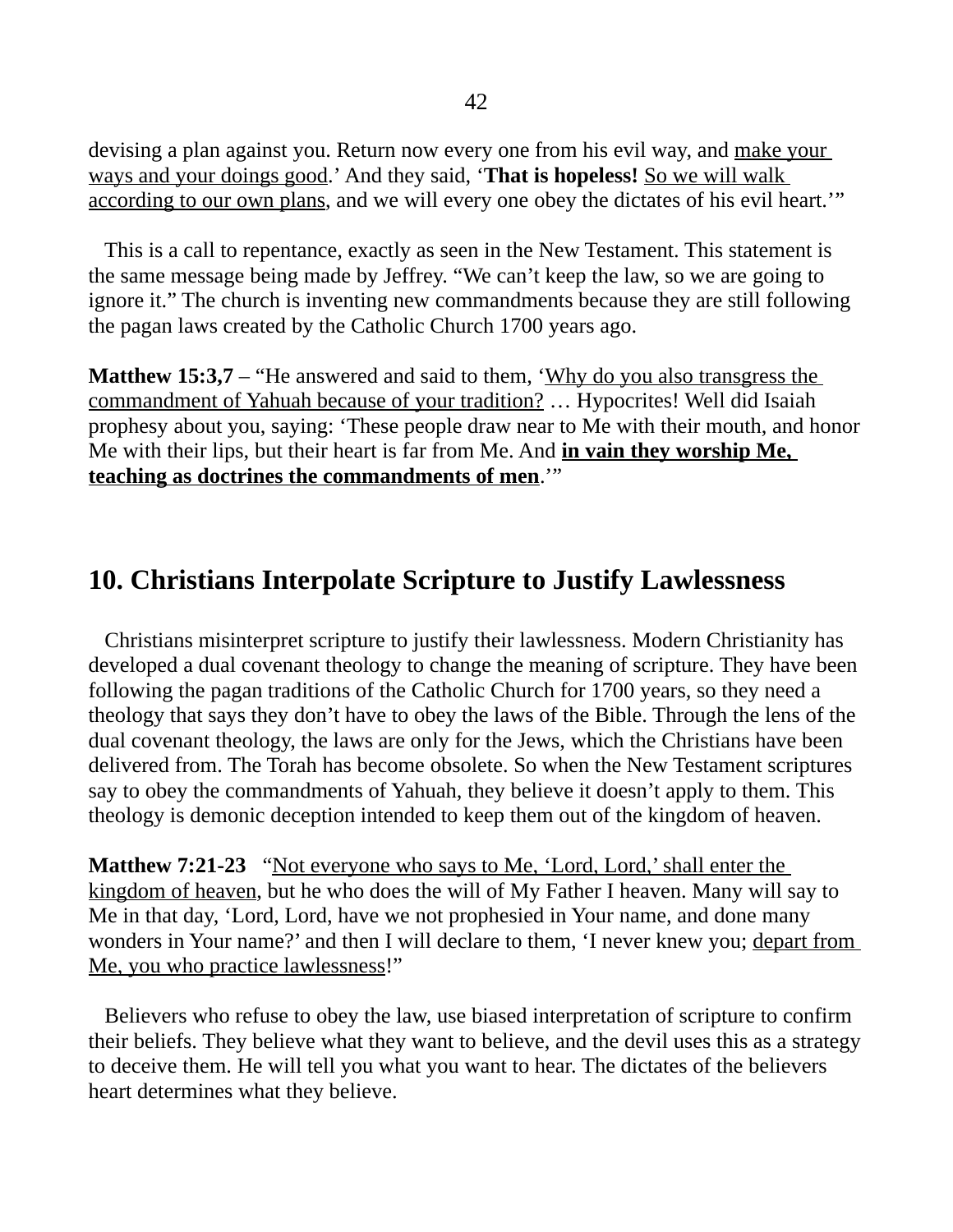#### **What is Confirmation Bias?**

 "Confirmation bias occurs from the direct influence of desire on beliefs. When people would like a certain idea or concept to be true, they end up believing it to be true. They are motivated by wishful thinking. This error leads the individual to stop gathering information when the evidence gathered so far confirms the views or prejudices one would like to be true."

 "Once we have formed a view, we embrace information that confirms that view while ignoring, or rejecting, information that casts doubt on it. Confirmation bias suggests that we don't perceive circumstances objectively. We pick out those bits of data that make us feel good because they confirm our prejudices. Thus, we may become prisoners of our assumptions. Wishful thinking is a form of self-deception, such as false optimism. Selfdeception can be like a drug, numbing you from harsh reality, or turning a blind eye to the tough matter for gathering evidence and thinking."

 "In sum, people are prone to believe what they want to believe. Seeking to confirm their beliefs comes naturally, while it feels difficult and counter intuitive to look for evidence that contradicts our beliefs. This explains why opinions survive and spread." **Dr. Shahram Heshmat, Science of Choice, Psychology Today**

## **Analysis of Paul's Warning Against Jewish Traditions**

Paul warned the believers that Pharisees in their midst were teaching obedience to the man made traditions and laws of the Jews. These are so abundant that they are impossible to follow, and they lead believers away from obedience to Yahuah. But modern scholars claim he was warning about obedience to the laws of Yahuah. Yahuah argued with the Pharisees often over this issue.

 Believers stop searching for truth when they have evidence that their desires are true. When they learn something that contradicts their desired point of view, they ignore it. The desire of the heart becomes the confirmation. This is why believers ignore the fourth commandment to sanctify the Sabbath. They ignore or reject passages that contradict their theology.

 Believers are establishing their beliefs from information taught by teachers that do not agree with the scriptures, and by the overwhelming tradition of their pagan culture. So they have an emotional bias against the scriptures. This is Satan's strategic plan to get believers to violate the law. Godly sorrow produces repentance, which leads to salvation. Satan eliminates the Godly sorrow by eliminating the law.

 Believers interpolate the scriptures by inserting their own words into the text. They read ideas into the text that are not there. The following scripture is an example of text that is usually interpolated to mean something it does not say.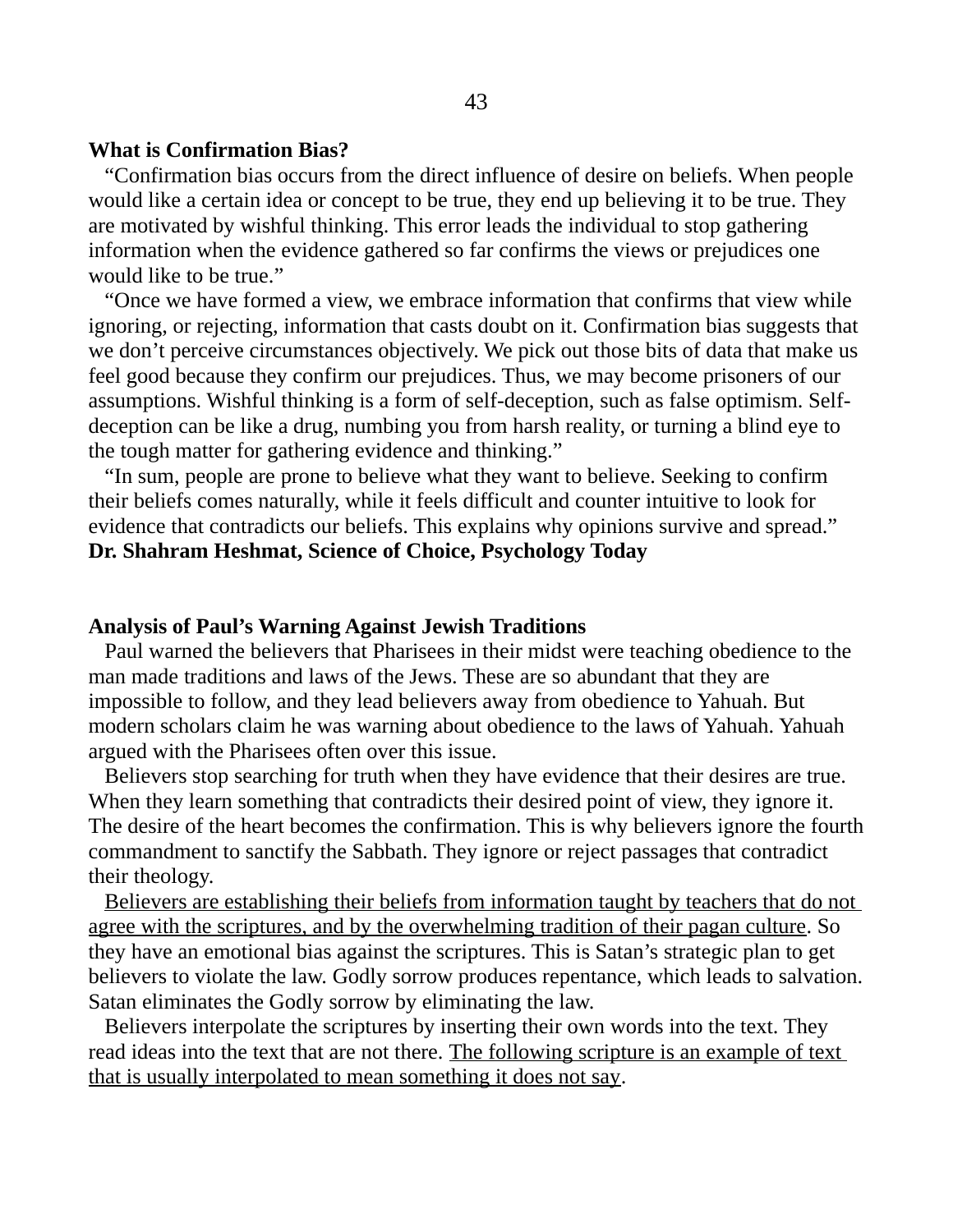**Colossians 2:16,17** – "So let no one judge you in food or in drink, or regarding a festival or a new moon or sabbaths, which are a shadow of things to come, but the substance is of Yahusha."

 Believers don't want to hear this scripture, because it is talking about the law, which they believe is not relevant to them. They believe it says that they don't have to worry about food, festivals or sabbaths.

### **False New Testament Commentary**

 "Apparently some in Colosse tried to convince the believers that spirituality was based on how well they observed certain codes of behavior. Paul mentions diets (what you eat or drink) and days (religious festivals, New Moon celebration, Sabbath day). The false teachers said that the truly spiritual maintained a particular diet and properly observed all the right holy days."

 "What about this? Is the Christian bound to strict observance of diets and days? **No.** Two passages of Scripture make this clear (Heb. 9:10; Gal. 4:8-11). Here in Colossians 2:17, Paul informs us that rule keeping is just a shadow: there is no real spiritual substance."

### **Holman New Testament Commentary (308). Anders, M. (1999).**

 The scriptures quoted here have no relationship with the subject matter. He is saying that there is no spiritual substance to obedience to the commandments of Yahuah, so obedience is not required.

### **False New American Commentary**

 "The substance of the false teaching was the ritual observance of the law. The two concerns identified frequent battlegrounds in the early church. They were diet (what you eat or drink) and days (religious festival, a New Moon celebration or a Sabbath day). Some believe in more Gentile settings concerned themselves with whether to worship on the Sabbath or on Sunday. They also debated the question of participation in pagan holidays." **The New American Commentary, Melick, R.R. 1991, Vol.32**

# **Heretical 2nd Century Commentary**

"But as to their scrupulosity concerning meats, and their superstition as respects the Sabbaths, and their boasting about circumcision, and their fancies about fasting and the new moons, which are utterly ridiculous and unworthy of notice,  $-$  "

### **The Epistle of Mathetes to Diognetus, ch 4, 130-150 AD**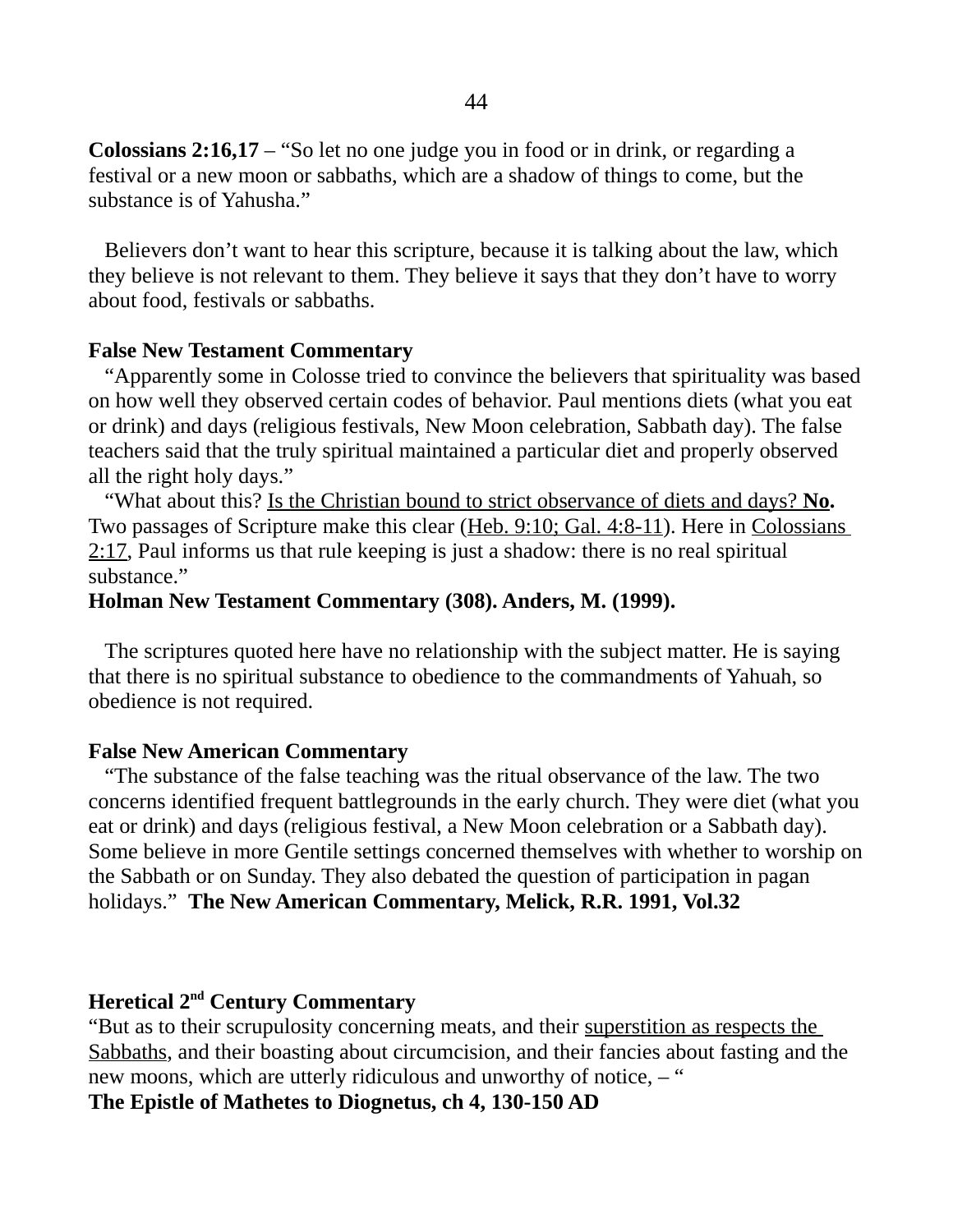These commentaries are all claiming Paul said these laws are obsolete. But Paul said that Yahusha is the personification of all these rules. All the festivals and Sabbaths are foretelling what Yahusha is going to bring when He becomes king of the world. Some believers are not aware that the Jewish celebration of Passover is all about the death and resurrection of Yahusha, the sacrificial lamb that was slain for the sins of the world. They think it is some antiquated Jewish celebration. Did Paul mean, that since Yahusha came, we no longer have to observe the festivals?

 In Colossians 2, Paul is framing his discussion to specific subject matter and terminology. Then he talks about many related subjects, and ends the discussion with a concluding statement, framing what was discussed, creating the proper context. This literary technique is called "inclusio" and is used many times in scripture. The inclusio begins in verse 8.

**Colossians 2:8** – "Beware lest anyone seduce you through philosophy and empty deceit, according to the tradition of men, according to the basic principles of the world, and not according to Yahusha."

 Paul is warning the believers of men who will lead them astray by the traditions of men, not by scripture. The inclusio is framing the discussion around the traditions of men.

**Colossians 2:9-15** – "For in Him dwells all the fullness of the Godhead bodily; and you are complete in Him, who is the head of all principality and power. In Him you were also circumcised with the circumcision made without hands, by putting off the body of the sins of the flesh, by the circumcision of the Messiah, buried with Him in baptism, in which you also were raised with Him through faith in the working of Yahuah, who raised Him from the dead. And you, being dead in your trespasses and the uncircumcision of your flesh, He has made alive together with Him, having forgiven you all trespasses, having wiped out the handwriting of requirements that was against us, which was contrary to us. And He has taken it out of the way, having nailed it to the cross. Having disarmed principalities and powers, He mad a public spectacle of them, triumphing over them in it.

 **Yahusha wiped out the certificate of debt, payable only in blood, that He paid for believers**. Their debt of blood was caused by their sin. He took it out of the way by nailing it to the cross. The principalities and powers are the forces of evil that prevented believers from achieving salvation.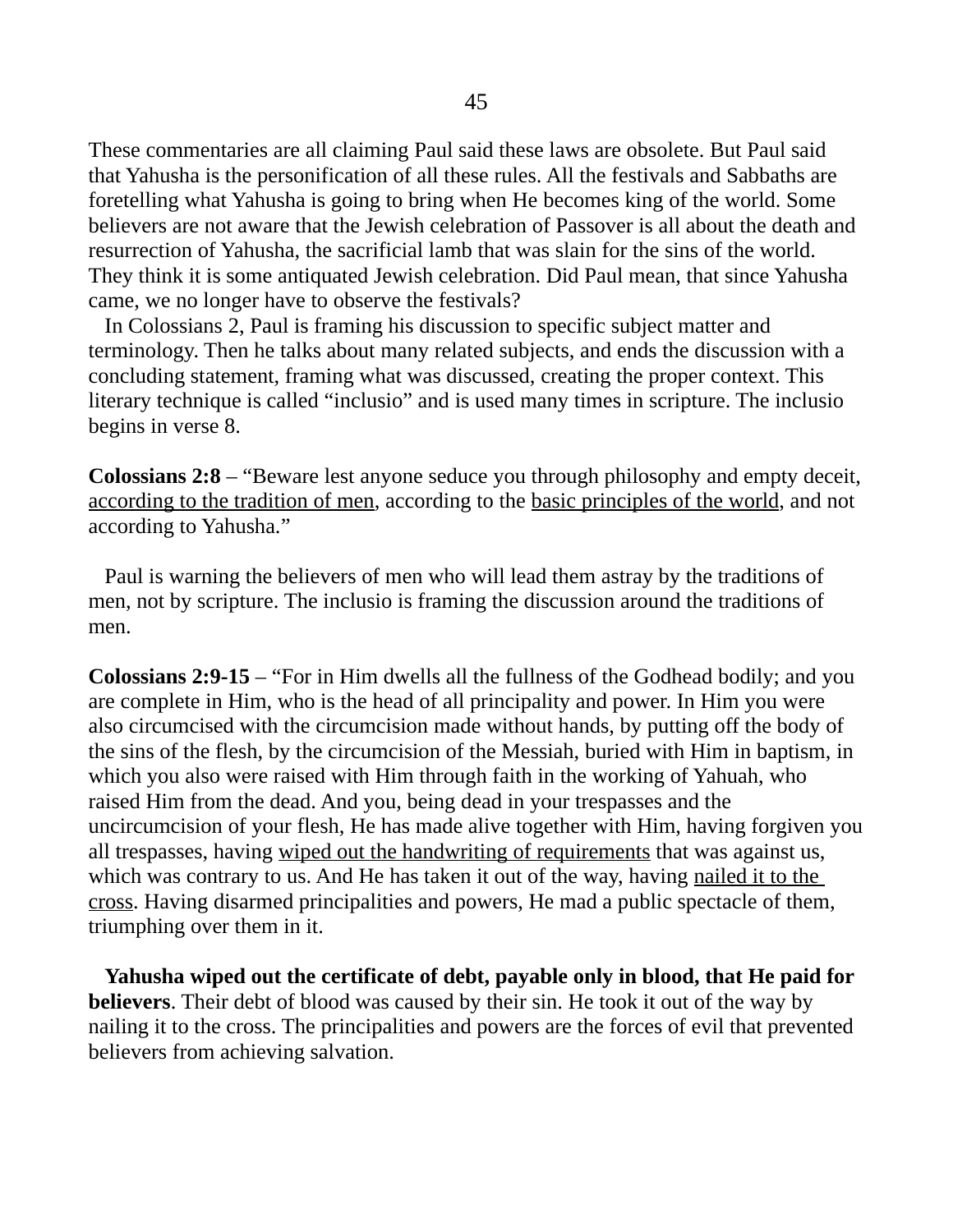**Colossians 2:16,17** – "So let no one judge you in food or in drink, or regarding a festival or a new moon or sabbaths, which are a shadow of things to come, but the substance is of Yahusha."

Let no one judge you. Everyone is judging, but on what basis are they judging? What law are they using to judge? Is it the laws of Yahuah or the traditions of men? In the beginning of his inclusio, he specified that they were using the traditions of men and the principles of the world.

**Colossians 2:18-22** – "Let no one cheat you of your reward, taking delight in false humility and worship of angels, intruding into those things which he has not seen, vainly puffed up by his fleshly mind, and not holding fast to the Head, from whom all the body, nourished and knit together by joints and ligaments, grows with the increase that is from Yahuah. Therefore, if you died with Yahusha from the basic principles of the world, why, as though living in the world, do you subject yourselves to regulations – **'Do not touch, do not taste, do not handle**,' which all concern things which perish with the using – according to the commandments and doctrines of men?"

 In the entire discussion, Paul is not talking about the regulations of Yahuah, he is saying, don't observe the commandments of men. The discussion is about the Jewish Rabbinical ordinances or traditions of the Talmud. Orthodox Jews are telling the Gentile believers that they have to keep the Jewish traditions, which they hated Yahusha for violating. This is not dealing with Biblical laws of Yahuah.

 The Rabbis had strict regulations regarding food and drink which do not exist within the Torah. The Talmud are the commandments of men.

#### **Talmud Regulations**

"Foremost among the essentials of a well-cared-for body is cleanliness. It is not merely next to godliness, but a most important part of it. To wash the hands before touching food was strictly enjoined. 'Sanctify yourselves' (Lev  $xi$ , 44) – i.e. washing the hands before the meal; 'and be ye holy' –i.e. washing after the meal (Ber 53b) Whoever eats bread without first washing his hands is as though he had sinned with a harlot. Whoever makes light of the washing of his hands will be uprooted from the world."

 "Whoever eats bread without scouring his hands is as though he eats unclean bread. A person who despises the washing of the hands before a meal is to be excommunicated. Therefore is even a benediction prescribed for the purposes, viz. 'Blessed art Thou, O Lord our God, King of the Universe, Who hast sanctified us by Thy commandments and commanded us concerning the washing of the hands.' The cleanliness applied also to vessels used during a meal. 'Rinse the cup before drinking and after drinking.'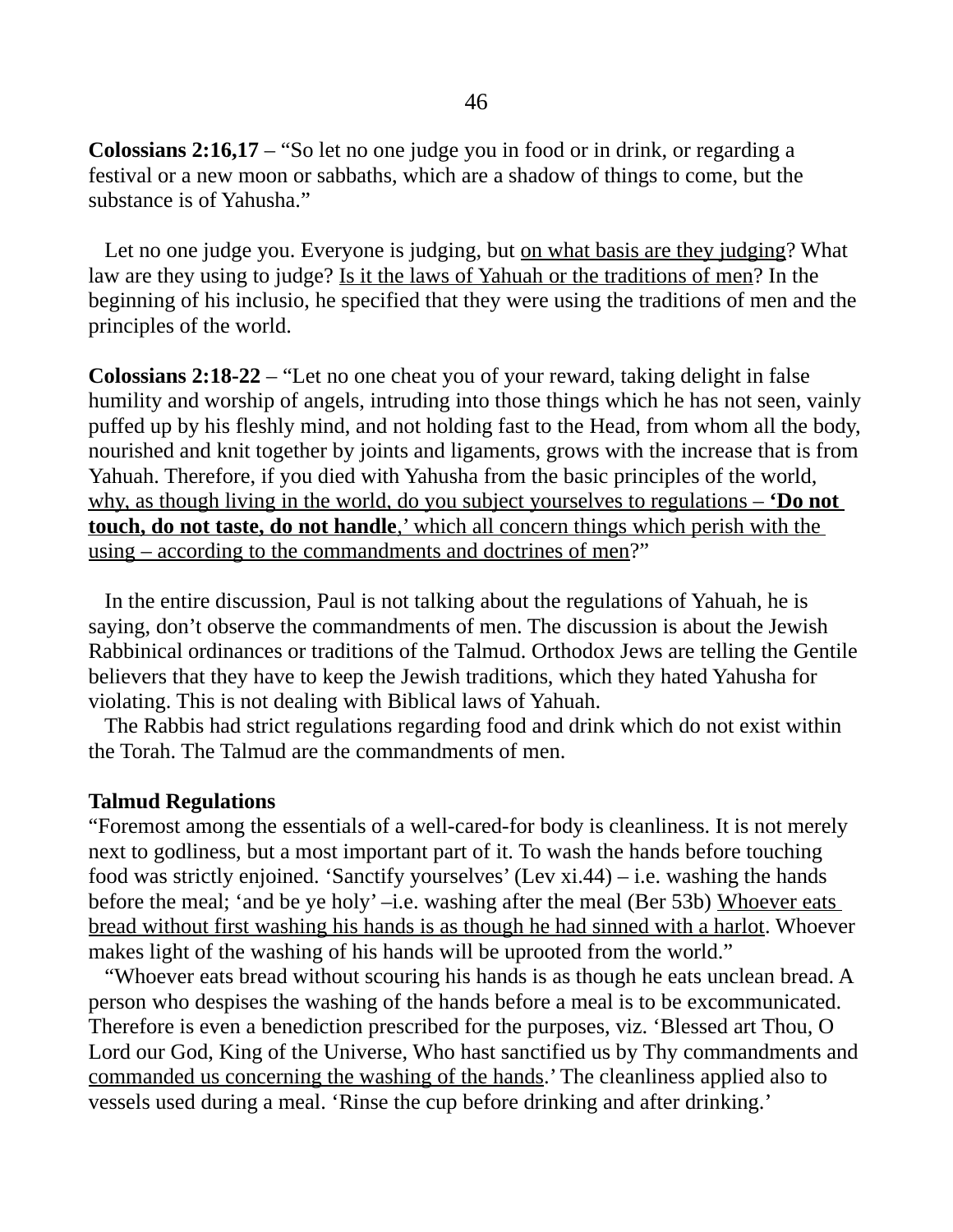"a. Small pieces of skin which are peeling off around the fingernail or any other part of the body, but which are still connected, may not be pulled or cut off with an instrument, by hand or even with the teeth. c. nonetheless, if the end of a nail has become detached for most of its width and is, therefore, close to coming offs and is causing, or one is afraid that it will cause pain, it may be removed, either by hand or with the teeth but not with an instrument."

 "Anyone washing himself on Shabbat should take care to avoid squeezing water out of his hair."

 "If upon opening an electric refrigerator on Shabbat or Yom Tov, one finds that the internal light has automatically been switched on, this does not make it forbidden to eat the food inside, but one should consult a qualified rabbinical authority about what to do with regard to closing the door of the refrigerator again."

### **Everyman's Talmud, The Major Teachings of the Rabbinic Sages, Abraham Cohen**

 Orthodox Jews claim it is impossible to understand the Torah without the Talmud. Failure to wash the hands is an extremely serious offense in Judaism and they accused Yahusha of violating it. There were many believers in the first century who were Pharisees who observed the traditions of the Talmud. Paul was a Pharisee and the son of a Pharisee. So he loved the traditions of his fathers. Jews are born into these traditions.

 Yahuah sent Peter, an untrained fisherman to evangelize the Jews and a highly educated Pharisee to evangelize the Gentiles.

 If a Jew touches a piece of bread with unclean hands, the bread becomes unclean. "**Do not touch, do not taste, do not handle**." Paul was talking about the Talmudic regulations regarding food and drink. He never taught against the Torah as many Christians and orthodox Jews claim.

**Matthew 15:1-3** – Then the scribes and Pharisees who were from Jerusalem came to Yahusha, saying 'Why do your disciples transgress the tradition of the elders? For they do not wash their hands when they eat bread.' Yahusha answered them and said to them, 'Why do you also transgress the commandment of Yahuah because of your tradition?'

 One tragedy of the Jewish traditions is that they take their focus off of the Torah. To the Jews the Talmud is more important than the Torah. This is why the Jews would not believe that Yahusha was the Messiah, because he violated their traditions. Christianity is doing the same thing by making up their own laws that violate the laws of Yahuah. They worship on Sunday instead of the Sabbath. They celebrate pagan festivals instead of Yahuah's festivals.

**Matthew 15:7-9** – "Hypocrites! Well did Isaiah prophesy about you, saying: 'These people draw near to Me with their mouth, and honor Me with their lips, but their heart is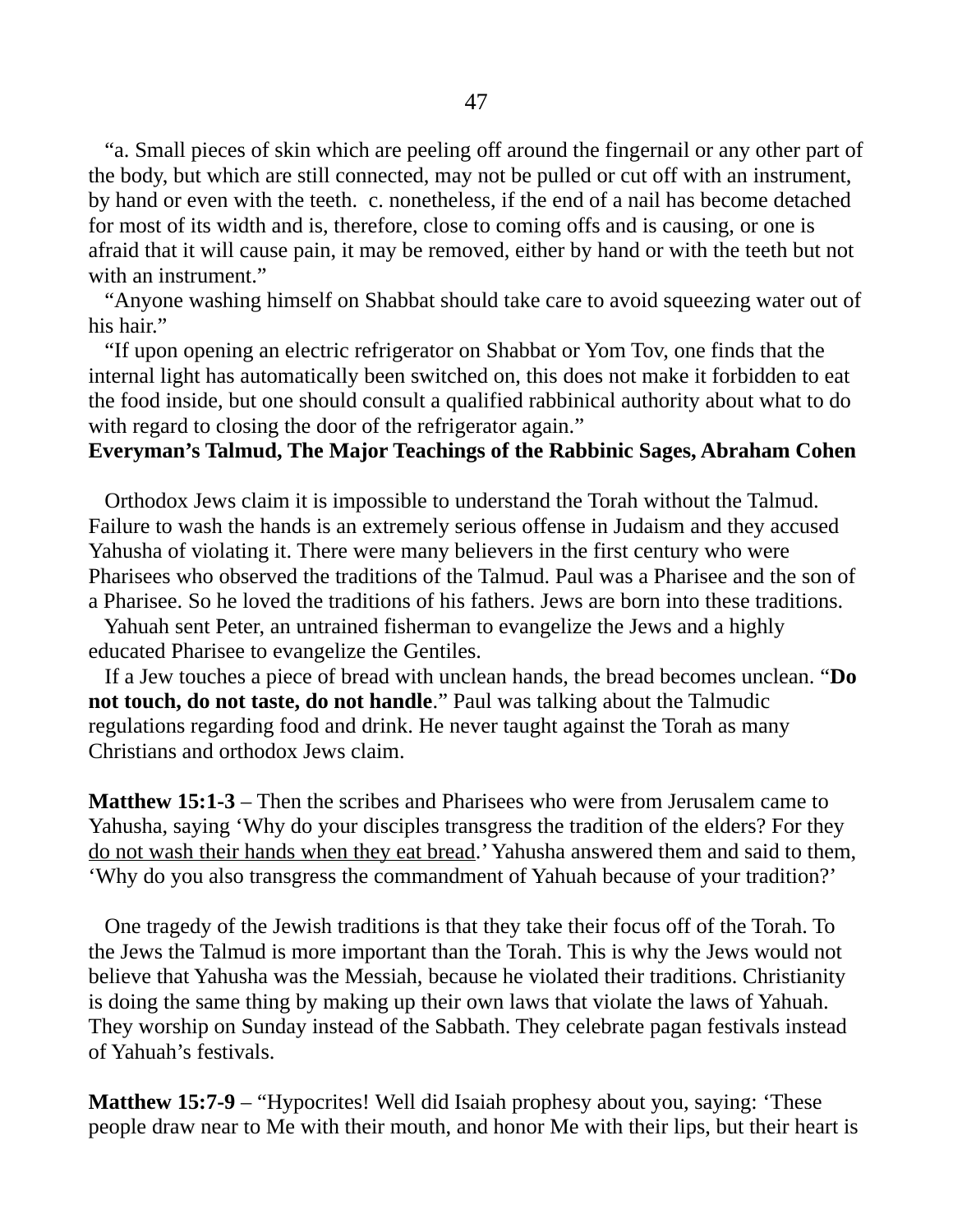far from Me. And in vain they worship Me, teaching as doctrines the commandments of men.'"

 Paul's entire discussion was teaching believers not to be concerned about observing the traditions of the Jews, the commandments of men. They are not allowed to use an instrument to cut off their fingernail, because using a tool is work. Orthodox Judaism takes these rules very seriously. But they are not in the Torah. These rules distract the believer from obedience to Yahuah. This is why Yahusha rebuked the Pharisees.

 Jewish tradition does not allow turning on light switches, or pushing elevator buttons on the Sabbath. They had a serious discussion on whether it is lawful to pick one's nose to pull a hair out on the Sabbath. They have to use a soft brush for their hair to avoid pulling any hair out on the Sabbath. These are reasons Paul said to avoid listening to the Pharisee believers who try to impose traditions of men on the Gentile believers. These are the same issues Yahusha had to deal with, and why the Pharisees did not believe He was he Messiah.

**Luke 13:11-14** – "And behold, there was a woman who had a spirit of infirmity eighteen years, and was bent over and could in no way raise herself up. … And He laid His hands on her, and immediately she was made straight, and glorified Yahuah. But the ruler of the synagogue answered with indignation, because Yahusha had healed on the Sabbath; and he said to the crowd, 'There are six days on which men ought to work; therefore come and be healed on them, and not on the Sabbath day."

 In Matthew 12, Yahusha said that it is lawful to do good on the Sabbath. The Sabbath is all about deliverance from evil. Israel came out of Egypt on a Sabbath day. They were delivered from evil on the Sabbath. The whole context of Colossians 2 is dealing with the traditions and commandments of men imposed on believers in addition to the Torah.

## **11. The Sabbath Foreshadows the Millennium**

### **The Relationship between the Weekly Sabbath and the Millennial Sabbath**

**Hebrews 3:7-19** – "Therefore, as the Holy Spirit says: 'Today, if you will hear His voice, do not harden your hearts as in the rebellion, in the day of trial in the wilderness, where your fathers tested Me, tried Me, and saw My works forty years.' Therefore I was angry with that generation, and said, 'They always go astray in their heart, and they have not known My ways.' So I swore in My wrath, 'They shall not enter My rest.'"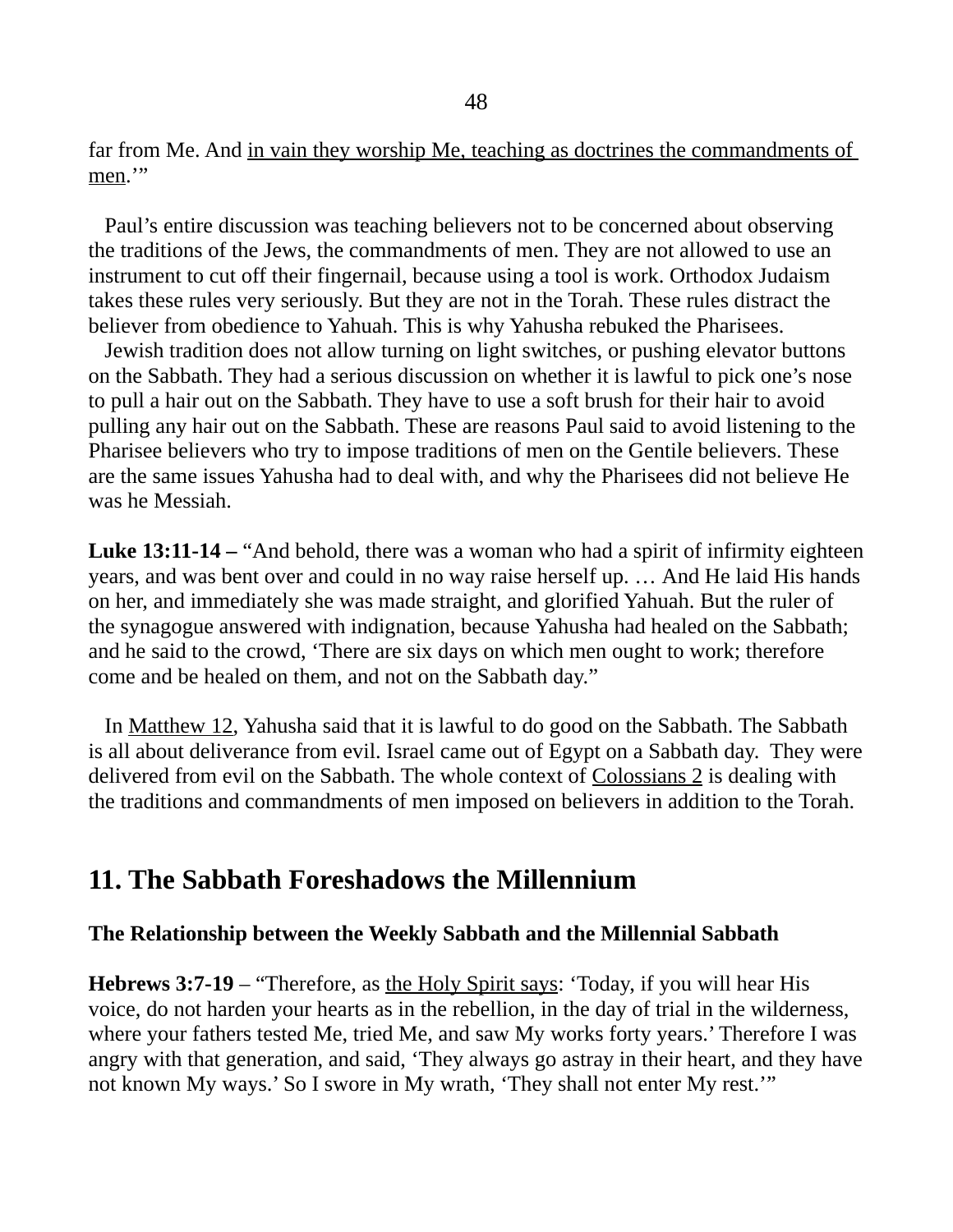"Beware, brethren, lest there be in any of you an evil heart of unbelief in departing from the living Aluah; but exhort one another daily, while it is called 'Today,' lest any of you be hardened through the deceitfulness of sin. For we have become partakers of Yahusha if we hold the beginning of our confidence steadfast to the end, while it is said: 'Today, if you will hear His voice, do not harden your hearts as in the rebellion.' For who, having heard, rebelled? Indeed, was it not all who came out of Egypt, led by Moses? Now with whom was He angry forty years? Was it not with those who sinned, whose corpses fell in the wilderness?"

"And to whom did He swear that they would not enter His rest, but to those who did not obey? So we see that they could not enter in because of unbelief!"

 In the exodus from Egypt, many Israelites complained about being led into the wilderness and rebelled against Moses and Yahuah. Yahuah was angry with them and refused to allow a whole generation to enter into the promised land. If believers don't keep the weekly Sabbath now, they will not be allowed to enter the kingdom of heaven during the millennial Sabbath.

 If believers do not respond in a positive way when experiencing trials and tribulations, they will fail the test of their faith. If they fail the test, by failing to keep His commandments, they will face the wrath of Yahuah and die in the wilderness and fail to see the paradise of the kingdom of heaven.

 Yahuah took the Israelites into the wilderness to test their faith in Him, keep His commandments and train their character for leadership. The earth is the believers wilderness now. This passage shows how Yahuah responds to sin with anger. Psalm 7:11 says that Yahuah is angry with the wicked every day. Psalm 5:5 says that Yahuah hates all workers of iniquity. Hebrews 1:9 says Yahusha loves righteousness and hates lawlessness.

 Paul defines disobedience as unbelief. Obedience is equivalent to faith, not legalism. It takes faith in Yahuah, His promises and His judgment, to obey His commandments. Legalism is ritual that is void of the Holy Spirit and love. Every believer's faith is tested, so be prepared to overcome fear and doubt. The devil is seeking to destroy the believer's faith so they will not qualify to be chosen to enter the kingdom of heaven. He starts by getting believers to make a small compromise of disobedience.

 Proverbs 3 says to trust in Yahuah with all your heart; lean not on your own understanding. Believers should not try to use reason to compromise the commandments.

**Hebrews 4:1-11** – "Therefore, since a promise remains of entering His rest, let us fear lest any of you seem to have come short of it. For indeed the gospel was preached to us as well as to them; but the word which they heard did not profit them, not being mixed with faith in those who heard it, for we who have believed do enter that rest, as He said: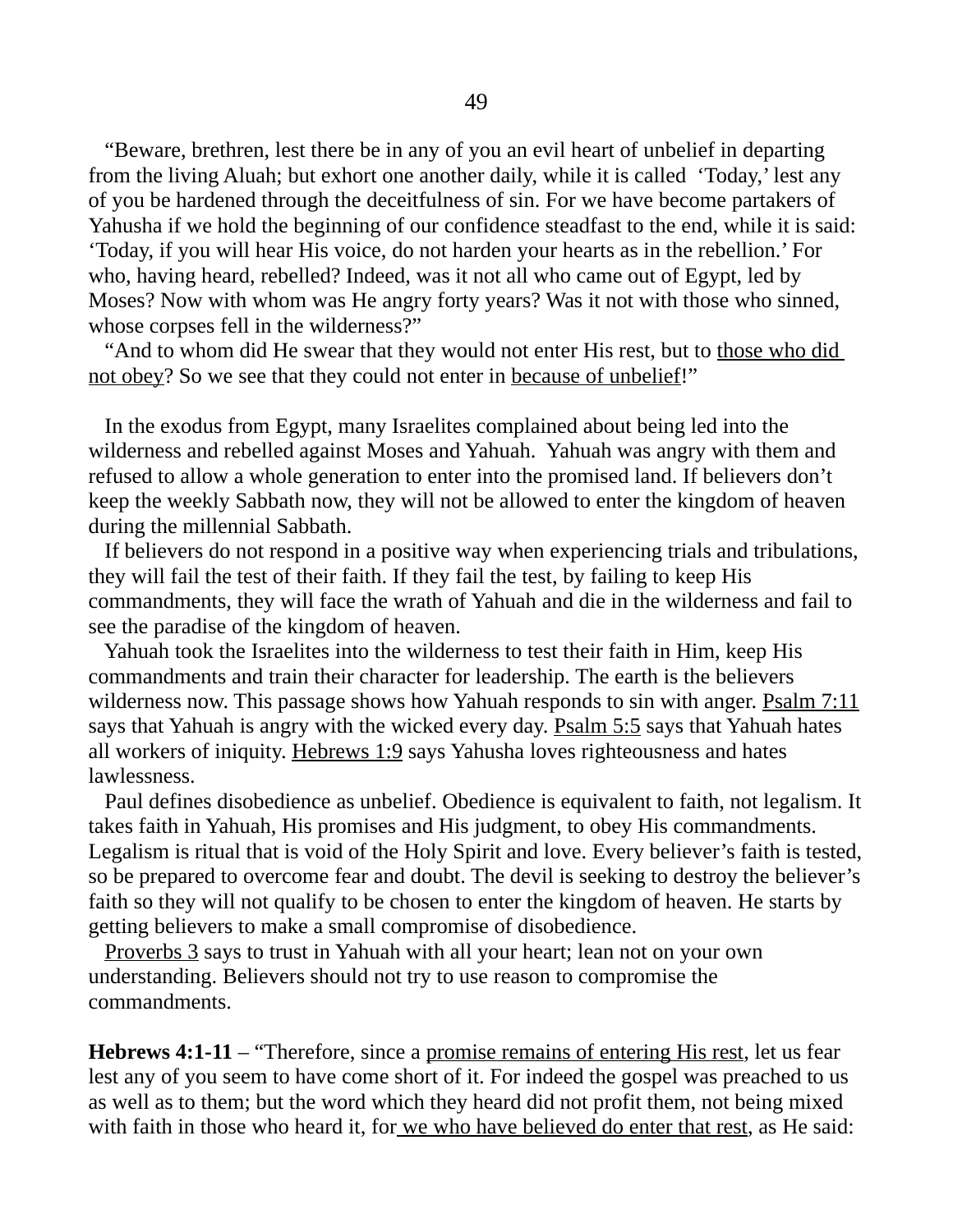'So I swore in My wrath, 'They shall not enter My rest,'' although the works were finished from the foundation of the world. For He has spoken in a certain place of the seventh day in this way: 'And Yahuah rested on the seventh day from all His works' and again in this place: 'They shall not enter My rest.'

 "Since therefore it remains that some must enter it, and those to whom it was first preached did not enter because of disobedience, again He designates a certain day, saying in David, 'Today', after such a long time, as it has been said: 'Today, if you will hear His voice, do not harden your hearts.' For if Joshua had given them rest, then He would not afterward have spoken of another day. There remains therefore a rest for the people of Yahuah. For he who has entered His rest has himself also ceased from his works as Yahuah did from His. Let us therefore be diligent to enter that rest, lest anyone fall according to the same example of disobedience."

 It is important to notice that this is a future rest. By the fear of Yahuah, one departs from evil. If a believer does not have the fear of Yahuah's punishment, he is on a path to future punishment. Work out your salvation with fear and trembling. 1 Peter 1 says to conduct your stay hear in fear, because judgment is coming. When Yahuah spoke to the Israelites at Mt Sinai, they fell down in fear of death by His tremendous power. Exodus 20:20 says His fear is before you that you may not sin.

 The Israelites had the gospel of eternal life. But believers must be doers of the word, not hearers only. Only the doers of the word will be justified. Faith without works is dead.

 Believers enter that rest now by keeping the Sabbath days, which were established at the foundation of the world. If believers do not rest on the Sabbath days, they will not enter into the millennial rest in the future. There is a connection between the eternal rest of Yahuah in the seventh millennium and the Sabbath rest now on the seventh day.

 Believers can experience a little of the millennial rest when they keep the Sabbath days now. Israelites have believed this concept for thousands of years. When Jewish people prepare for the Sabbath, they are excited with anticipation in the context of going home to heaven. There are only 6000 years allotted for mankind and then the Sabbath millennium. After 6000 years of exile from the Garden of Eden, believers get to go home to paradise. Yahusha said He was going to prepare a place for the believers. It is ready for them now. When the Israelites went into the promise land, all the homes were already there for them to live in.

 When Jewish people go to the Sabbath, they sing a song about the wedding of the bride of Yahusha in heaven:

"Come my Beloved, to meet the bride; let us welcome the presence of the Sabbath. 'Observe' and 'Remember the Sabbath day,' the only Aluah caused us to hear in a single utterance: Yahuah is One, and His name is One to His renown and His glory and His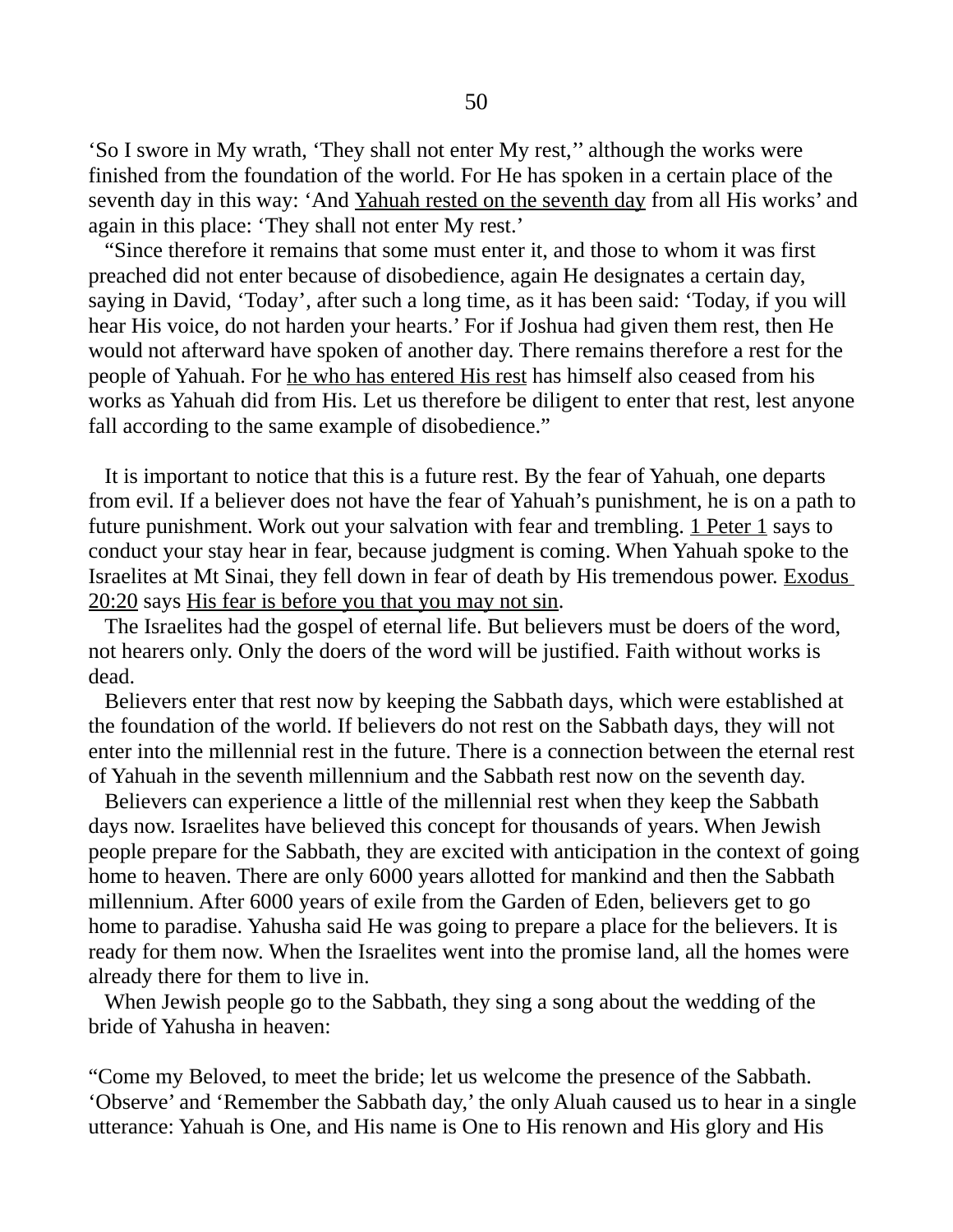praise. Come, let us go to meet the Sabbath, for it is a wellspring of blessing; from the beginning, from of old it was ordained, – last in production, first in thought."

 "Shake thyself from the dust, arise, put on the garments of Your glory, O my people! Through the son of Jesse, The Bethlehemite, draw nigh unto my soul, redeem it."

Isaiah 26 says awake and sing you who dwell the dust.

**Ephesians 5:22-24** – "Wives, submit to your own husbands, as to Yahuah. For the husband is head of the wife, as also Yahusha is head of the church; and He is the Savior of the body. Therefore, just as the church is subject to Yahusha, so let the wives be to their own husbands in everything."

 Marriage was ordained by Yahuah to fulfill His commandments. Paul is drawing a parallel between the present marriage with the marriage of the believers in heaven. This is similar to his parallel between the Sabbath and the millennial rest in heaven.

 In Joshua, the Israelites inherited the promised land. But they did not receive the rest that they were promised. There remains a rest in the future for believers, but the believers who have entered His rest already, are those who keep the Sabbaths and rest from their work. Paul is warning believers to keep the Sabbath to avoid the fate of the Israelites who were disobedient in the exodus.

 Paul is showing that the primary example of the Israelite's disobedience, pertains to the Sabbath. In Exodus 16, they were forbidden to gather manna on the Sabbath. The way Yahuah tested the Israelites as to whether they would keep all His commandments, was whether they would keep the Sabbath.

"According to the Talmud, Shabbat is equal to all the other commandments. Shabbat is so central to Jewish life … that the term shomer Sabbath (Sabbath observer) is synonymous with 'religious Jew' in common parlance." **Rabbi Menachem Posner**

 The marker as to whether a believer is a servant of Yahuah, is keeping the Sabbath. In Ezekiel, **the Sabbath is the mark of Yahuah**. In John 9, the Pharisees said Yahusha can't be from Yahuah, because He violates the Sabbath. So the Sabbath observance was their marker. However, Yahusha was violating their traditions of men, not the commandments of Yahuah.

"There are more reminders about Sabbath observance in the Torah text than about any other matter, with the possible exception of idolatry. The Sabbath is the greatest symbol of the spirit of Judaism. More than any other concept in the Jewish religious system."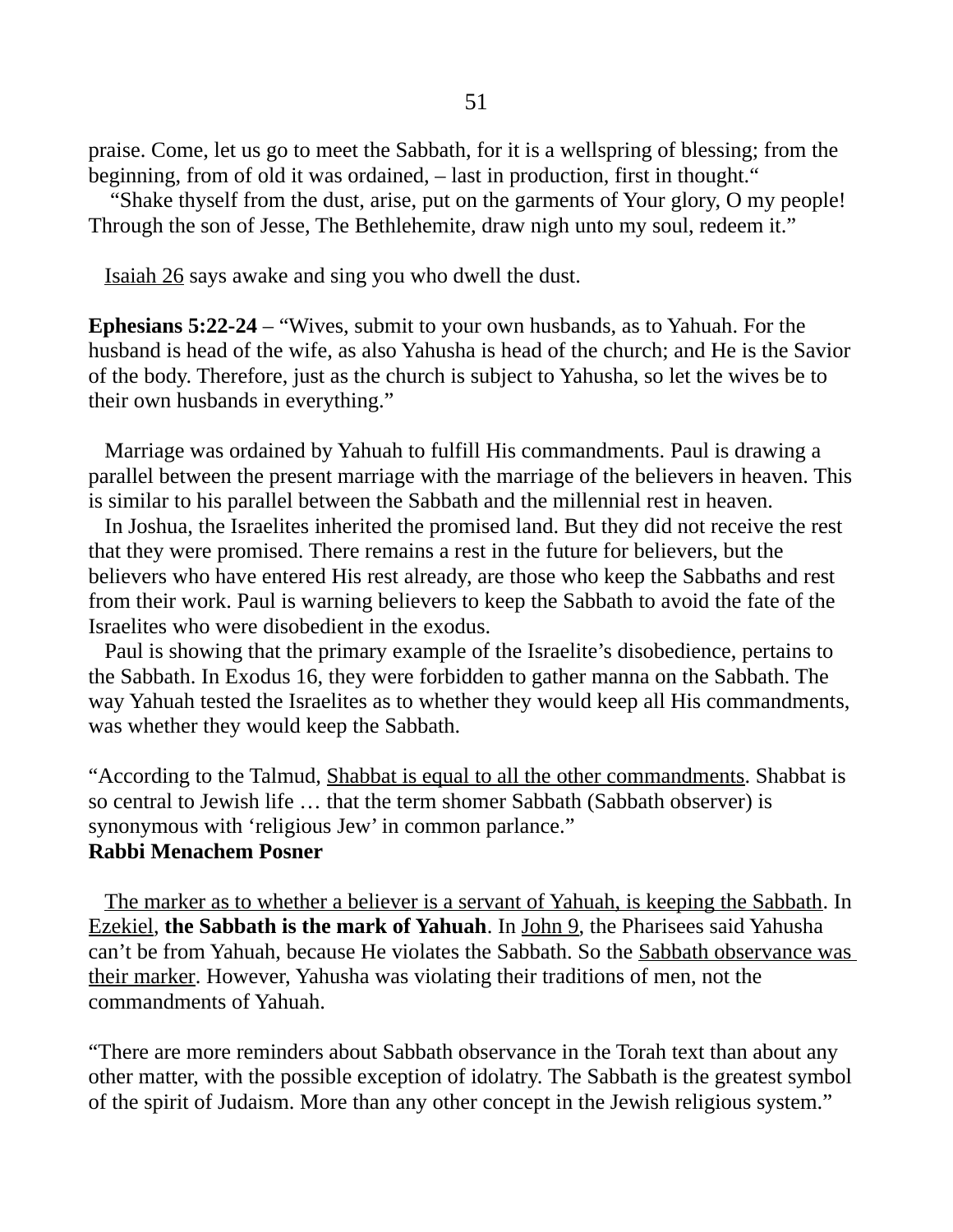"It is Judaism's prime statement about the uniqueness of the individual and his essential freedom of will."

## **The Mishnah, Eugene J Lipman on the Sabbath, pg 79**

The Sabbath is eternal.

**Matthew 24:19** – "But woe to those who are pregnant and to those who are nursing babies in those days! And pray that your flight may not be in winter or on the Sabbath."

 Yahusha is saying that the Sabbath is still required in the last days, during the tribulation. It will also be observed in the seventh millennium yet to come, when Yahusha is the king.

**Isaiah 66:22-23** – "For as the new heavens and the new earth, which I will make, shall remain before Me,' says Yahuah, 'so shall your descendants and your name remain. And it shall come to pass that from one New Moon to another, and **from one Sabbath to another, all flesh shall come to worship before me**,' says Yahuah."

# **12. How to Teach Sanctification of the Sabbath**

 The experience of believers who begin to embrace the Sabbath, keep it holy, try to convey that truth to their peers, friends, family and pastors. The response is often very negative. This is a shock to the believer because when they first learned the importance of the Sabbath, they were very excited over the amazing truth. They can't wait to share it with the world and think their friends will be excited too, especially their pastor. The believers create this expectation because of their joy and how happy they are that they discovered it.

 When they share the truth with their friends, they experience opposition, frustration and adversarial questioning about what cult they have joined. The friends question whether they have left the faith of Christianity and are walking away from a relationship with Yahusha to enter a false religion of salvation by works. How should a believer respond to this negative attitude?

**2 Timothy 2:23-26** – "But avoid foolish and ignorant disputes, knowing that they generate strife. And a servant of Yahuah must not quarrel but be gentle to all, able to teach, patient, in humility correcting whose who are in opposition, if Yahuah perhaps will grant them repentance, so that they may know the truth, and that they may come to their senses and escape the snare of the devil, having been taken captive by him to do his will."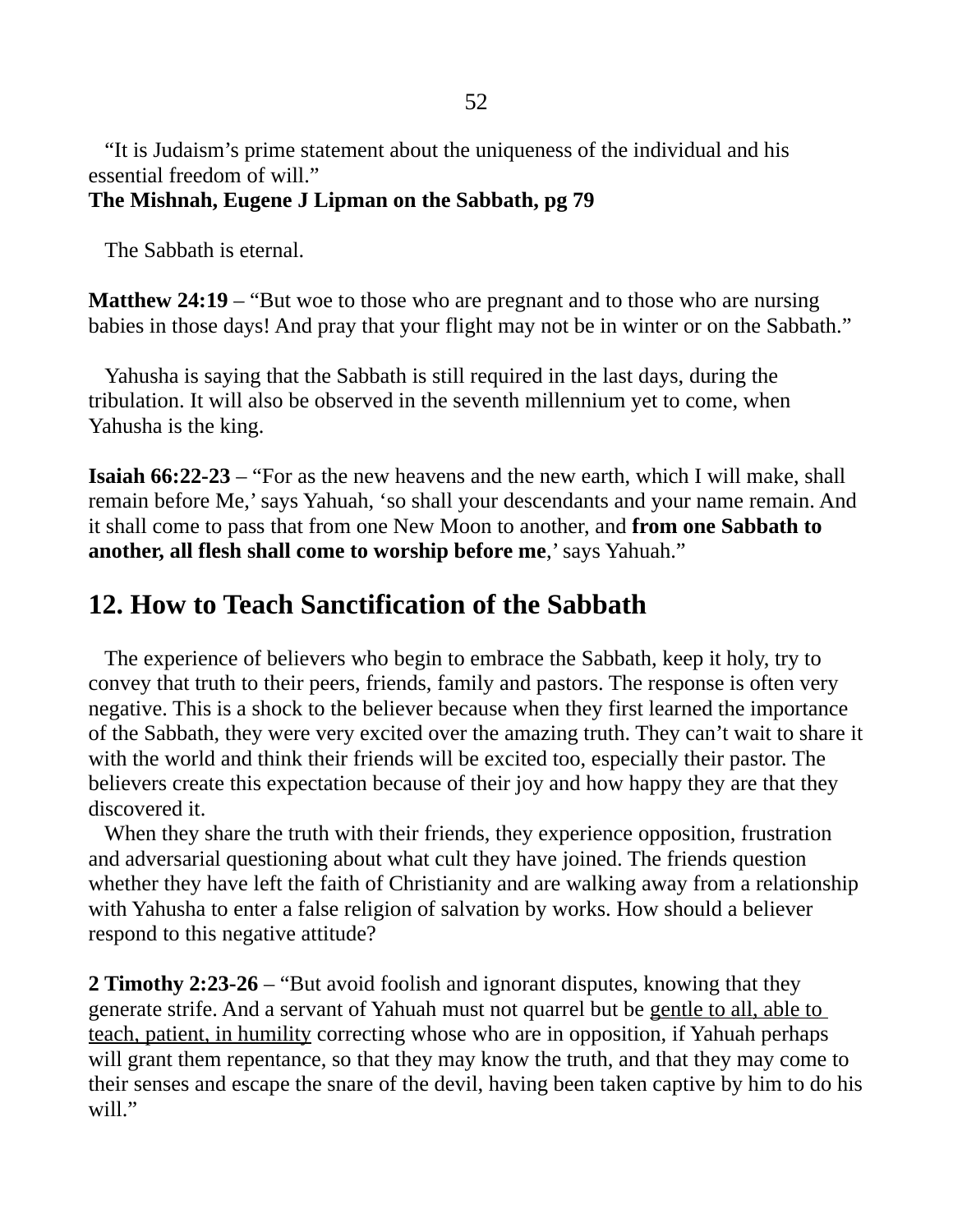Believers should not get caught up in emotional arguments, because no one listens when they are emotional. Gentleness, love, humility and patience are required to wait for people to learn the law, learn a new way of life and leave their friends behind. Satan corrupts scripture with arrogance, pride and a desire to win arguments. The believer's role is to tell people the truth, be patient and pray for their understanding. It is the Holy Spirit's role to convince them of the truth. But they shouldn't give up opportunities to answer questions and teach the truth. It is very important to study and be prepared to teach the subject matter. They need to earnestly contend for the faith, memorizing the key scriptures on the subject.

 Believers are to convince, rebuke, exhort and teach with patience. One concept to employ to teach understanding. There are millions of sincere Christians that don't understand the Sabbath. When they hear the truth and agree with it, they go to church and see all their friends, family and elders they respect. Then they have doubt. How can all these sincere knowledgeable Christians be wrong? How could this possibly be truth? This is a major stumbling block. They don't want to destroy their social relationships. In addition, Satan is especially concerned to prevent believers from keeping the Sabbath, because it is one of the most important commandments to Yahuah. He will create opposition.

### **All Believers Must Continually Grow in the Knowledge of Yahuah**

 The concept of **spiritual growth** has the power to overcome this problem. All believers should all be growing in knowledge and understanding their entire life. What happens when they learn something their friends disagree with? One should explain why Christendom needs to learn new truth, and why the believer changed his understanding of the truth. Spiritual growth is a natural product of a close relationship with Yahuah. In a close relationship, the believer learns more about Yahuah continuously.

 The Holy Spirit leads believers into all truth. The more the believer seeks, the more they find. If one is deceived, it takes diligent study to learn the truth. It is a manifestation of spiritual growth. Sincere believers who are deceived, will eventually discover the truth if they keep studying and learning. The problem is that the closer a believer gets to Yahuah, the farther he gets from the world and his friends.

 A believer who teaches the truth with patience will eventually help people to discover the truth themselves. Experience will help the teacher to be more effective with time. But it is certain that he will lose many friends, no matter how kind and patient he is. If the believer disagrees with 99 percent of the believers in the world, most will not believe him. Even if they believe him, they will not leave their friends and family.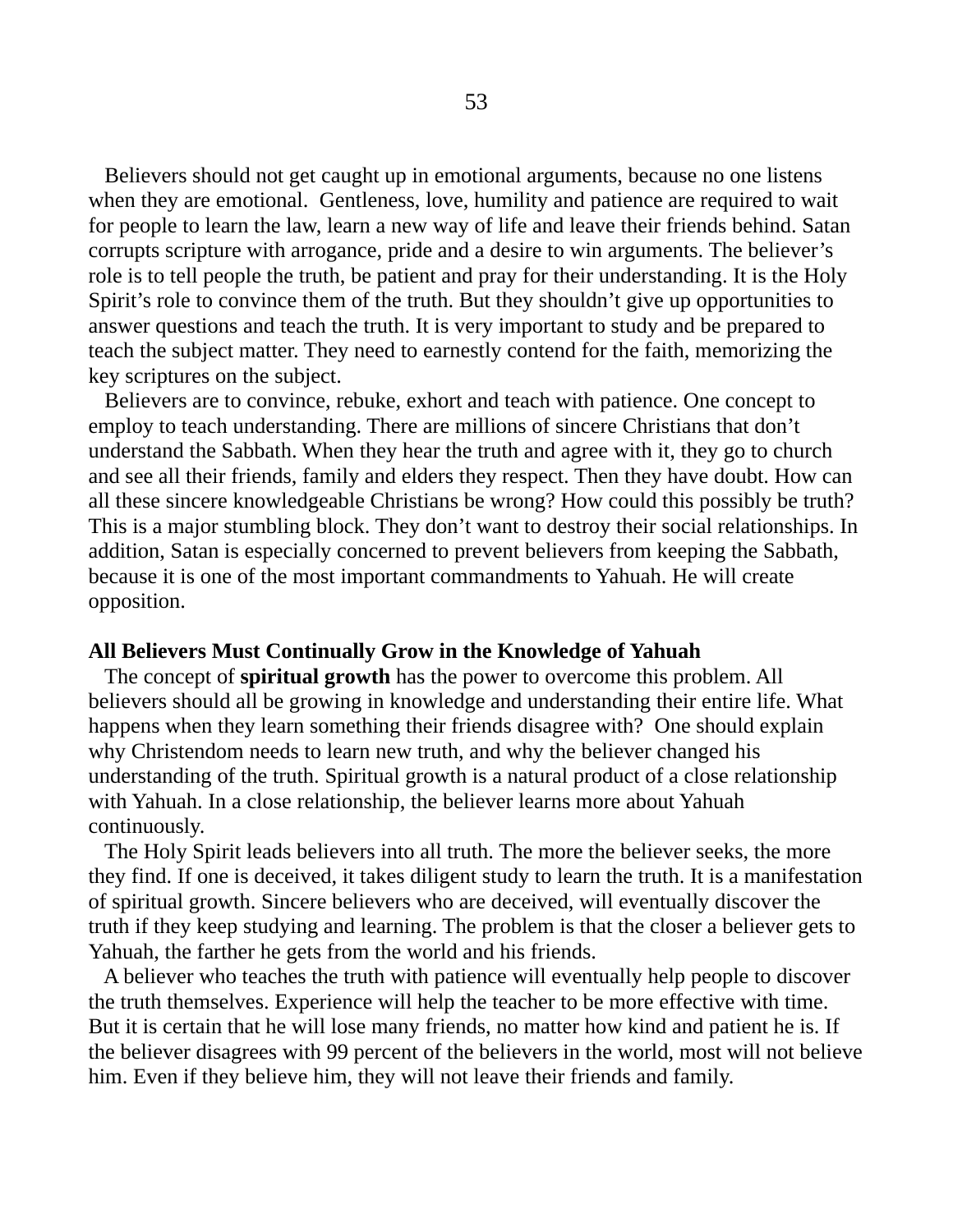**Philippians 1:9-10** – "And this I pray, that your love may abound still more and more in knowledge and all discernment, that you may approve the things that are excellent, that you may be sincere and without offense till the day of Yahusha,"

 Paul is expecting the believers to grow more and more in knowledge and discernment. Believers are to become students of the word and apply the principles that they learn to their life. Things like the Sabbath. Believers must learn more about what Yahuah wants them to do and the things He doesn't want them to do. It takes a lifetime to learn all that He wants them to know. This knowledge is learned in the scriptures, especially in the Torah, with the help of the Holy Spirit.

**Romans 2:17-18** – "Indeed you are called a Jew, and rest on the law, and make your boast in Yahuah, and know His will, and approve the things that are excellent, being instructed out of the law,"

When believers study the law they do not adopt salvation of their spirit by works, they learn to be obedient to Yahuah in their relationship. But all judgment is based on works of love, obedience and fruitfulness. If believers fail to do good works, and be obedient to the law, they will suffer loss of rewards (1 Corinthians 3:11-15). The biggest loss will be failure to qualify to be chosen to enter the gate to life in the headquarters of the kingdom of heaven.

 Believers are only seeking the knowledge of Yahuah and are being lead into all truth by the Holy Spirit. But it becomes very difficult to change behavior that is different from the family and the social group they belong to. In other religions people are killed for changing their behavior that their social group disapproves of. Some religions will kill their own children for questioning their beliefs.

**Psalm 119:18-19** – "Open my eyes, that I may see wondrous things from Your law. I am a stranger in the earth; do not hide Your commandments from me."

 The lie that the enemy has taught the church is: "don't tell me about the law, because it is a curse." But David is begging Yahuah to teach him more about the law.

**Psalm 25:4-5** – "Show me Your way, O Yahuah; teach me Your paths. Lead me in Your truth and teach me, for You are the Aluah of my salvation; on You I wait all the day."

**Matthew 6:33** – "But seek first the kingdom of Yahuah and His righteousness, and all these things shall be added to you."

All of His commandments are righteousness.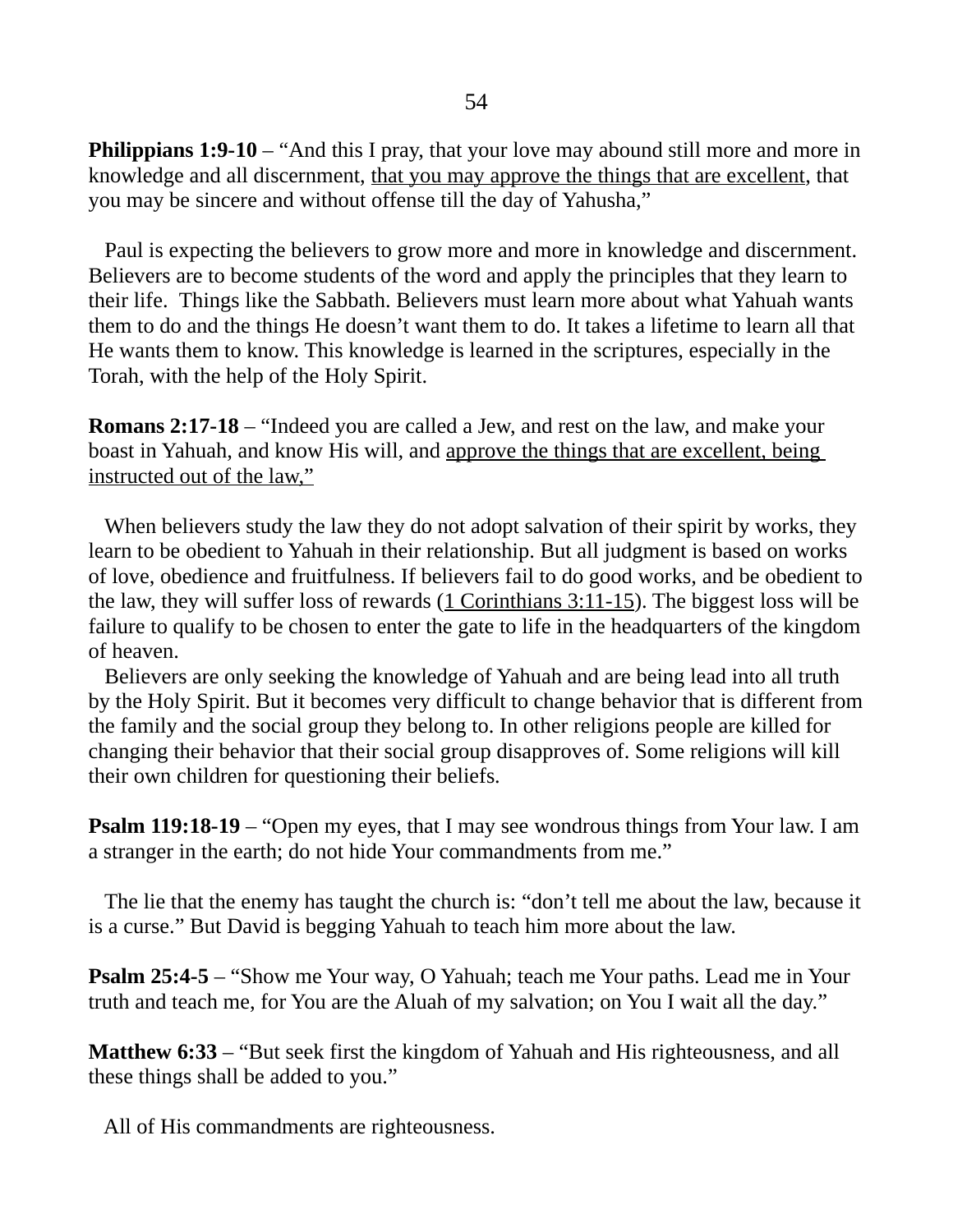**Hosea 6:3** – "Let us know, let us pursue the knowledge of Yahuah. His going forth is established as the morning; He will come to us like the rain, like the latter and former rain to the earth."

**Proverbs 1:5** – "A wise man will hear and increase learning, and a man of understanding will attain wise counsel,"

 There is no stagnation in the faith. If believers don't continue to learn more, even what they have will be taken away. Complacency destroys all churches eventually.

**Ephesians 5:8-10** – "For you were once darkness, but now you are light in Yahuah. Walk as children of light (for the fruit of the Spirit is in all goodness, righteousness, and truth), finding out what is acceptable to Yahuah."

 The natural behavior of all life on earth is to grow. It takes three things for plants to grow: good soil, water and sunlight. Faith is good soil. The Holy Spirit is likened to living water. Yahusha said living water would flow out of the believer's heart, which is necessary for growth. The word of Yahuah is light. Psalm 105 says, Your word is a lamp to my feet and a light to my path. The Hebrew root word for Torah is "or", which means light. If any one of these three elements is removed, it causes death.

 Believers must convey this concept of spiritual growth to their brothers and sisters. They may study the commandments and decide to follow them. It is not salvation by works, it is a better relationship with Yahuah. But Yahusha said that believers unwilling to leave their family and friends, are not worthy to be His disciples. If they will not join the believer in keeping the Sabbath holy, they have to leave their family behind in their pagan church.

**Hebrews 12:14** – "Pursue peace with all people, and holiness, without which no one will see Yahuah:"

Paul said that we run a race in which only one will win.

**Hosea 4:6** – "My people are destroved for lack of knowledge. Because you have rejected knowledge, I also will reject you from being priest for Me; because you have forgotten the law of your Aluah, I also will forget your children."

 Satan knows the believer will die if they don't have the light of the law. When the sun goes away, the plants die.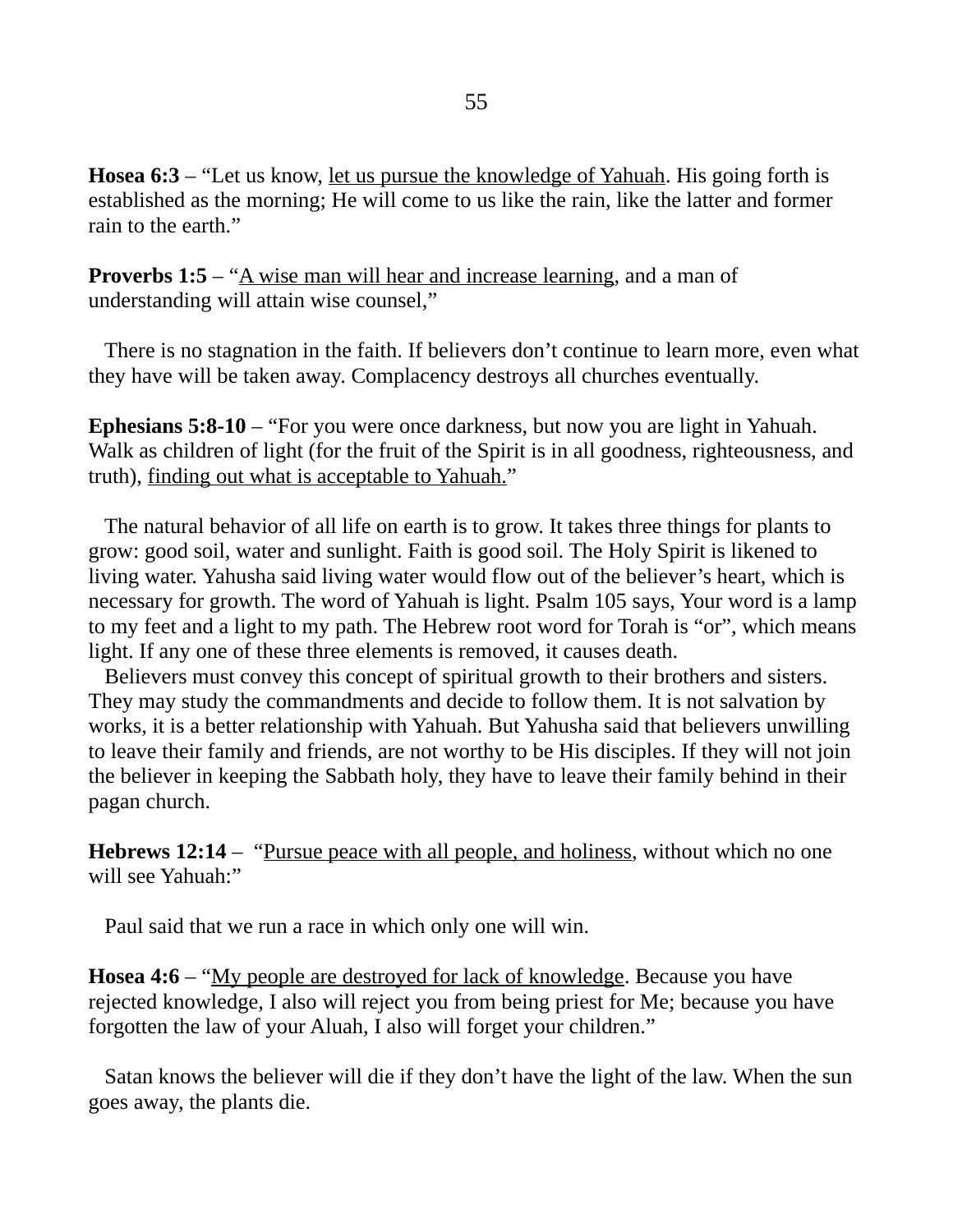**Proverbs 23:23** – "Buy the truth, and do not sell it, also wisdom and instruction and understanding."

 When believers begin to keep the Sabbath, they don't want to go back to ignoring it, regardless of what their friends think. Once they learn the truth they will not give it up. For the first ten years of King Josiah's reign he did not keep the Torah.

**2 Kings 22:8-13** – "Then Hilkiah the high priest said to Shaphan the scribe, 'I have found the Book of the Law in the House of Yahuah.' And Hilkiah gave the book to Shaphan, and he read it. … Then Shaphan the scribe showed the king, saying, 'Hilkiah the priest has given me a book.' And Shaphan read it before the king. Now it happened, when the king heard the words of the Book of the Law, that he tore his clothes."

 Then the king commanded Hilkiah the priest, Ahikam the son of Shaphan, Achbor the son of Michaiah, Shaphan the scribe, and Asaiah a servant of the king, saying, 'Go, inquire of Yahuah for me, for the people and for all Judah, concerning the words of this book that has been found; for great is the wrath of Yahuah that is aroused against us, because our fathers have not obeyed the words of this book, to do according to all that is written concerning us."

 When Josiah heard the word of Yahuah, he believed it. He was humbled and convicted. Before this time, Josiah had a right relationship with Yahuah. There was no question that his heart was set to do good. He had given the order to repair the temple of Yahuah. He loved Yahuah, he wanted to do what was right. But then he experienced spiritual growth. When he heard the word that he had never heard before, he believed it with passion.

 When Josiah learned the law, he understood that his nation was not obeying Yahuah and were in danger of His wrath. This is how Yahuah responds:

**2 Kings 22:19-20**– "because your heart was tender, and you humbled yourself before Yahuah when you heard what I spoke against this place and against its inhabitants, that they would become a desolation and a curse, and you tore your clothes and wept before Me, I also have heard you,' says Yahuah. Surely, therefore, I will gather you to your fathers, and you shall be gathered to your grave in peace; and your eyes shall not see all the calamity which I will bring on this place.'… So they brought back word to the king."

 There are many good sincere believers in the church that don't know anything about the Sabbath and the ones that do know, are unwilling to depart from 1700 years of tradition, or their friends and family. In addition, there are a thousand years of church commentary that says it has been abolished. They are ignorant of the truth. There is a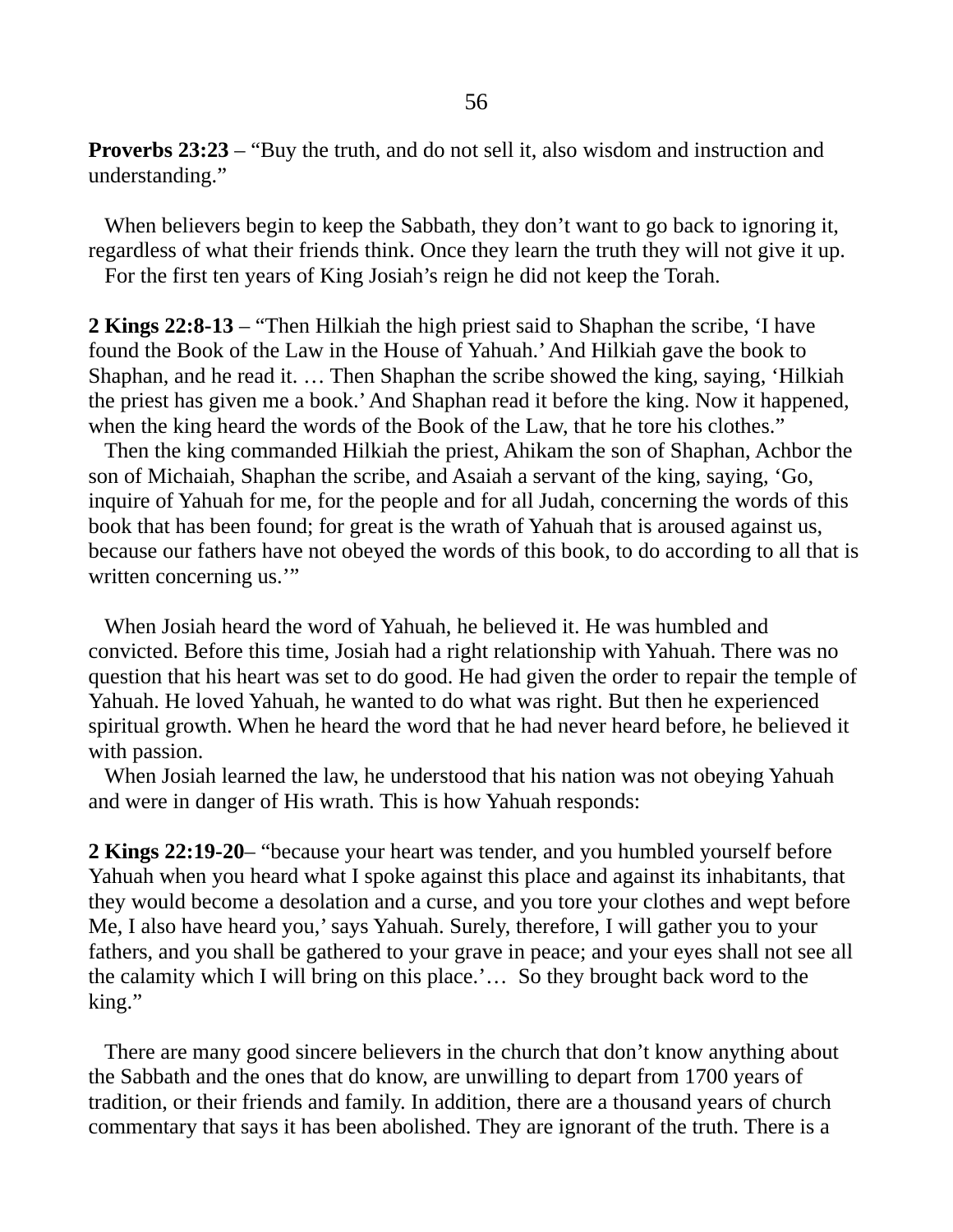difference between humble ignorance and rebellion. There are educated pastors and teachers that have rejected the law and they are destroying many Christians. But that is not the belief of everyone. Most are deceived by lack of knowledge. They need to hear the truth and realize they need to grow closer to the knowledge of Yahuah.

# **13. Prohibitions of the Sabbath Law**

 Scripture only includes four prohibitions for the Sabbath. There is no reason to be intimidated by the Sabbath law. The Talmud on the other hand has over 1500 regulations for the Sabbath. This is why the Jews are so bound by the ritual of tradition. The scriptural prohibitions are:

> No Working No buying or selling No kindling a fire No embracing your own pleasure

#### **No Working on the Sabbaths**

 The reason that believers prohibit work on the Sabbath is that they are commanded to follow the example of Yahuah, who rested on the seventh day after the six days of creation. He made it one of His most important commandments. A spiritual issue is that when Yahuah cast Adam and Eve out of the Garden of Eden, He pronounced a curse on them, requiring them to work to survive. During the Sabbath, the curse upon man is lifted and man is freed from work. It is a taste of freedom and blessing without working, a foreshadow of life in the millennial Sabbath. One should consider working on the Sabbath as a curse, because work is the life of a servant.

**Exodus 20:8-9** – "Remember the Sabbath day, to keep it holy. Six days you shall labor and do all your work, but the seventh day is the Sabbath of Yahuah your Aluah. In it you shall do no work:"

 In Exodus 21, bond servants are only obligated to serve six years. On the seventh year, they are released. Under the law of the Shemitah, every seven years people are released from their debts. People who keep the Sabbath are set free every seven days.

 Satan hates the Sabbath, because he wants believers to violate the law of Yahuah and worship him. He has convinced believers that the Sabbath is a curse, because he knows that it is a great blessing. Satan focuses on the Sabbath more than any other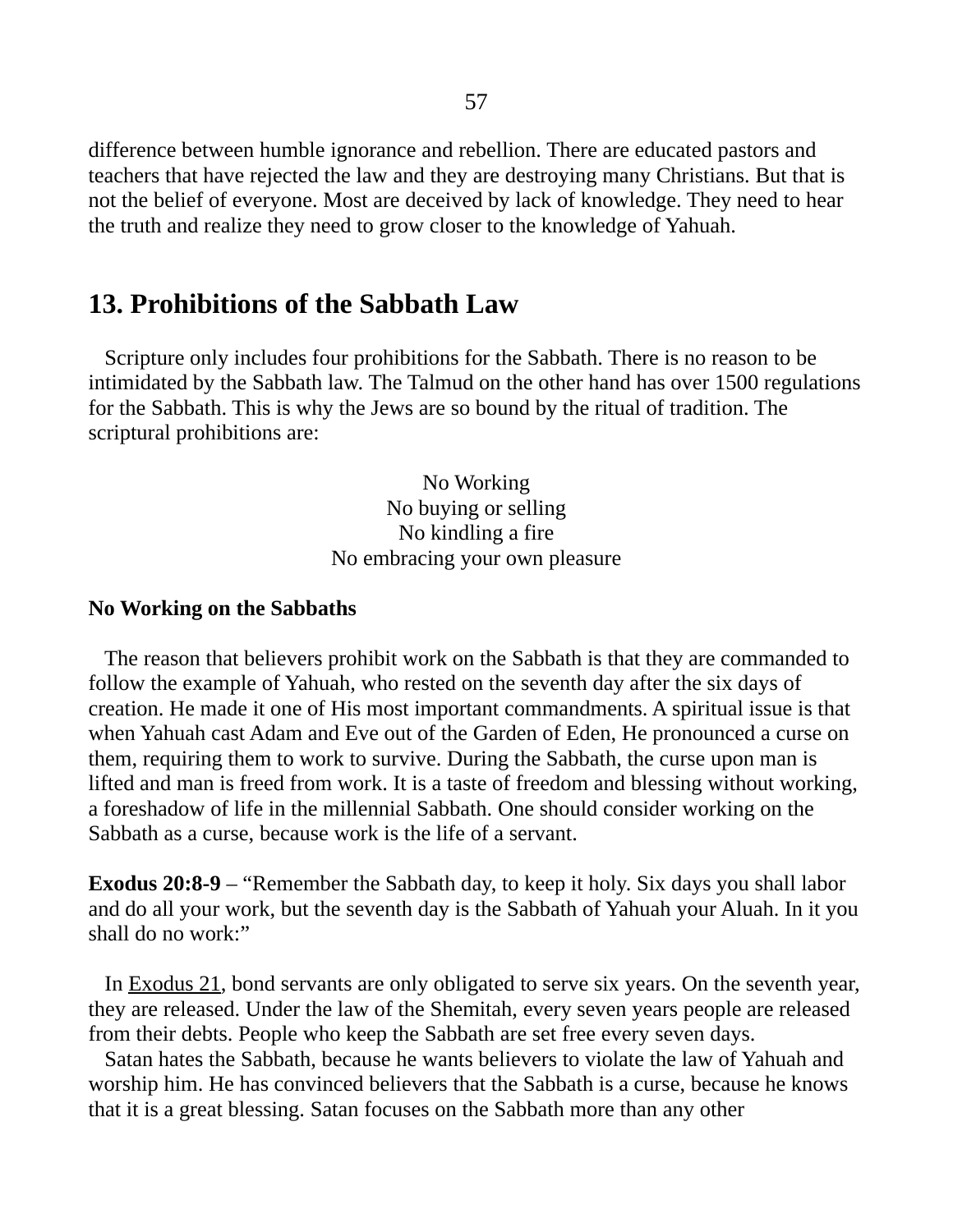commandment. He is attacking the believer's faith and their qualifications to enter the kingdom of heaven. All sins are caused by a lack of belief in Yahuah's punishment.

**Matthew 6:30-33** – "Now if Yahuah so clothes the grass of the field, which today is, and tomorrow is thrown into the oven, will He not much more clothe you, O you of little faith? Therefore do not worry, saying, 'What shall we eat?' or 'What shall we drink?' or 'What shall we wear?' For after all these things the Gentiles seek. For your heavenly Father knows that you need all these things. But seek first the kingdom of Yahuah and His righteousness, and all these things shall be added to you."

 Many believers feel they have to work on Sabbath days to obtain what they need, because they don't believe Yahuah will provide them. Obedience to Yahuah's commandments are righteousness, especially keeping the Sabbath holy. This is to take precedence over the cares of the world. Do not worry about prosperity, which causes focus on worldly things. All the things the Gentiles seek will be added to the believer who seeks first the kingdom of heaven and His righteousness.

**Matthew 6:9-11** – "In this manner, therefore, pray: Our Father in heaven, hallowed be Your name. Your kingdom come. Your will be done on earth as it is in heaven. Give us this day our daily bread."

 When Yahuah was feeding the Israelites manna in the Exodus, they only could have enough for one day at a time. So they had to trust Him every day for food. That taught them to have faith and depend on Him. Believers don't have to worry about their future, or their retirement. He will give them divine favor and prosperity when they obey the commandments. The law brings freedom and blessing, not a curse.

**Luke 14:16-20** – "Then He said to him, "A certain man gave a great supper and invited many, and sent his servant at the supper time to say to those who were invited, "Come, for all things are now ready." But they all with one accord began to make excuses. The first said to him, 'I have bought a piece of ground, and I must go and see it. I ask you to have me excused.' And another said, 'I have bought five yoke of oxen, and I am going to test them. I ask you to have me excused.' Still another said, 'I have married a wife, and therefore I cannot come.'"

 All these men made excuses for why they couldn't accept the invitation to a feast. They were too busy to meet with Yahuah. All their worldly cares took precedence over the calling. It is extremely important to come when Yahuah calls. The Sabbath is a calling to leave the world behind and enjoy the freedom of eternity. Leviticus 23 is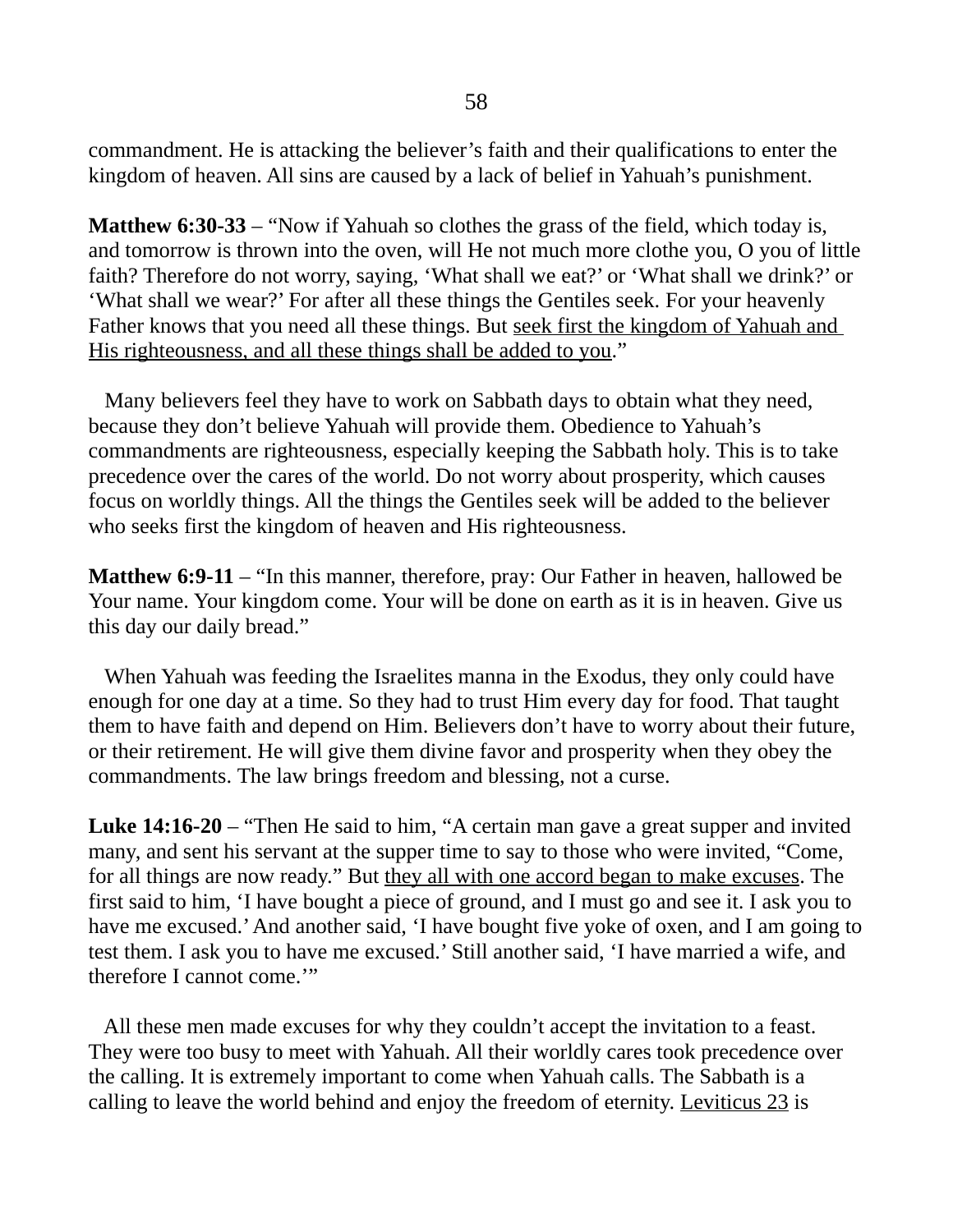explicitly Yahuah calling His children to come before Him. Giving excuses has severe consequences.

**Luke 14:24** – "For I say to you that none of those men who were invited shall taste my supper."

 Yahusha says that those who love this world will lose life in the kingdom and those who hate this life will keep it for all eternity. The world's system is to get the most out of this life and build their kingdom here. Most believers try to be successful in their career and provide the best for their family; to be more successful than their neighbors. Yahusha is clear that man cannot serve two masters, they cannot serve money and the kingdom of heaven. They will love one and hate the other.

 There are some instances where some people have to work on the Sabbath. Some jobs are saving or sustaining lives, such as the medical field. Doctors and nurses are helping people in emergencies and serious illnesses, those who cannot help themselves. There are children and animals that need to be fed or caught in an emergency situation. Yahusha said it is permissible under Sabbath law to heal people or help an animal that fell into a pit on the Sabbath.

**Matthew 12:10-12** – "And behold, there was a man who had a withered hand. And they asked Him, saying, 'Is it lawful to heal on the Sabbath?' – that they might accuse Him. Then He said to them, 'What man is there among you who has one sheep, and if it falls into a pit on the Sabbath, will not lay hold of it and lift it out? Of how much more value then is a man than a sheep? Therefore it is lawful to do good on the Sabbath.'"

 Therefore it is permissible for doctors and nurses to sustain life on the Sabbath. In the story of the Maccabees, Mattathias' brethren had taken a stand, saying that, "we are not going to fight the Greeks on the Sabbath." The Greeks came and slaughtered them; killed them all. Mattathias said, "Let us fight on the Sabbath for our law and for our Aluah." He defeated the Greeks and delivered Judea from their rule. Israel celebrated by creating the feast of Hanukkah. It is lawful to do good on the Sabbath.

 Those that work in the medical field also have scheduled time off and vacations. It is important to schedule time to rest and observe the Sabbath. There is no reason to work on every Sabbath.

Yahusha has given three principles regarding the Sabbath:

- 1. It is lawful to do good on the Sabbath (Mt 12:12)
- 2. The Sabbath was made for man, not man for the Sabbath (Mk 2:27)
- 3. The Son of Man is the Lord of the Sabbath (Mt 12:8)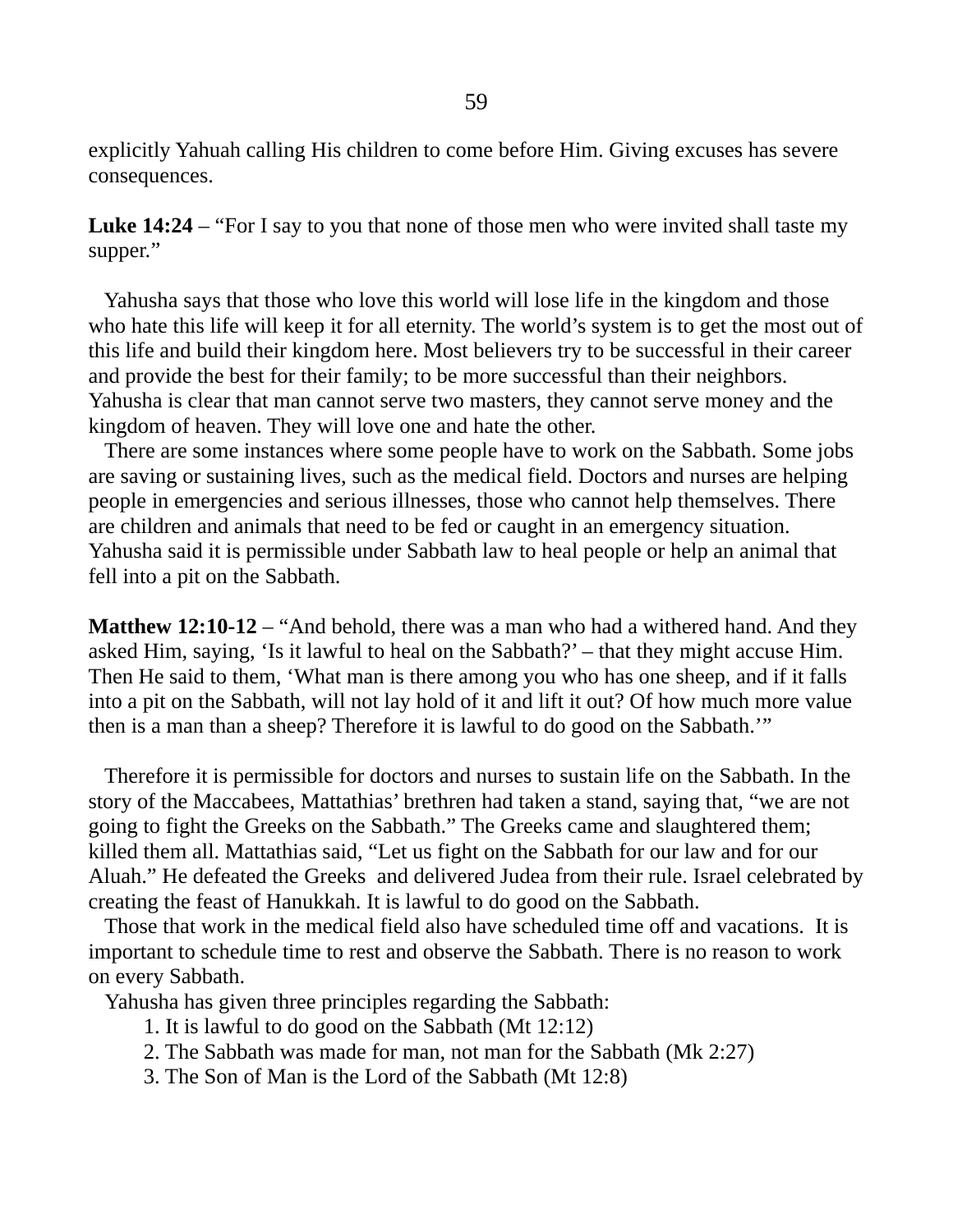Yahusha is the interpreter of what is lawful and what is not on the Sabbath. Believers also have the Holy Spirit to lead them to the truth.

#### **Buying and Selling on the Sabbath is Prohibited**

Nehemiah went home to Jerusalem from Babylon during the building of the wall and found people violating the laws of Yahuah.

**Nehemiah 13:15-21**– "In those days I saw people in Judah treading presses on the Sabbath, and bringing in sheaves, and loading donkeys with wine, grapes, figs, and all kinds of burdens, which they brought into Jerusalem on the Sabbath day. And I warned them about the day on which they were selling provisions. Men of Tyre dwelt there also, who brought in fish and all kinds of goods, and sold them on the Sabbath to the children of Judah, and in Jerusalem. Then I contended with the nobles of Judah, and said to them, 'What evil thing is thing that you do, by which you profane the Sabbath day?'"

 "'Did not your fathers do thus, and did not our Aluah bring all this disaster on us and on this city? Yet you bring added wrath on Israel by profaning the Sabbath.'"

 "So it was, at the gates of Jerusalem, as it began to be dark before the Sabbath, that I commanded the gates to be shut, and charged that they must not be opened till after the Sabbath. Then I posted some of my servants at the gates, so that no burdens would be brought in on the Sabbath day."

 "Now the merchants and sellers of all kinds of wares lodged outside Jerusalem once or twice. Then I warned them, and said to them, 'Why do you spend the night around the wall? If you do so again, I will lay hands on you!' From that time on they came no more on the Sabbath."

 These are foreigners who are doing commerce on the Sabbath day, the men of the world, Gentiles. Nehemiah called this activity evil, even though it is not evil in the world's eyes. They were just doing business to make money. It is clear in the scriptures that Yahuah is angry when believers today profane the Sabbath. It does not matter what it means to the believers. What matters is what it means to Yahuah. Seminaries are teaching that believers can chose any day they want, to rest and worship Yahuah. Scriptures teach what Yahuah likes, and what He doesn't like. Believers have been deceived.

 Nehemiah took measures to guard the Sabbath, but the enemy did not go away; they camped right outside. Are believers that tenacious about guarding the Sabbath in their homes? The enemy will wait outside their house waiting for an opportunity to come in. Believes must take authority over their homes and keep the enemy out out of the house: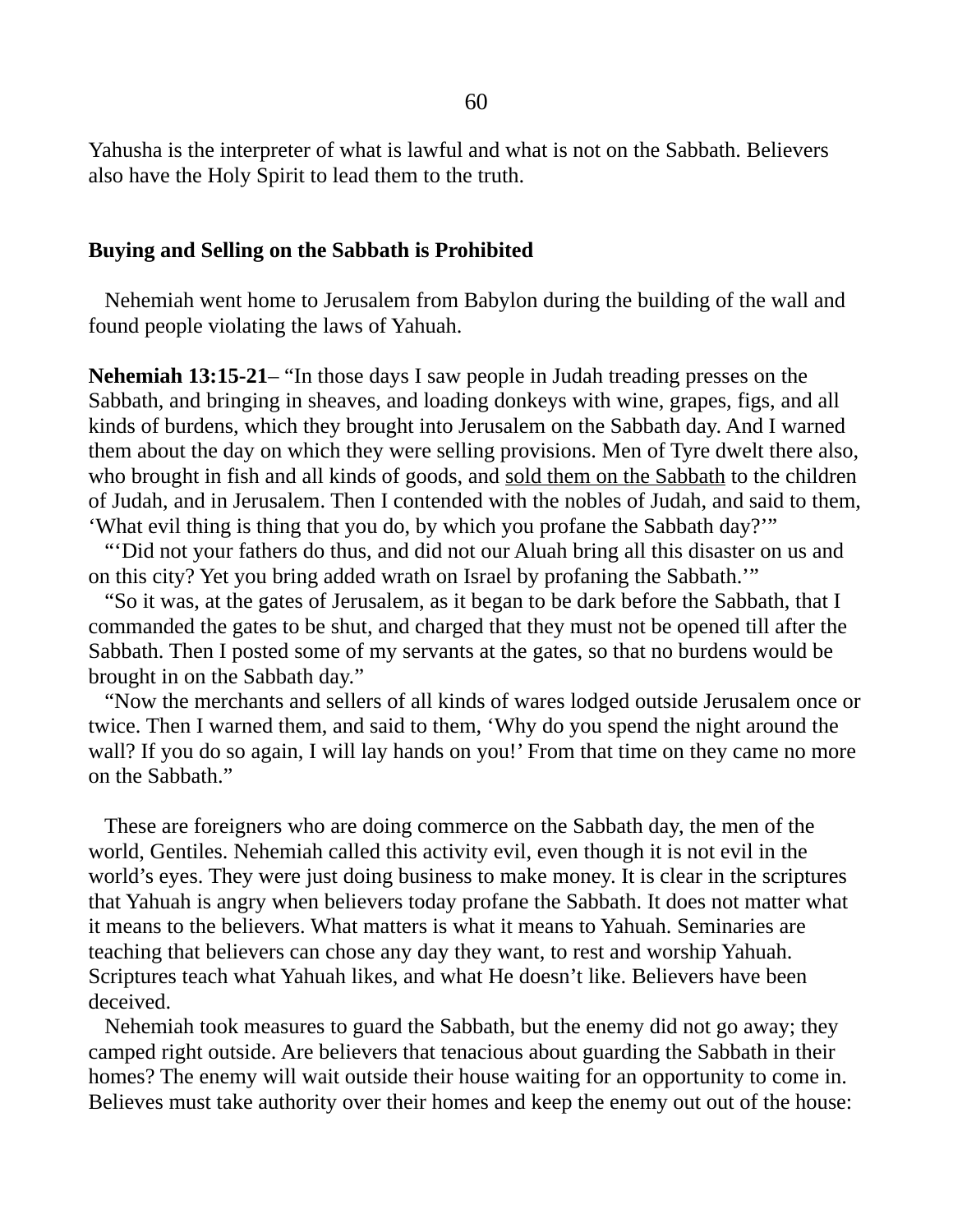bad TV shows, movies, magazines, music, etc. These things give Satan entry into the home of the believer. The adversary is waiting for an opportunity to enter.

No commerce is allowed on the Sabbath. It is not the time to purchase things.

#### **No Kindling of Fires is a Misinterpretation of Scripture**

The correct interpretation is do not work on the Sabbath.

**Exodus 35:2-3** – "Work shall be done for six days, but the seventh day shall be a holy day for you, a Sabbath of rest to Yahuah. Whoever does any work on it shall be put to death. You shall kindle no fire throughout your dwellings on the Sabbath day."

 That command is not found anywhere else in scripture. Principles of scripture are repeated many times to make the principle clear. The New Testament is a reiteration of the Old Testament. This principle is a key to interpreting this commandment. There are many different interpretations caused by no additional guidance on the subject. There are dozens of rules in the Mishnah on this subject from turning on light switches, riding elevators, to starting a car. That is not what Yahuah has commanded.

 One must use unity, consistency, logic and context to help interpret a command. When a principle is repeated many times, it gives different perspectives on what it means. The primary context of this command is work on the Sabbath and kindling a fire is just an example of work.

 In Numbers 15, there was a man gathering sticks to kindle a fire on the Sabbath, who was put to death. Kindling a fire during the exodus was a laborious task. One would have to hunt for wood, cut the wood and carry it home; and do the very difficult task of creating a fire without coals from a previously kindled fire. This type of labor was not allowed on the Sabbath. Its primary use was for cooking food. Preparing food for cooking was also very laborious. It involved grinding or killing an animal and skinning it. Scripture also forbids preparing food for cooking on the Sabbath. It was to be prepared, baked or boiled the day before. But it is a good idea to prepare fires the day before the Sabbath.

#### **No Embracing your own Pleasure on the Sabbath**

**Isaiah 58:13-14** – "If you turn away your foot from the Sabbath, from doing your pleasure on **My holy day**, and call the Sabbath a delight, the holy day of Yahuah honorable, and shall honor Him, not doing your own ways, nor finding your own pleasure, nor speaking your own words, then you shall delight yourself in Yahuah; and I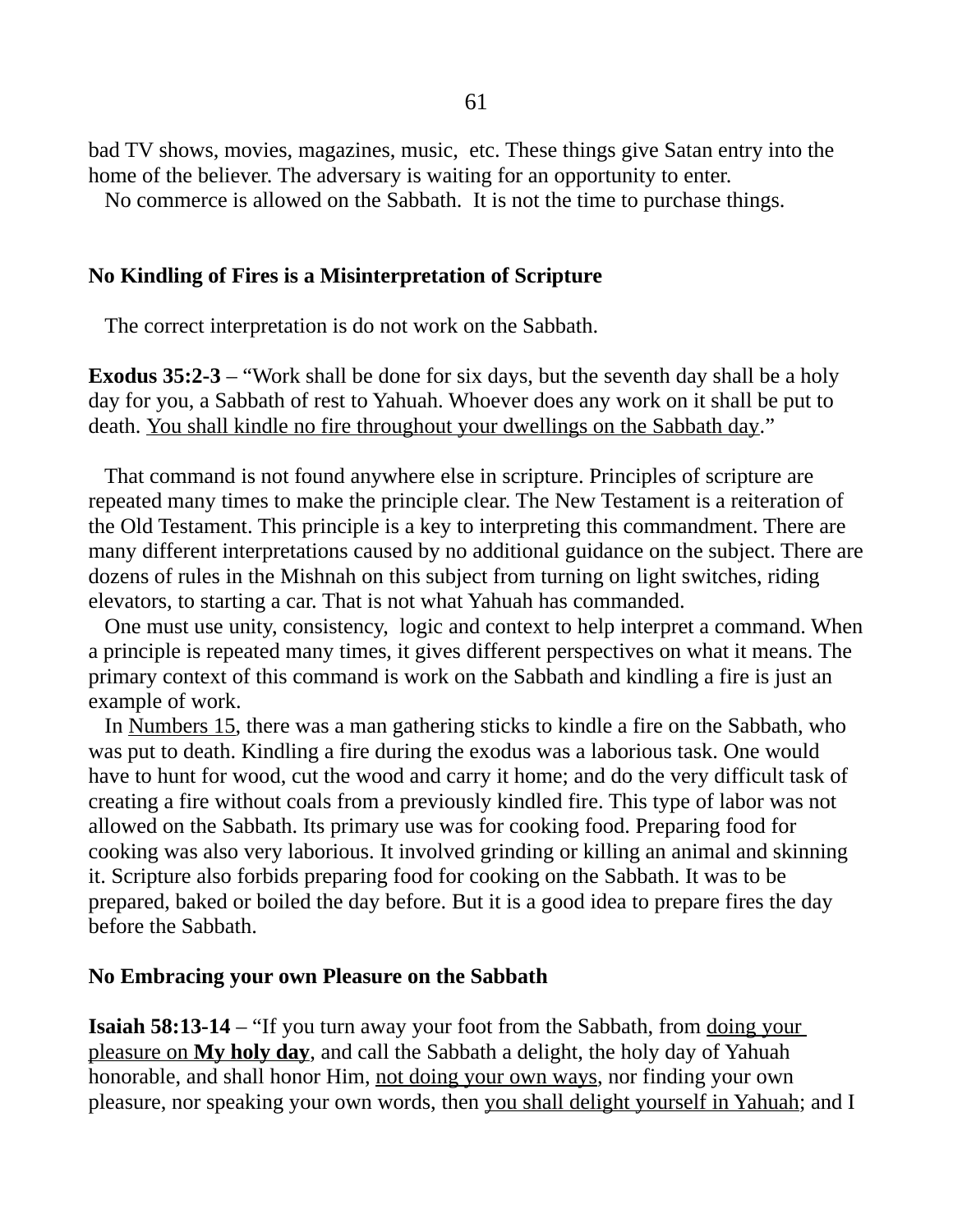will cause you to ride on the high hills of the earth, and feed you with the heritage of Jacob your father. The mouth of Yahuah has spoken."

 Notice that it is His holy day, **"the Lord's day,"** not the believer's. It is not a day to go shopping or to a sports or entertainment event. Children can watch Bible movies or documentaries of missionaries on the Sabbath. It should be filled with praise, worship, prayer, teaching, charity and fellowship with other believers. It is not a day to talk about the mundane things of the world. Believers should be sowing to the spirit not the flesh.

 Believers keep the Sabbath holy, because they want the promised blessings of riding on the high hills of the earth and being fed with the heritage of Jacob. Satan wants to take away the heritage of the believers and cause them to be cursed. This is why he has been waging a war against the Sabbath for thousands of years, within the Church.

#### **Restricted Travel is Not in Scripture**

The Jews have hundreds of rules restricting travel on the Sabbath. They only come from misinterpreting one verse in the Bible. This is a diabolical pattern Satan uses to deceive believers.

**Exodus 16:27-29** – "Now it happened that some of the people went out on the seventh day to gather, but they found none. And Yahuah said to Moses, 'How long do you refuse to keep My commandments and My laws? See! For Yahuah has given you the Sabbath; therefore He gives you on the sixth day bread for two days. Let every man remain in his place; let no man go out of his place on the seventh day."

 The context was going out to collect manna on the Sabbath. Yahuah told them not to do that. It had nothing to do with travel. Yahusha said beware of the teaching of the Pharisees, because they will lead people away from the Torah. In Matthew 7, He said that the Pharisees put heavy burdens on the believers that they cannot carry. Yahuah was not talking about travel. He said do not go out of his place to harvest food.

 It is a good idea to avoid traveling for business or a vacation on the Sabbath, because believers would miss all the benefits of rest, worship and fellowship.

## **14. The Connection Between Yahusha and the Sabbath**

 The connection between Yahusha and the Sabbath is the best way to understand the meaning of the Sabbath. The modern day Church does not see the Sabbath as relevant to today. This is why they don't keep it holy. They are focused on the Messiah and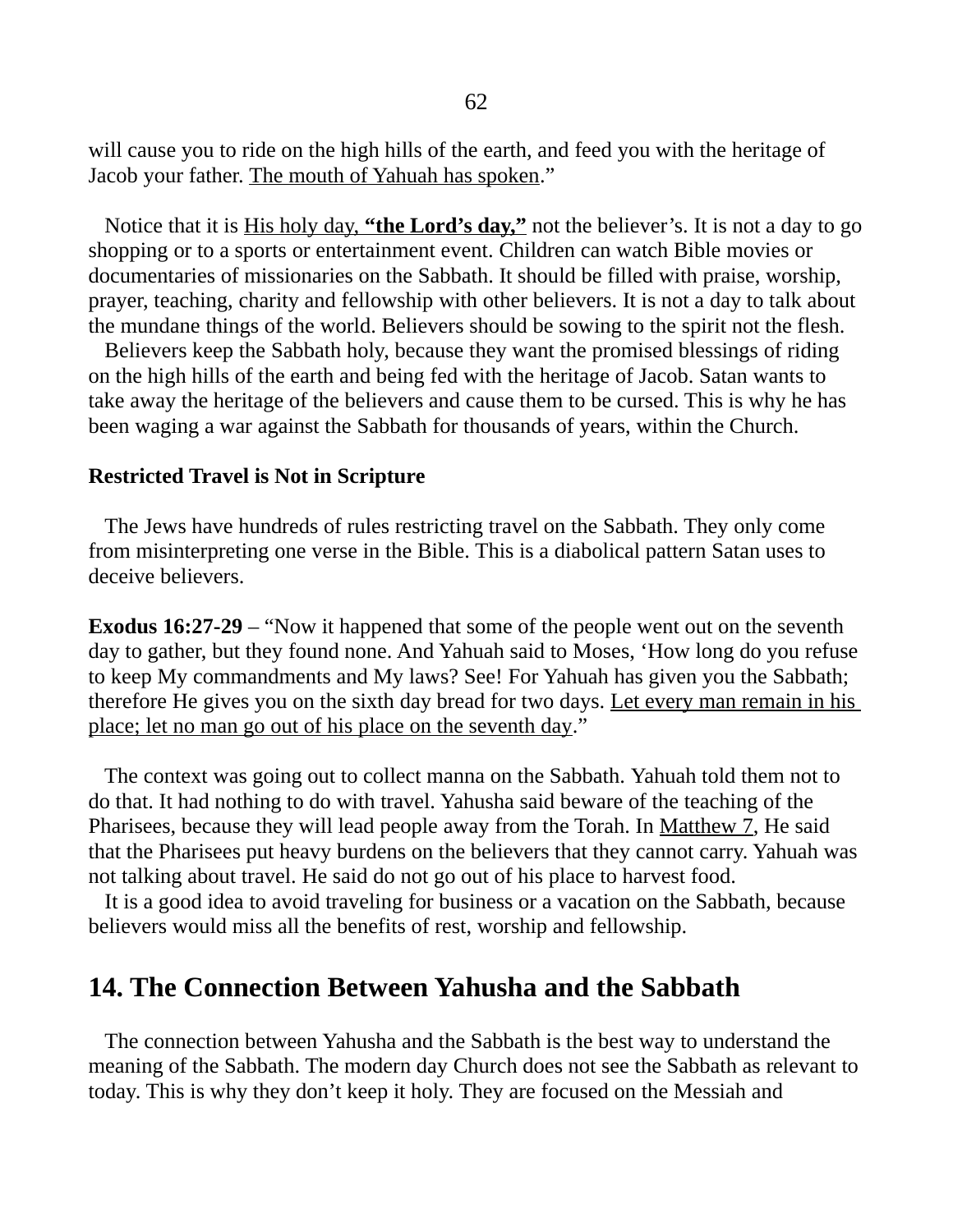everything pertaining to Him as relevant. If it appears to be an Old Testament law that pertains to the Jews, and they believe they have been delivered from that.

 The primary reason believers keep the Sabbath holy, is because they want to be 100 percent obedient to Yahuah. When they do that, they realize that the Sabbath is extremely relevant to their spiritual life. Tremendous spiritual growth and knowledge occurs when believers become more obedient. If they seek Yahuah and become more obedient, they will find more and more.

In the beginning the Sabbath was created on the seventh day.

**Genesis 1:1-4** – "In the beginning **Elohim** created the heavens and the earth. The earth was without from, and void; and darkness was on the face of the deep. And the Spirit of Elohim was hovering over the face of the waters. Then Elohim said, 'Let there be light'; and there was light. And Elohim saw the light, that it was good; and Elohim divided the light from the darkness."

 Elohim is plural, which means that Yahuah and Yahusha worked together to create the heavens and the earth. Yahusha is revealed in the first verse of the Bible. Yahuah says let us make man in our image. And man has become like one of us. When Yahuah saw the tower of Babel in Genesis 11, He said, "Let us go down and confuse their language." Yahuah and Yahusha are one person.

**John 1:1-3** – "In the beginning was the Word, and the Word was with Yahuah and the Word was Yahuah. He was in the beginning with Yahuah. All things were made through Him, and without Him nothing was made that was made."

This is the same as *Genesis 1:1*. The word said let there be light. There was no sun, so what was the light? Yahusha said that He was the light of the world. Yahusha is the wisdom and power of Elohim. Those people who are of the light are separated from those of the darkness. Yahusha said that the world hates Him, because He testifies that their deeds are evil. Proverbs 20:9 says an unjust man is an abomination to the righteous and he who is upright in his ways is an abomination to the wicked. In Matthew 10, Yahusha said he did not come to bring peace, but a sword. He said He was dividing a son from his father and a mother from her daughter. Dividing light from darkness. This is what Yahusha was in creation.

**John 3:19** – "and this is the condemnation that the Light has come into the world and men lived in darkness rather than light ... because their deeds were evil!"

**John 8:12** – "I am the light of the World, he who follows Me shall not walk in darkness but have the light of life."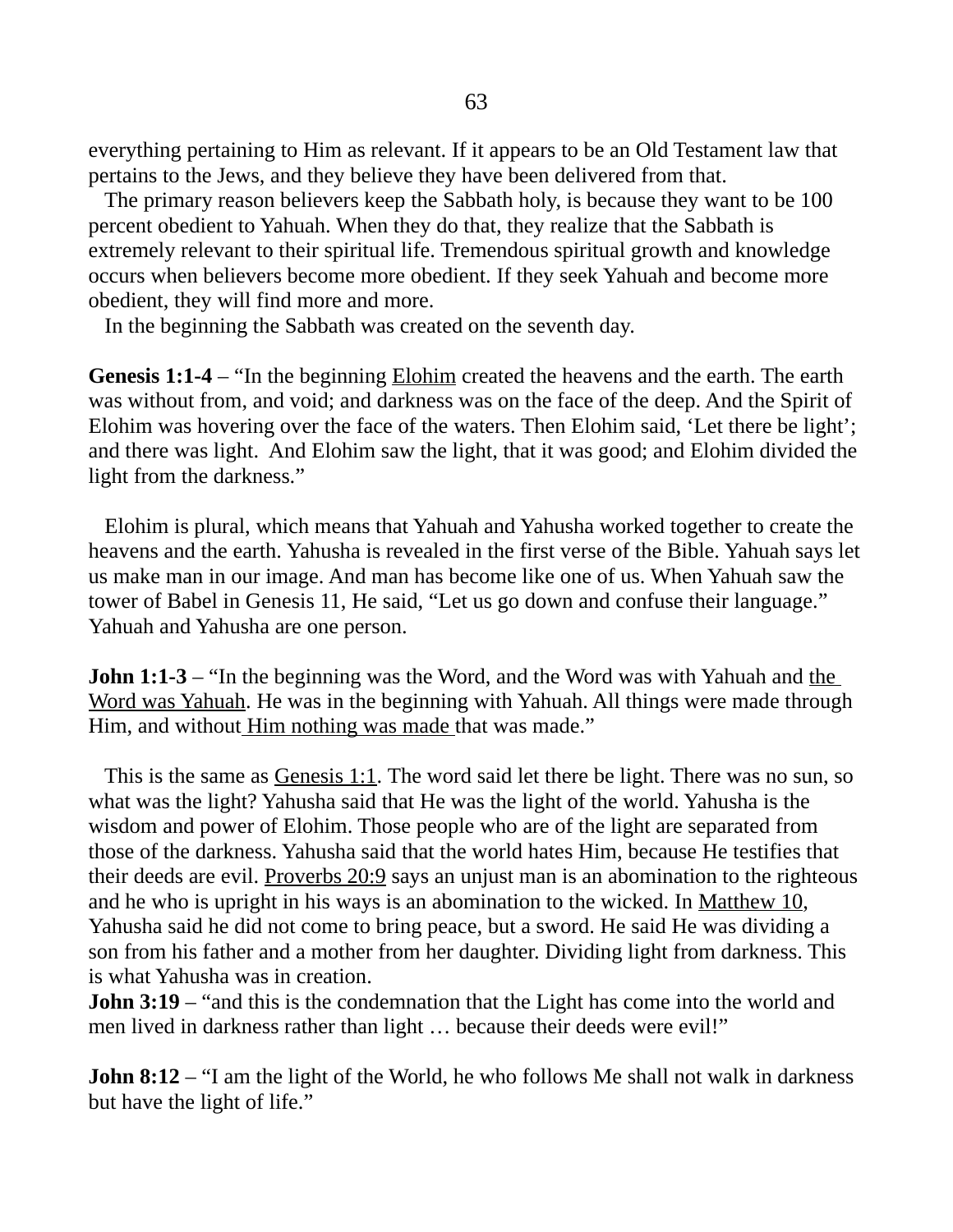**Revelation 21:23** – "The city had no need of the sun or of the moon to shine in it, for the glory of Elohim illuminated it. The Lamb is its light."

**Hebrews 1:1-2** – "Elohim, who at various times and in various ways spoke in time past to the fathers by the prophets, has in these last days spoken to us by His Son, whom He has appointed heir of all things, through whom also He made the worlds;"

**Colossians 1:16** – "For by Him all things were created that are in heaven and that are on earth, visible and invisible, whether thrones or dominions or principalities or powers. All thing were created through Him and **for Him**."

 The scriptures say that all things were made for Yahuah. So Colossians is saying that Yahusha is Yahuah.

**Proverbs 16:4** – "Yahuah has made all for Himself, yes, even the wicked for the day of doom."

 Isaiah 45 says that every knee is going to bow to Yahuah, but Philippians 2 says that every knee will bow to Yahusha. Joel 2:32 says that all who calls on the name of Yahuah will be saved. In Isaiah 43:11, Yahuah says He is the only savior. In Romans 10, says the same about Yahusha. Whoever confesses with their mouth and believes in the name of Yahusha shall be saved. In Isaiah 44 Yahuah says I am the first and the last. In Revelation 1, Yahusha says, "I am the alpha and the omega, the first and the last." Jeremiah 17 Yahuah says, "I search the minds and the hearts of the people." In Revelation 1, Yahusha says that I am the one who searches the minds and the hearts of the people. Yahuah and Yahusha are one person.

**Proverbs 30:4** – "Who has ascended into heaven, or descended? Who has gathered the wind in His fists? Who has bound the waters in a garment? Who has established all the ends of the earth? What is His name, and what is His Son's name, if you know?"

Yahusha is the only one who has descended and ascended into heaven. John 6 says that Yahusha is the bread from heaven. Whoever comes to him will have everlasting life. Whoever eats that bread will live for all eternity. Yahusha is going to ascend to where he was before. In Psalm 89, it is Yahuah who has the power to calm the seas. In Matthew 8, it is Yahusha who commands the wind and the sea. Yahusha says that I and My father are one. His name is Emanuel, Elohim with man.

**Genesis 1:31-2:1-3** – "Then Elohim saw everything that He had made, and indeed it was very good. So the evening and the morning were the sixth day. Thus the heavens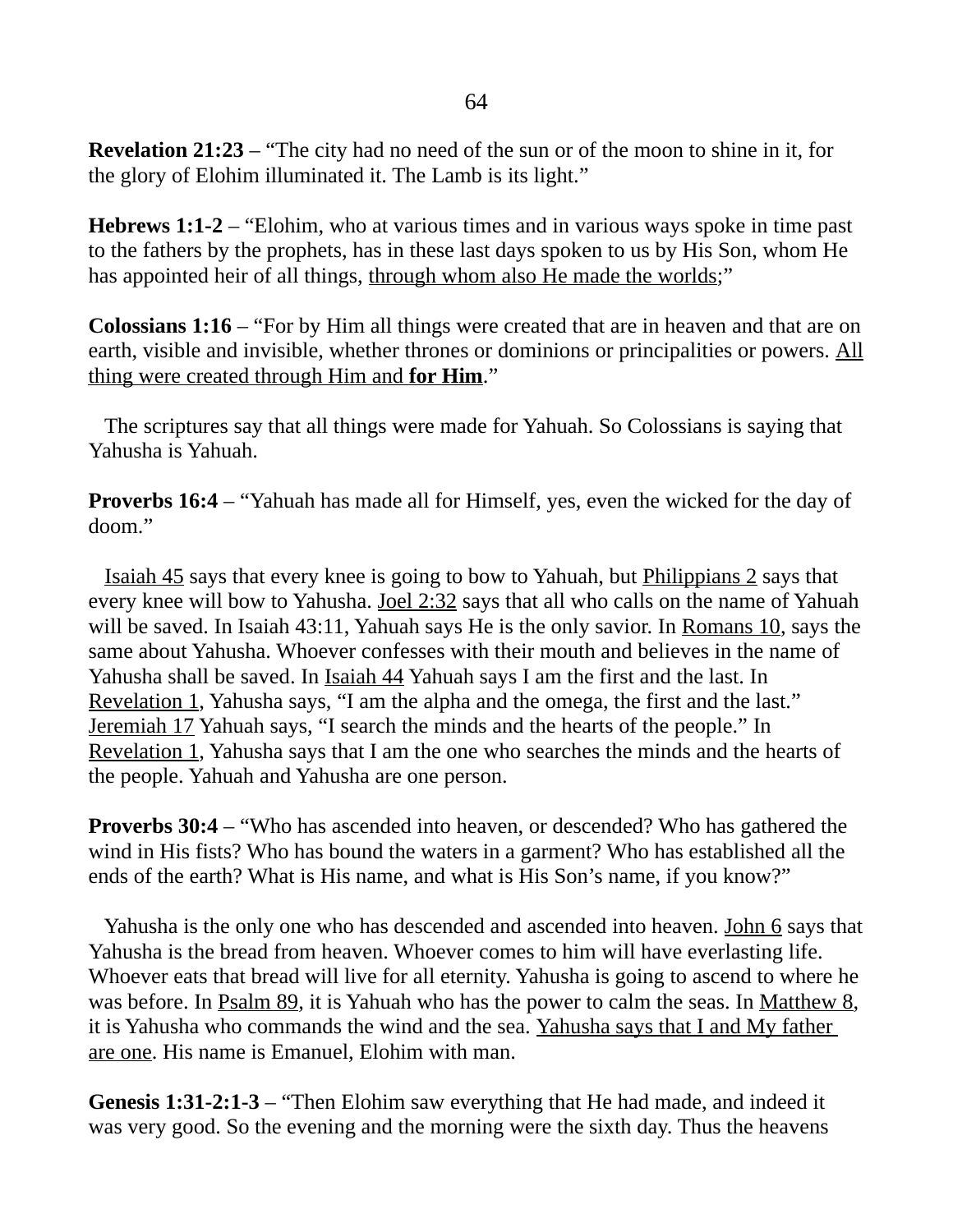and the earth, and all the host of them, were finished. And on the seventh day Elohim ended His work which He had done, and He rested on the seventh day from all His work which He had done. Then Elohim blessed the seventh day and sanctified it, because in it He rested from all His work which Elohim had created and made."

 Yahuah rested from creating the heavens and the earth on the Sabbath. It was made holy on the day of creation. It was sanctified because He rested from all His work. He created the day for His own glory for what He had accomplished. He is taking the time to reflect on what He has done. It was Yahusha who blessed and sanctified the Sabbath. This revelation changes the believer's perspective on the relevance of the Sabbath to Yahusha as Elohim. The believer should sanctify the Sabbath because it is acknowledging that Yahusha is the Elohim of heaven and earth.

**Titus 1:15-16** – "To the pure all things are pure, but to those who are defiled and unbelieving, nothing is pure; but even their mind and conscience are defiled. They profess to know Yahuah, but in works they deny Him, being abominable, disobedient, and disqualified for every good work"

 Those who are holy identify those things that Yahuah says are holy. The pure things of Yahuah's word are relevant to the believer. When Yahuah says something is holy, the defiled say it is not holy to them; it is not relevant to them. Yahusha says, why do you call me "Lord, Lord, but don't do the things that I say". The Sabbath is the worship of Yahusha. The worship of the one who created the heaven and the earth.

**Catechism #347** – "Creation was fashioned with a view to the Sabbath and therefore for the worship and adoration of God. Worship is inscribed in the order of creation." **Catechism of the Catholic Church**

**Psalm 95:6** – "Oh come, let us worship and bow down; let us kneel before Yahuah our Maker."

This is what the believer is called to do on the Sabbath.

**Leviticus 23:1-3** – "And Yahuah spoke to Moses, saying, 'Speak to the children of Israel, and say to them: 'The feasts of Yahuah, which you shall proclaim to be holy convocations, these are My feasts. 'Six days shall work be done, but the seventh day is a Sabbath of solemn rest, a holy convocation. …'"

 A feast of Yahuah is an appointed time to meet with Him. The very first appointment is the Sabbath. A holy convocation is a sacred assembly. Believers are being called out of